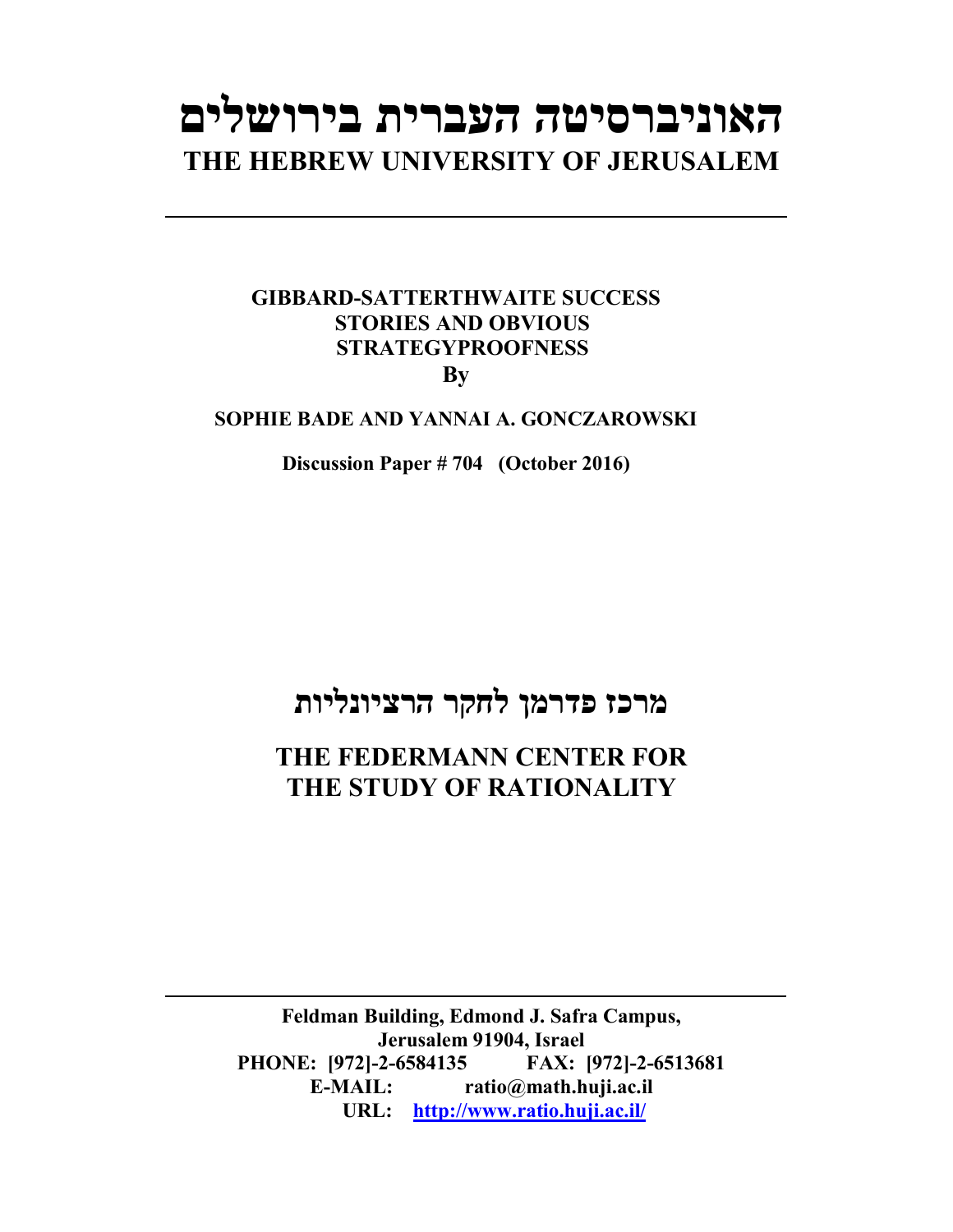## Gibbard-Satterthwaite Success Stories and Obvious Strategyproofness

Sophie Bade<sup>∗</sup> Yannai A. Gonczarowski†

October 16, 2016

#### Abstract

The Gibbard-Satterthwaite Impossibility Theorem (Gibbard, 1973; Satterthwaite, 1975) holds that dictatorship is the only unanimous and strategyproof social choice function on the full domain of preferences. Much of the work in mechanism design aims at getting around this impossibility theorem. Three grand success stories stand out. On the domains of single peaked preferences, house matching, and of quasilinear preferences, there are appealing unanimous and strategyproof social choice functions. We investigate whether these success stories are robust to strengthening strategyproofness to obvious strategyproofness, recently introduced by Li (2015). A social choice function is obviously strategyproof implementable (OSP) implementable if even cognitively limited agents can recognize their strategies as weakly dominant.

For single-peaked preferences, we characterize the class of OSP-implementable and unanimous social choice rules as *dictatorships with safeguards against extremism*  $$ mechanisms (which turn out to also be Pareto optimal) in which the dictator can choose the outcome, but other agents may prevent the dictator from choosing an outcome which is too extreme. Median voting is consequently not OSP-implementable. Indeed the only OSP-implementable quantile rules either choose the minimal or the maximal ideal point. For house matching, we characterize the class of OSP-implementable and Pareto optimal matching rules as *sequential barter with lurkers* — a significant generalization over bossy variants of bipolar serially dictatorial rules. While Li (2015) shows that second-price auctions are OSP-implementable when only one good is sold, we show that this positive result does not extend to the case of multiple goods. Even when all agents' preferences over goods are quasilinear and additive, no welfare-maximizing auction where losers pay nothing is OSP-implementable when more than one good is sold. Our analysis makes use of a gradual revelation principle, an analog of the (direct) revelation principle for OSP mechanisms that we present and prove.

<sup>∗</sup>Department of Economics, Royal Holloway University of London, UK. E-mail: sophie.bade@rhul.ac.uk.

<sup>†</sup>Einstein Institute of Mathematics, Rachel & Selim Benin School of Computer Science & Engineering, and Federmann Center for the Study of Rationality, The Hebrew University of Jerusalem, Israel; and Microsoft Research, E-mail: yannai@gonch.name.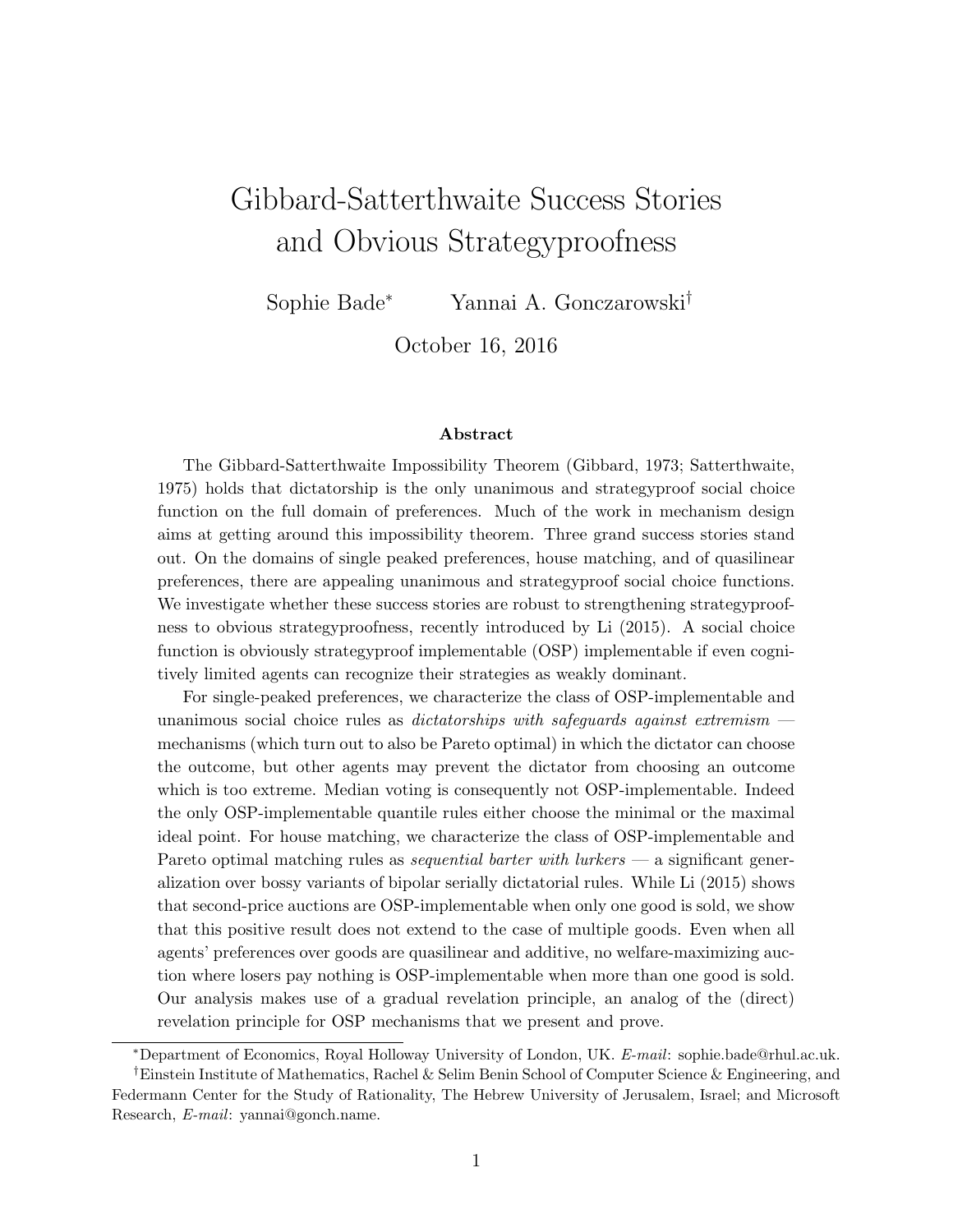## 1 Definitions

#### 1.1 The Design Problem

There is a finite set of agents  $N: = \{1, \ldots, n\}$  with typical element  $i \in N$  and a set of outcomes Y. Agent *i*'s preference  $R_i$  is drawn from a set of possible preference  $\mathcal{R}_i$ . Each possible preference  $R_i$  is a complete and transitive order on Y where  $xP_iy$  denotes the case that  $xR_iy$  but not  $yR_ix$  holds. If  $xR_iy$  and  $yR_ix$ , then x and y are  $R_i$ -indifferent. The domain of all agents' preferences is  $\mathcal{R}: = \mathcal{R}_1 \times \cdots \times \mathcal{R}_n$ . If two alternatives x and y are  $R_i$ -indifferent for each  $R_i \in \mathcal{R}_i$ , then  $x, y$  are **completely** *i***-indifferent**. The set of all outcomes that are completely *i*-indifferent to y is  $[y]_i$ .

We consider three classes design problems. In case of quasilinear preferences the outcome space can be described as  $Y: = X \times M$ , where X is a set of allocations and M is a set of monetary payments with  $m_i$  representing the payment charged from agent i. Each agent's preference can be represented by a utility function  $U_i(x, m) = u_i(x) + m_i$  where  $u_i$  is a utility function on  $X$ . In a political problem with single peaked preferences, we can represent the set of social choices as a the set of integers  $\mathbb{Z}$ . Moreover, for every  $i \in N$  and any  $R_i \in \mathcal{R}_i$ , there exists an **ideal point**  $y^* \in Y$  such that  $y' < y \le y^*$  or  $y^* \ge y > y'$  implies  $yP_iy'$  for all  $y, y' \in Y$ . In a house matching problem, Y represents the set of matchings, constructed as follows. There exists a set of houses  $O$ , a house agent pair  $(o, i)$  is a match, a matching is a set of matches, where no house  $o \in O$  or agent  $i \in N$  partakes part in multiple matches. Given that we do not impose any requirement on the number of matches in a matching, this set Y is the set of matchings with outside options. The domain of preferences  $\mathcal R$  for a house matching problem is such that each agent only cares about the house he is matched with. Each agent moreover strictly ranks any two houses. So x and y are completely *i*-indifferent if and only if i is matched to the same house under x and y. If y and y' are not completely *i*-indifferent then i must be matched with two different houses under x and y which he must therefore rank strictly.

A social choice function  $scf : \mathcal{R} \to Y$  maps each profile of preferences  $R \in \mathcal{R}$  to an outcome  $scf(R) \in Y$ .

#### 1.2 Mechanisms

A (deterministic) **mechanism** is an extensive game form with the set  $N$  as the set of players. The set of **histories**  $H$  of this game form are the set of (finite and infinite<sup>1</sup>) paths from the root of the directed game form tree. For a history  $h = (a^k)_{k=1,\dots}$  of length at least L, we denote by  $h|_L = (a^k)_{k=1,\dots,L} \in H$  the **subhistory** of h of length  $L \geq 0$ . We write  $h' \subset h$ when  $h'$  is a strict subhistory of h. A history is **terminal** if it is not a subhistory of any other history. (So the terminal histories correspond to paths to leaves and to infinite paths.)

<sup>1</sup>Unlike Li (2015), we allow for infinite histories mainly to allow for easier exposition of our analysis of the domain of single peaked preferences. See Section 6 for more details.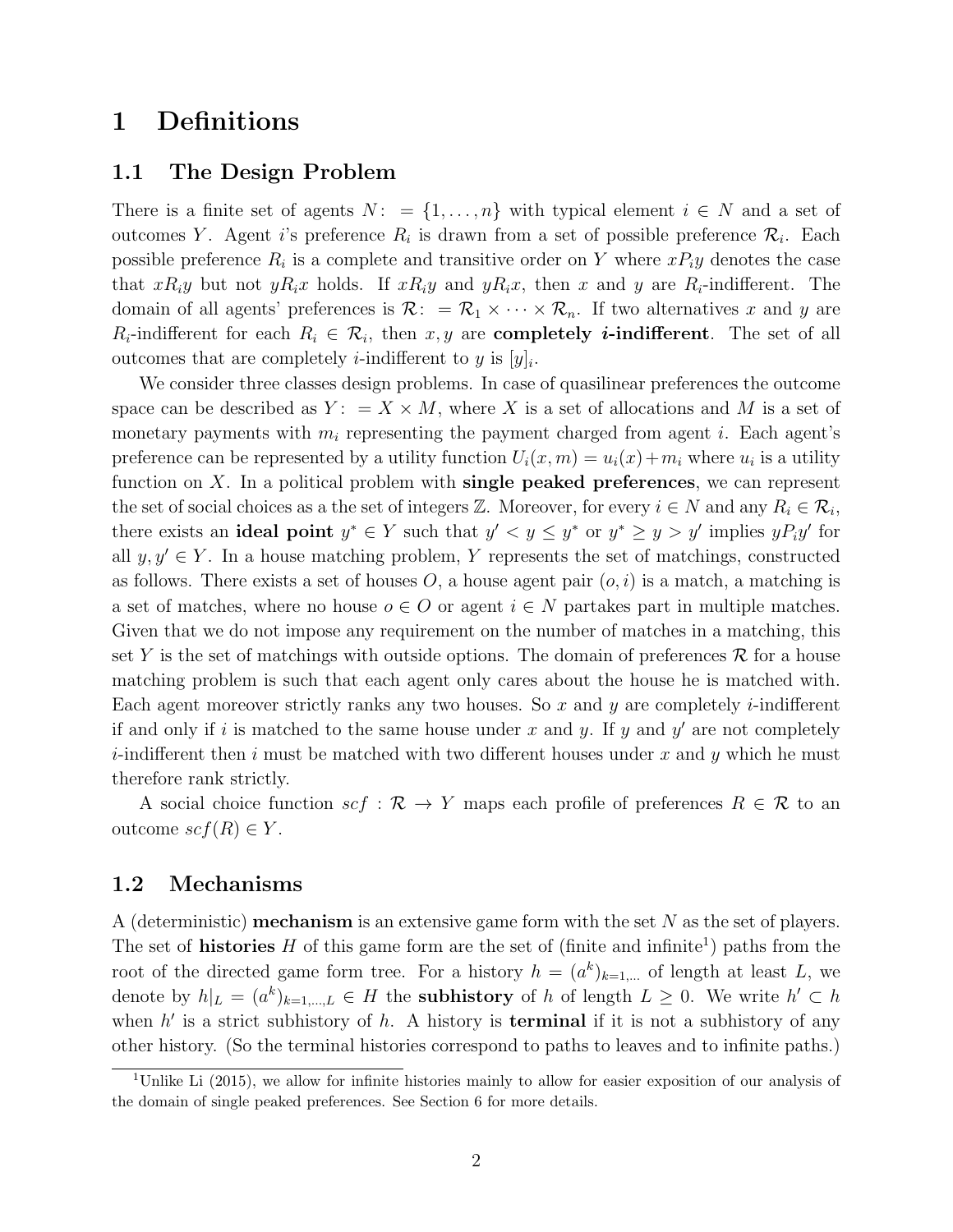The set of all terminal histories is Z.

The set of possible actions after the nonterminal history h is  $A(h): = \{a \mid (h, a) \in H\}.$ The player function P maps any nonterminal history  $h \in H \setminus Z$  to a player  $P(h)$  who gets to choose from all actions  $A(h)$  at h. Each terminal history  $h \in \mathbb{Z}$  is mapped to an outcome in  $Y$ .

Each player *i* has an **information partition**  $\mathcal{I}_i$  of the set  $P^{-1}(i)$  of all nodes h with  $P(h) = i$ , with  $A(h) = A(h')$  if h and h' belong to the same cell of  $\mathcal{I}_i$ . The cell to which h with  $P(h) = i$  belongs is  $I_i(h)$ .<sup>2</sup> A **behavior**<sup>3</sup>  $S_i$  for player i is an  $\mathcal{I}_i$ -measurable function mapping each h with  $P(h) = i$  to an action in  $A(h)$ . A **behavior profile**  $S = (S_i)_{i \in N}$  lists a behavior for each player. The set of behaviors for player  $i$  and the set of behavior profiles are respectively denoted  $S_i$  and S. A behavior profile S induces a unique terminal history  $h^S = (a^k)_{k=1,\dots}$  s.t.  $a^{k+1} = S_{P(h|_k)}(h|_k)$  for every k s.t.  $h|_k$  is not terminal. The **mechanism**  $M : \mathcal{S} \to Y$  maps the behavior profile  $S \in \mathcal{S}$  to the outcome  $y \in Y$  that is associated with the terminal history  $h^S$ . We call the set of all subhistories of the terminal history  $h^S$  the **path**  $Path(S)$ . A strategy  $S_i$  for agent i is a function  $S_i : \mathcal{R}_i \to \mathcal{S}_i$ . The strategy profile  $S_i$ induces the social choice function  $scf : \mathcal{R} \to Y$  if  $scf(R)$  equals  $M(\mathbf{S}(R))$  for each  $R \in \mathcal{R}$ .

In a direct revelation mechanism all agents move simultaneously. Agent  $i$  's strategy space consists of his set of possible preferences  $\mathcal{R}_i$ .

#### 1.3 Normative Criteria

A direct revelation mechanism  $\hat{M}$  is **Pareto optimal** if it maps any R to an outcome  $\hat{M}(R)$ that is Pareto optimal w.r.t. R. An outcome  $y \in Y$  in turn is Pareto optimal w.r.t. R if there exists no  $y' \in Y$  such that  $y'R_iy$  holds for all i and  $y'P_{i'}y$  holds for at least one i'.

A behavior  $S_i$  for agent i with preferences  $R_i$  is **dominant** if  $M(S)R_iM(S_i', S_{-i})$  holds for all alternative behaviors  $S_i' \in S_i$  for agent i and all possible behavior profiles  $S_{-i}$  for the other agents. A strategy  $S_i$  is dominant if it maps each  $R_i$  to a dominant behavior  $S_i(R_i)$ . A direct revelation mechanism is incentive compatible if truthfully revealing one's preferences is a dominant strategy for each player. The revelation principle states that each social choice function that can be implemented in dominant strategies can be implemented by an incentive compatible direct revelation mechanism.

A behavior  $S_i$  is **obviously dominant** for agent i with preferences  $R_i$  if for every behavior profile  $S_{-i}$  for the other agents and for every  $h \in Path(S)$  with  $P(h) = i$ , we have

 $M(S)R_iM(S')$  for all  $S' \in \mathcal{S}$  with  $h' \in Path(S')$ ,  $I_i(h') = I_i(h)$ , and  $S'_i(h') \neq S_i(h)$ .

If each behavior  $S_i(R_i)$  is obviously dominant for agent i with preference  $R_i$  then the strategy  $S_i$  is obviously dominant. The social choice function  $scf$  is implementable in obvi-

 ${}^{2}$ Li (2015) also imposes the condition of perfect recall onto information partitions. Our results hold with and without prefect recall. For ease of exposition, we therefore do not impose prefect recall.

<sup>&</sup>lt;sup>3</sup>We use the word behavior here since strategies are below defined as mapping from preferences to behaviors.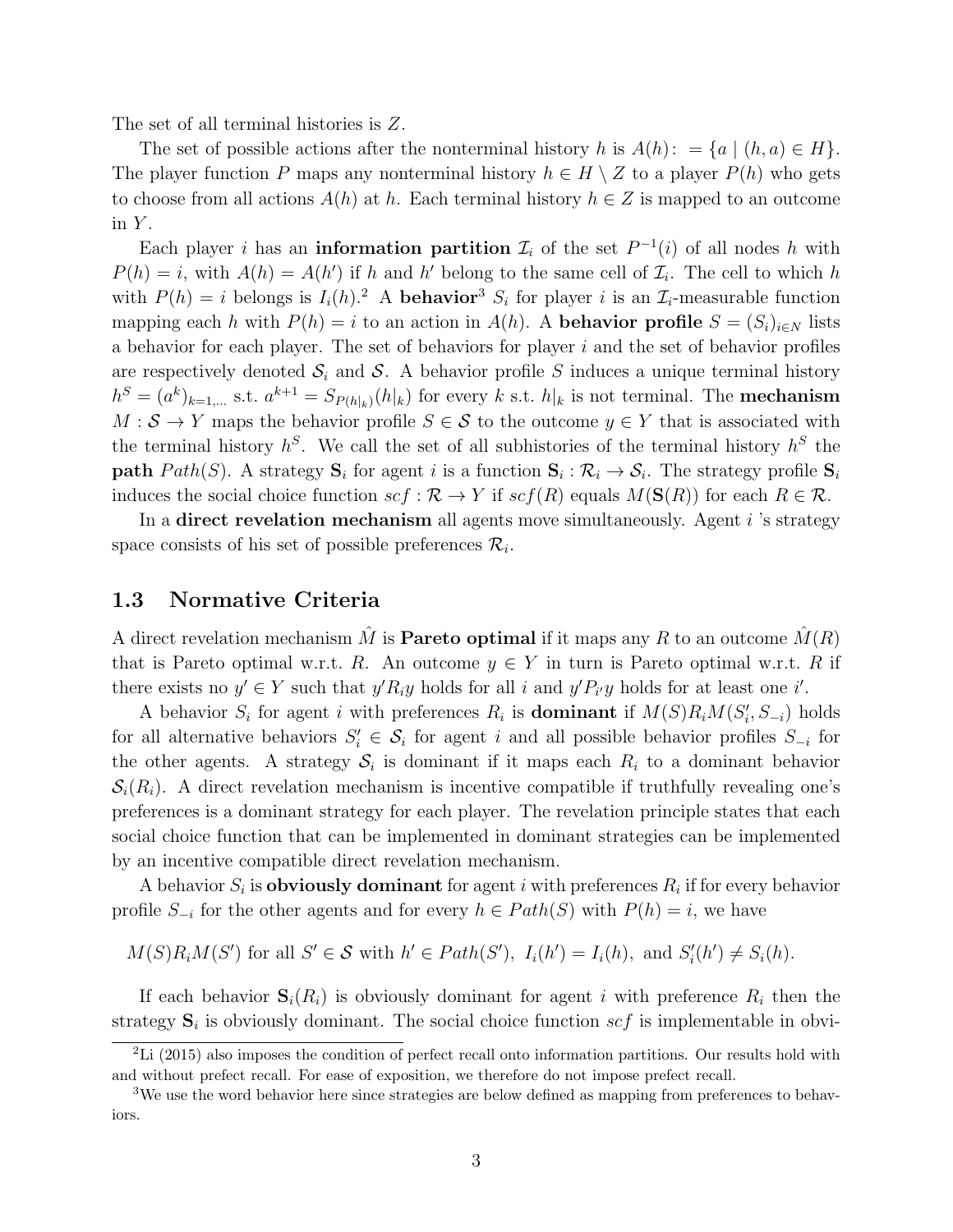ously dominant strategies if **S** is a profile of obviously dominant strategies and if  $scf(R)$  =  $M(S(R))$  holds for all  $R \in \mathcal{R}$ . The revelation principle only applies in modified form to the case of implementation in obviously dominant strategies.

## 2 A Revelation Principle for Extensive-Form Mechanisms

A gradual revelation mechanism is a mechanism with the following additional features:

- Each cell  $I_i(h)$  of each information partition  $\mathcal{I}_i$  is a singleton.
- No agent has two directly consecutive choices:  $P(h) \neq P(h, a)$  holds for every nonterminal history  $(h, a)$ .
- Choices are real: no  $A(h)$  is a singleton.
- Each nonterminal h and each  $a \in A(h)$  are identified with sets  $\mathcal{R}_i(h)$  and  $\mathcal{R}_{P(h)}(a)$  for all  $i \in N$ . We let  $\mathcal{R}_i(\emptyset) = \mathcal{R}_i$ . For each h with  $P(h) = i$ , the set  $\{\mathcal{R}_i(a) \mid a \in A(h)\}\$ partitions  $\mathcal{R}_i(h)$  and let  $\mathcal{R}_i(h,a)$ :  $= \mathcal{R}_i(a)$ . If  $P(h) \neq i$  then let  $\mathcal{R}_i(h) = \mathcal{R}_i(h,a)$  for all  $a \in A(h)$ .

Finally, if  $h \neq \emptyset$  is a nonterminal history then  $\mathcal{R}_i(h) = \mathcal{R}_i(a)$ , where a is the last action taken by  $i$  in  $h$ .

• For every nonterminal h, if  $\{M(S_i, S_{-i}) \mid h \in Path(S_i, S_{-i})\}$  is a nonempty set of completely *i*-indifferent outcomes wit  $P(h) = i$ , then  $\mathcal{R}(S_i(h))$  is a singleton.

A strategy  $\mathbf{T}_i$  for player i in a gradual revelation mechanism is a truthtelling strategy if  $R_i \in \mathcal{R}_i(\mathbf{T}_i(R_i)(h))$  holds for all  $R_i$  and nonterminal h with  $P(h) = i$  and  $R_i \in \mathcal{R}_i(h)$ . So  $\mathbf{T}_i$  is a truthtelling strategy if agent i reveals which set his preference  $R_i$  belongs to, whenever possible. If  $R_i \notin \mathcal{R}_i(h)$ , then the definition imposes not restriction on the behavior of agent  $i = P(h)$  with preference  $R_i$ . Since the specification of  $\mathbf{T}_i(R_i)$  for histories h with  $R_i \notin \mathcal{R}_i(\mathbf{T}_i(R_i)(h))$  is inconsequential to our analysis, we call any truthtelling strategy the truthtelling strategy. A gradual revelation mechanism is obviously incentive compatible if the truthtelling strategy  $\mathbf{T}_i$  is obviously dominant for each agent i. We say that an obviously incentive compatible gradual revelation mechanism M implements a social choice function  $scf : \mathcal{R} \to Y$  if  $scf(\cdot) = M(\mathbf{T}(\cdot)).$ 

**Theorem 1** A social choice function is implementable in obviously dominant strategies if and only if some obviously incentive compatible gradual revelation mechanism M implements it.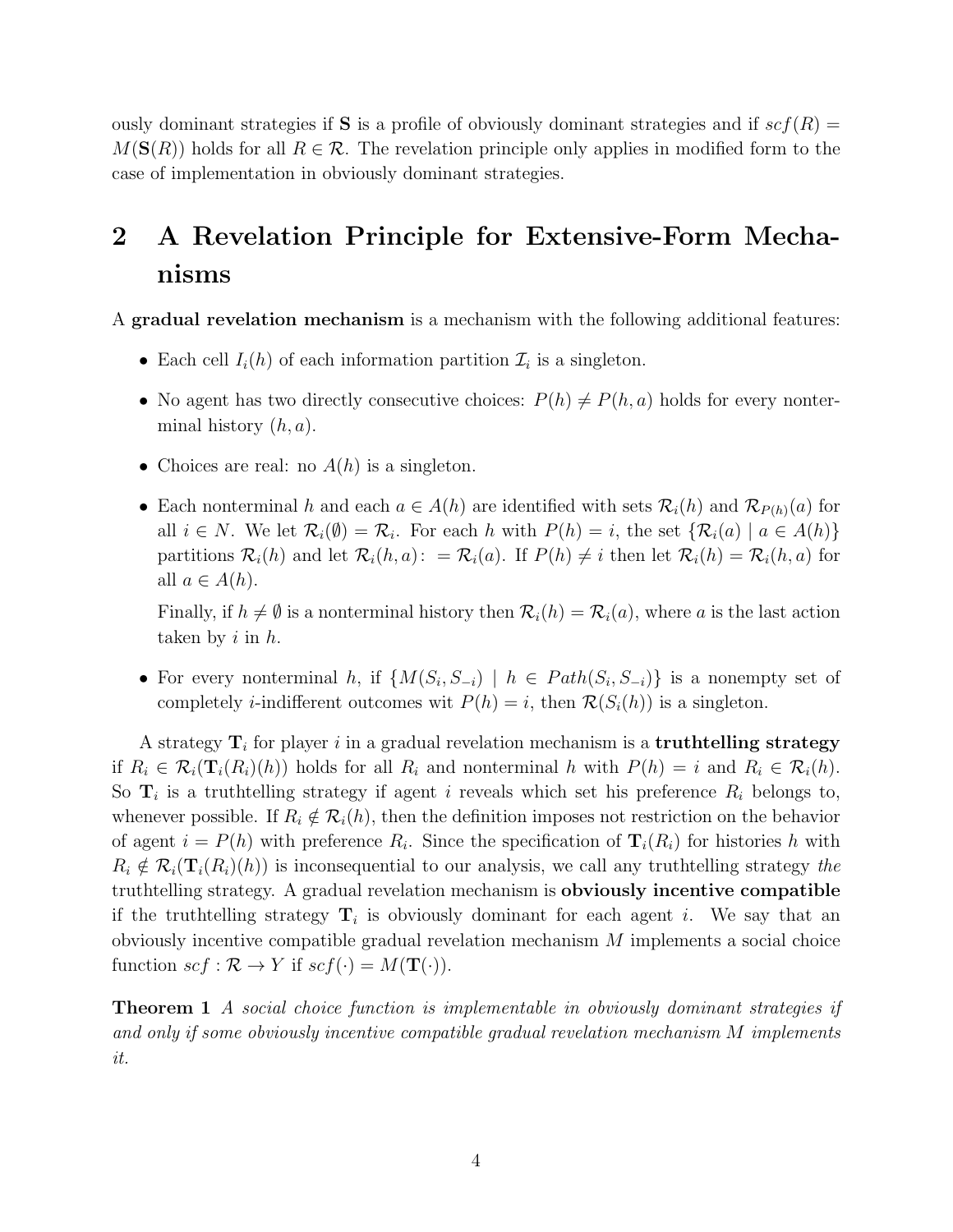**Proof** Fix any mechanism  $M : \mathcal{S} \to Y$ , social choice function  $\text{sc} f : \mathcal{R} \to Y$  and obviously strategyproof strategy profile  $S: \mathcal{R} \to \mathcal{S}$ . Define a new mechanism  $M^1: \mathcal{S}^1 \to Y$  that is identical to  $M$  except that all information sets are singletons. In  $M$ , a strategy for agent  $i$ is an  $\mathcal{I}_i$ -measurable function mapping a nonterminal history  $h \in P^{-1}(i)$  of player i to the actions  $A(h)$  available at h. In  $M<sup>1</sup>$ , a strategy for agent i has the same definition, only without the requirement of being  $\mathcal{I}_i$ -measurable. So, we have  $\mathcal{S} \subset \mathcal{S}^1$ . Since S is obviously strategyproof in M, we obtain that **S** is also obviously strategyproof in  $M<sup>1</sup>$  (as the relations that must hold for the latter are a subset of those that must hold for the former).

For every nonterminal history h in  $M^1$ , let  $i = P(h)$ , set  $\mathcal{R}_i(h) = \{R_i \in \mathcal{R}_i \mid \exists S_{-i} : h \in$  $Path(S^1(R_i), S_{-i})\},$  and for every  $a \in A(h)$ , set  $\mathcal{R}_i(a) = \{R_i \in \mathcal{R}_i(h) \mid \mathbf{S}_i(R_i)(h) = a\}.$  We note that  $\{\mathcal{R}_i(a) \mid a \in A(h)\}\$  partitions  $\mathcal{R}_i(h)$ , however some of the sets in this partition may be empty. Since **S** is obviously strategyproof in  $M^1$ , **T** is obviously strategyproof in  $M^1$  as well (w.r.t. the maps just defined). Furthermore,  $M^1(\mathbf{T}(\cdot)) = M^1(\mathbf{S}(\cdot)) = \mathop{scf}(\cdot)$ .

In the following steps of the proof, we describe modifications to the game tree of the mechanism. For ease of presentation, we consider the maps P,  $S_i(R_i)$  and  $\mathcal{R}_i$  to be defined over nodes of the tree (rather than histories, as we may modify the paths to these nodes).

Let  $M_0^2 = M^1$ . For every agent  $i \in N$  (inductively on i), we define a new mechanism  $M_i^2$ :  $S_i^2 \to Y$  as follows: For every preference  $R_i$ , for every minimal history h s.t.  $P(h) = i$ and  $\{M_{i-1}^2(\mathbf{T}(R)) \mid h \in Path(\mathbf{T}(R))\}$  is a nonempty set of completely *i*-indifferent outcomes, let  $a = \mathbf{T}_i(R_i)(h)$ , remove  $R_i$  from the set  $\mathcal{R}_i(a)$ , and put  $\mathcal{R}_i(a') = \{R_i\}$  for a new action  $a'$  at h that leads to a subtree that is a duplicate of that to which a leads before this change (with all maps from the nodes of the duplicate subtree defined as on the original subtree). Note that  $M_i^2(\mathbf{T}(R)) = M_{i-1}^2(\mathbf{T}(R))$  holds for all R, so we have  $M_i^2(\mathbf{T}(\cdot)) = M_{i-1}^2(\mathbf{T}(\cdot)) = \text{scf}(\cdot)$ . Moreover, since **T** is obviously strategyproof in  $M_{i-1}^2$ , **T** is obviously strategyproof in  $M_i^2$ . Set  $M^2 = M_n^2$ .

Define a new mechanism  $M^3$ :  $S^3 \to Y$  by dropping from  $M^2$  any action a for which there exists no R such that a is on the path  $Path(\mathbf{T}(R))$  in  $M^2$ . Since **T** is obviously strategyproof in  $M^2$ , **T** is also obviously strategyproof in  $M^3$ . Furthermore,  $M^3(\mathbf{T}(\cdot))$  =  $M^2(\mathbf{T}(\cdot)) = \mathit{scf}(\cdot).$ 

Define a new mechanism  $M^4$ :  $S^4 \to Y$  as follows. Identify a maximal set of histories  $H^*$ in  $M^3$  that satisfies all of the following:

- Each  $h \in H^*$  is either nonterminal or infinite.
- $P(h) = i$  for all nonterminal  $h \in H^*$  and some i,
- there exists a history  $h^* \in H^*$  such that  $h^* \subset h$  for all  $h \in H$ , and
- if  $h \in H^*$  then  $h' \in H^*$  for all  $h'$  with  $h^* \subset h' \subset h$ .

"Condense" each such  $H^*$  by replacing the set of actions  $A(h^*)$  at  $h^*$  s.t. at  $h^*$ , agent i directly chooses among all possible nodes  $(h, a)$ , where h is a maximal nonterminal history in  $H^*$  and  $a \in A(h)$ ; in addition, for every infinite history h in  $H^*$ , add an action to  $A(h^*)$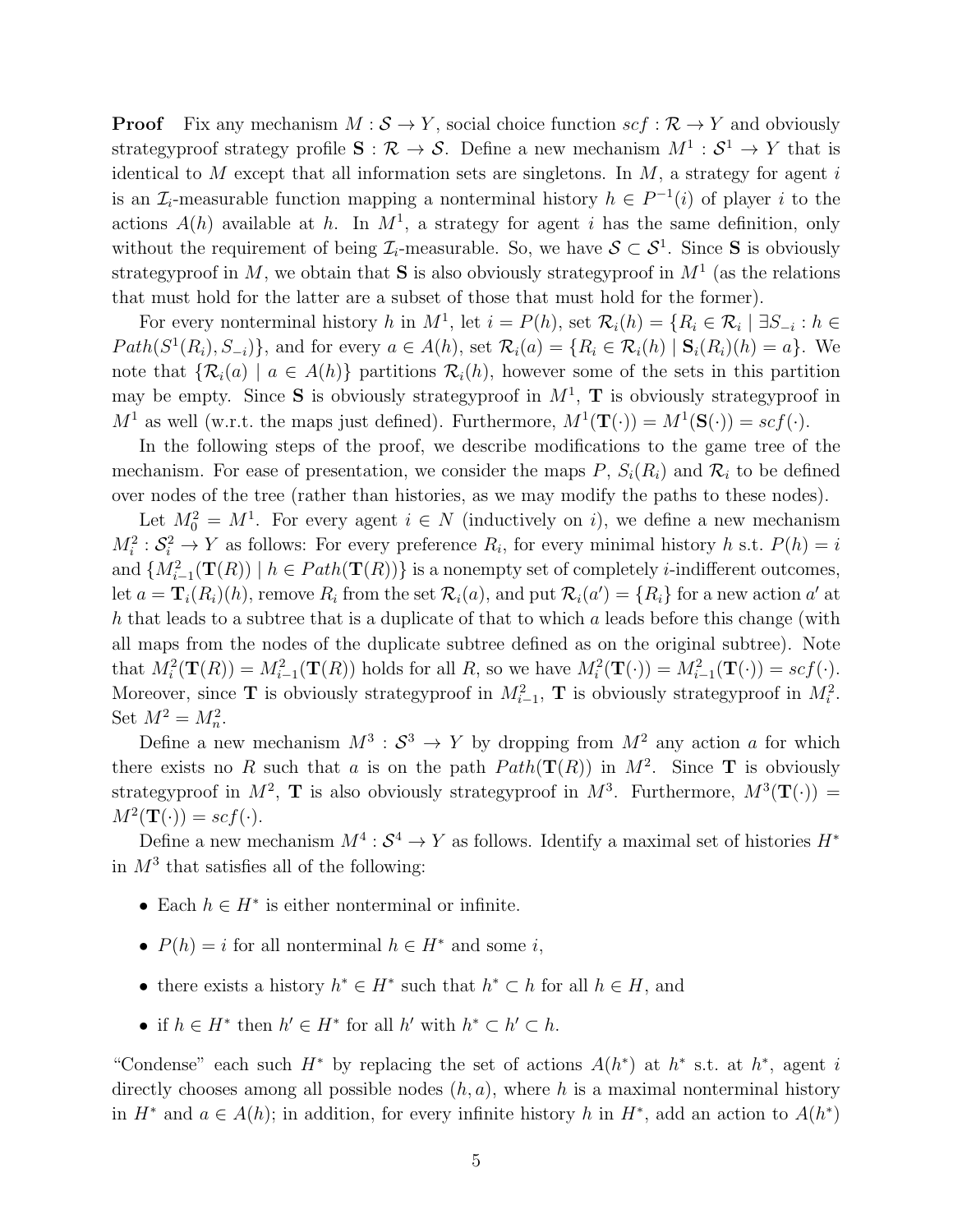that chooses a new leaf with the same outcome as  $h$ . For every new action  $a'$  that chooses a node  $(h, a)$  from  $M^3$ , set  $\mathcal{R}_i(a') = \mathcal{R}_i(a)$ ; for every new action a' that chooses a new leaf with the same outcome as in an infinite history  $h = (a^k)_{k=1,\dots}$  of  $M^3$ , set  $\mathcal{R}_i(a') = \bigcap_k \mathcal{R}_i(a^k)$ . Since **T** is obviously strategyproof in  $M^3$ , **T** is also obviously strategyproof in  $M^4$ . Furthermore,  $M^4(\mathbf{T}(\cdot)) = M^3(\mathbf{T}(\cdot)) = \mathit{scf}(\cdot).$ 

Define a new mechanism  $M^5$ :  $S^5 \to Y$  as follows. Identify a maximal set of histories  $H^*$ in  $M<sup>4</sup>$  that satisfies all of the following:

- $|A(h)| = 1$  for all nonterminal  $h \in H^*$ ,
- there exists a history  $h^* \in H^*$  such that  $h^* \subset h$  for all  $h \in H$ , and
- if  $h \in H^*$  then  $h' \in H^*$  for all  $h'$  with  $h^* \subset h' \subset h$ .

"Condense" each such  $H^*$  by replacing the subtree rooted at the node  $h^*$  with the subtree rooted at the node h, where h is the maximal history in  $H^*$ . If the h is infinite, then replace  $h^*$  with a new leaf with the same outcome as h. Since **T** is obviously strategy proof in  $M^4$ , **T** is also obviously strategyproof in  $M^5$ . Furthermore,  $M^5(\mathbf{T}(\cdot)) = M^4(\mathbf{T}(\cdot)) = \mathit{scf}(\cdot)$ .

By construction,  $M^5$  is a gradual revelation mechanism that implements  $scf$ .

### 2.1 Preliminary Analysis

For any nonterminal history h, let  $Y(h)$  be the set of all outcomes associated with a terminal history  $h'$  with  $h \subset h'$ .

In an obviously incentive compatible gradual revelation mechanism  $M$ , let h be a nonterminal history and let  $i = P(h)$ . We define  $Y_h^* \subseteq Y(h)$  to be the set of outcomes y such that there exists some  $a \in A(h)$  s.t.  $Y(h, a) \subset [y]_i$ .<sup>4</sup> We define  $A_h^* \subseteq A(h)$  to be the set of actions a such that  $Y(h, a) \subset [y]_i$  for some  $y \in Y_h^*$ . We call  $A_h^*$  the set of **dictatorial** actions at h. Let  $A_h^* \triangleq A(h) \setminus A_h^*$  and  $Y_h^* \triangleq Y(h) \setminus Y_h^*$ . We call  $A_h^*$  the set of **nondictatorial** actions at h. We will show below that  $Y_h^*$  and  $A_h^*$  are non-empty for the single peaked as well as the matching domain. (See Lemmas 3.2, 6.3, 6.7 and 6.8, and Theorem 4.) Before considering these domains, we first prove a general lemma.

**Lemma 2.1** Fix an obviously incentive compatible gradual revelation mechanism  $M$ . Let h be a nonterminal history and let  $i = P(h)$ . If there exists  $y \in Y(h)$  s.t.  $[y]_i \cap Y(h, a) \neq \emptyset \neq \emptyset$  $[y]_i \cap Y(h, a')$  for two distinct  $a, a' \in A(h)$ , and furthermore there exists  $R_i \in \mathcal{R}_i(h)$  s.t.  $R_i$ ranks  $[y]_i$  at the top among  $Y(h)$ , then  $[y]_i \cap Y(h) \subset Y_h^*$ .

**Proof** Suppose not, and assume w.l.o.g. that  $y \notin Y_h^*$ . Since  $y \notin Y_h^*$ , there exists a preference profile  $R_{-i}$  with  $h \in Path(\mathbf{T}(R))$  such that  $M(\mathbf{T}(R)) = y' \notin [y]_i$ . Assume w.l.o.g.

<sup>&</sup>lt;sup>4</sup>To reduce clutter, by slight abuse of notation we here and henceforth write  $Y(h, a)$ , and sometimes  $Y(a)$ , instead of  $Y((h, a))$ .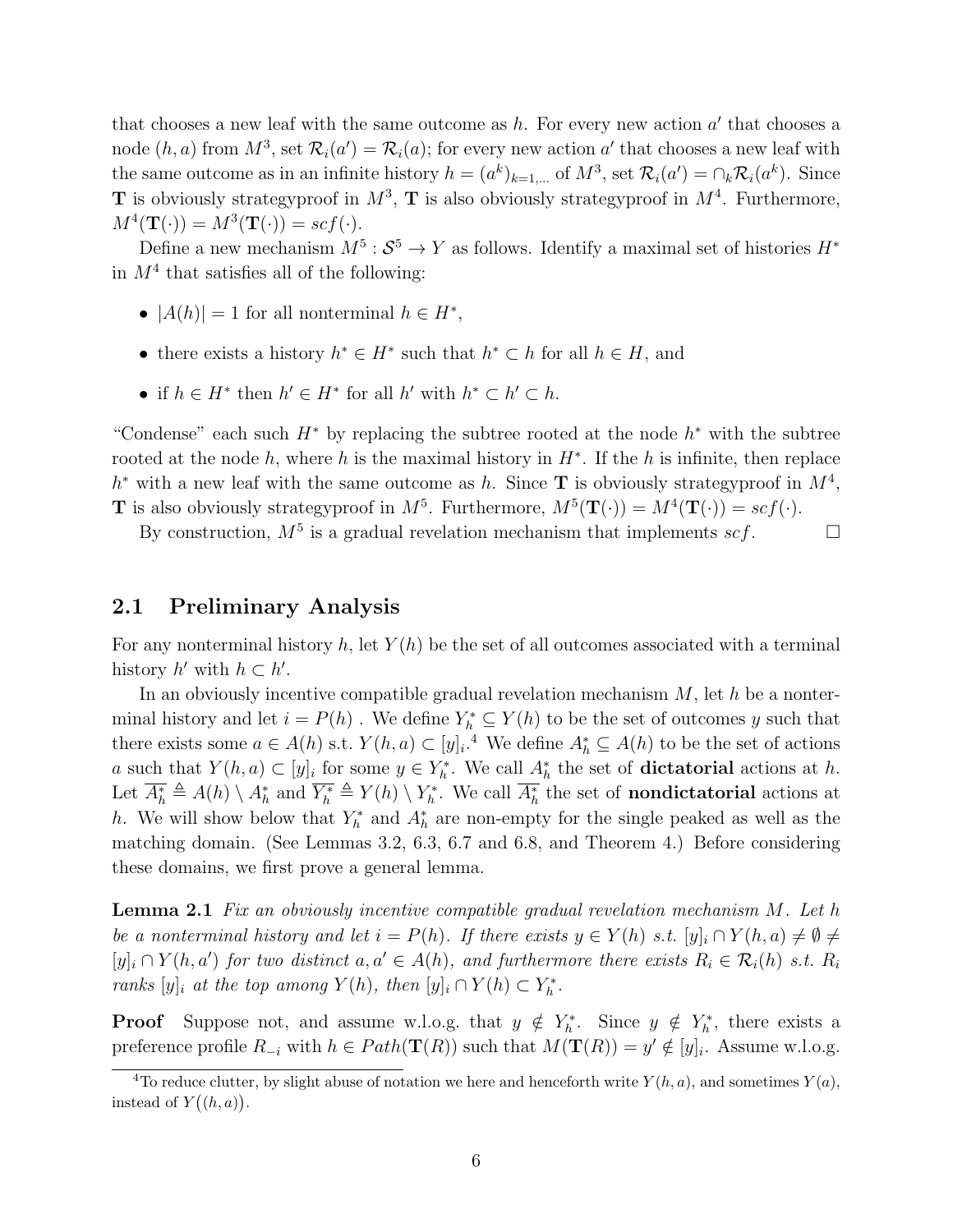that  $\mathbf{T}_i(R_i)(h) \neq a'$ . Since  $[y]_i \cap Y(h, a') \neq \emptyset$ , there exists a preference profile R' with  $h \in Path(\mathbf{T}(R'))$  and  $\mathbf{T}(R')(h) = a'$  such that  $M(\mathbf{T}(R')) \in [y]_i$ . Since  $M(\mathbf{T}(R'))R_iyP_iy' =$  $M(\mathbf{T}(R))$ , the mechanism is not obviously strategyproof, reaching a contradiction.

## 3 House Matching

In the house-matching problem  $(Y, \mathcal{R})$  derived from sets of houses O, the possible outcomes are one-to-one matchings between the agents and houses in a set  $O$ . We assume for simplicity that there are at least as many houses as there are agents, and that all agents must be matched. (See Section 3.1 for a discussion on what happens if this is not the case). The preferences of each agent over outcomes is only determined according to the house that this agent is matched with. Under this setting, we show that a Pareto optimal social choice function is OSP-implementable if and only if it is implementable via sequential barter with lurkers. Before we define sequential barter with lurkers, we first review some prior work and take a look at a special case, sequential barter.

Under the setting described above, Li (2015) shows that the popular (and Pareto optimal) top trading cycles (TTC) mechanism (Shapley and Scarf, 1974) is not obviously strategyproof, yet that serial dictatorship is. Under certain conditions, Pycia (2016) shows that curated dictatorship, a bossy variant of serial dictatorship, is the unique OSP-implementable rule. Ashlagi and Gonczarowski (2016) show that all Pareto optimal stable matching rules are OSP implementable via the following generalization of bipolar serially dictatorial rules (Bogomolnaia et al., 2005): At each mechanism step, either choose an agent and give her free choice among all unmatched houses, or choose two agents, partition all unmatched houses into two sets, and each of the agents gets priority in one of the sets, i.e., gets free pick from that set. If any agent chose from her set, then the other gets to pick from all remaining houses. If both agents did not choose from their sets, then each gets her favorite choice (which is in the set of the other). Troyan (2016) generalizes even further by showing that TTC where at any given point in time no more than two agents are pointed to, is OSP implementable, and shows that no other TTC mechanism is OSP implementable. Before presenting our characterization for OSP-implementable Pareto optimal social choice rules, we first present the OSP-implementable and Pareto optimal sequential barter mechanism that generalizes all of the above, but still does not capture the full gamut of OSP-implementable and Pareto optimal social choice rules (that are captured by sequential barter with lurkers — a significant extension defined below). In sequential barter, somewhat similarly to TTC, each agent points to her preferred house, however the houses point to agents gradually: at each turn, the mechanism chooses (based only on the preferences of already-matched agents) an item and that item points to some agent, under the restriction that at most two agents are pointed at. Once a cycle forms, the agents and houses in that cycle are matched, and the process continues. (As noted above, this is a richer set of mechanisms than TTC with at most two agents pointed to at any given time, as houses can defer pointing to an agent and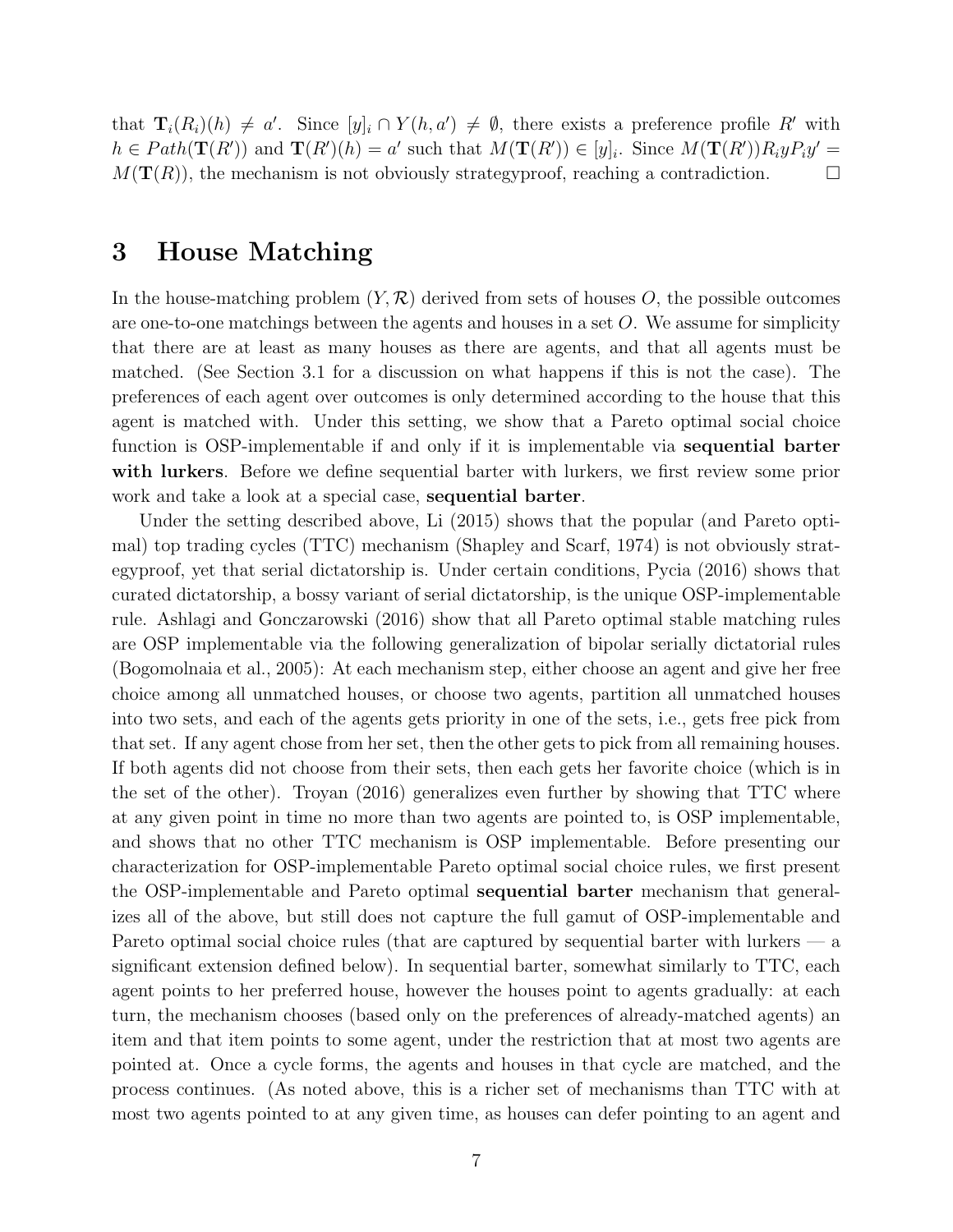then choose that agent based on preferences of agents that have already been matched, or even choose that agent based nonbossily only on matched pairs already formed). With an eye toward our full characterization, we now present a different characterization of sequential barter, which will help us present the full characterization, i.e., sequential barter with lurkers.

A mechanism is a sequential barter mechanism iff it is equivalent to a mechanism of the following form:

#### Sequential Barter

- 1. Initialization:
	- (a)  $\overline{O}$  is initialized to be the set of all houses ( $\overline{O}$  tracks the set of unmatched houses).
	- (b)  $T \leftarrow \emptyset$  (this is the set active traders see below).<sup>5</sup>
- 2. Mechanism progress: as long as there are unmatched agents, perform an endowment step (defined below).
- 3. Endowment step:
	- (a) Choose an unmatched agent i (all choices made by the mechanism are functions of preferences already disclosed to the mechanism), subject to the following constraint:
		- If  $|T| = 2$ , then  $i \in T$ .
	- (b) If  $i \notin T$ , then update  $T \leftarrow T \cup \{i\}$  and initialize  $D_i \leftarrow \emptyset$ .  $(D_i$  is the set of houses i can claim – see below.<sup>6</sup>)
	- (c) Choose some  $\emptyset \neq H \subseteq O_i \setminus D_i$ .
	- (d) Update  $D_i \leftarrow D_i \cup H$  and perform a question step (defined below) for i.
- 4. Question step for an agent i:
	- (a) Ask *i* whether the house she prefers most among  $O_i$  is in  $D_i$ . If so, then perform a matching step (defined below) for i and that house.
- 5. Matching step for an agent i and a house  $\alpha$ :
	- (a) Match i and o.
	- (b) Update  $T \leftarrow T \setminus \{i\}$  and  $O \leftarrow O \setminus \{o\}.$
	- (c) i discloses her full preferences to the mechanism (and leaves the game).

<sup>&</sup>lt;sup>5</sup>An invariant of the mechanism is that  $|T| \leq 2$ .

<sup>&</sup>lt;sup>6</sup>An invariant of the mechanism is that  $D_j \subseteq O$  for every  $j \in T$ .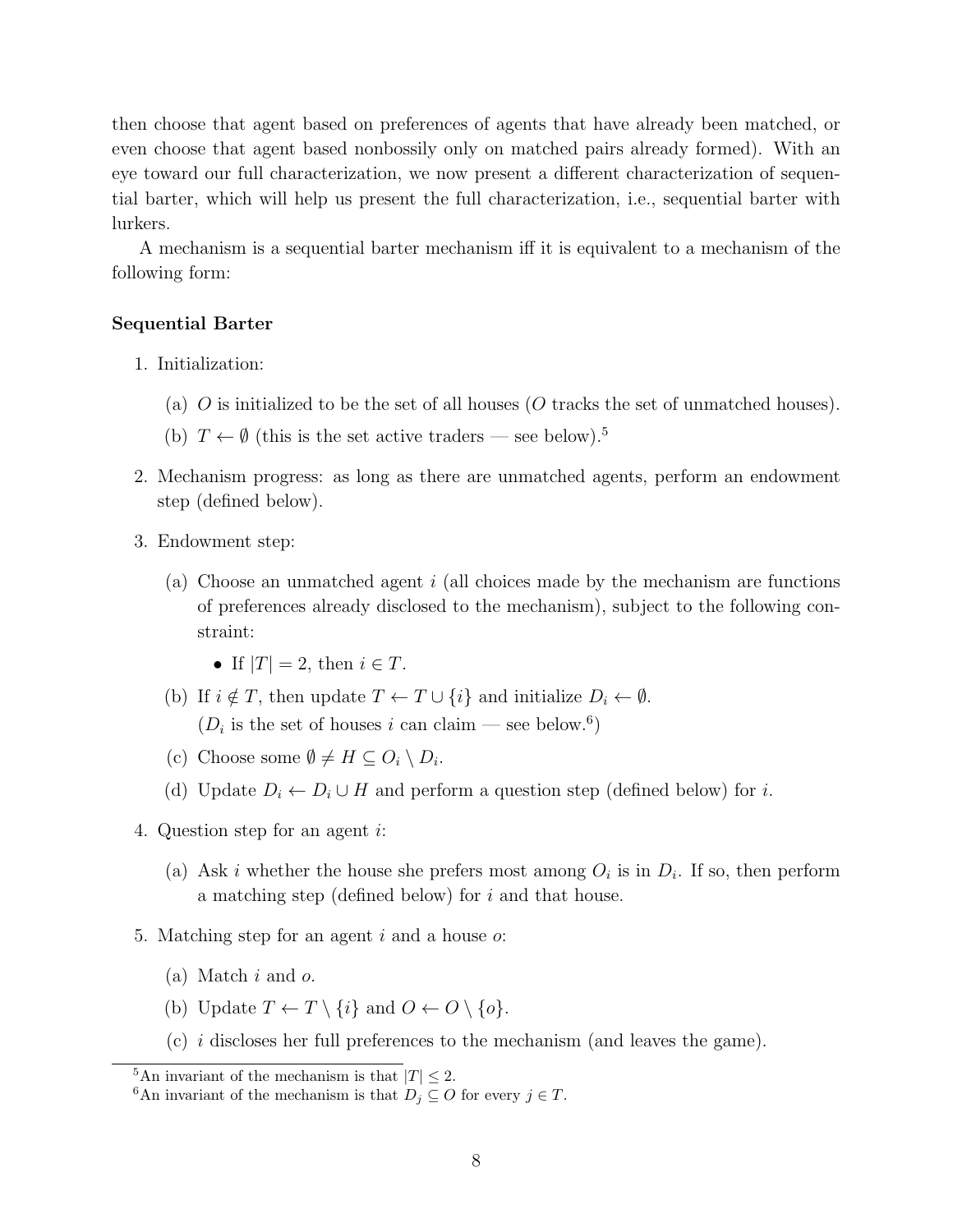- (d) If  $T \neq \emptyset$ , then for the unique agent  $j \in T$ :
	- i. If  $o \in D_j$ , then set  $D_j \leftarrow O_j$ .
	- ii. Perform a question step for  $j$ .

As it turns out, despite all previously-known OSP and Pareto optimal mechanisms for house matching being special cases the of above mechanism, the above mechanism is in fact not the only form of possible OSP and Pareto optimal mechanisms. Indeed, Fig. 1 presents an OSP and PO mechanism where three traders are active at some history. (We note that



Figure 1: An OSP and Pareto optimal mechanism for four agents 1, 2, 3, 4 and four houses  $a, b, c, d$ , with three active agents when agent 3 chooses at the bottom-right.

this mechanism is bossy.) The crux of the mechanism in Fig. 1 is that since the mechanism offers agent 1 free choice of houses  $a, b$ , and  $c$ , if agent 1 chooses not to claim any of them, then the mechanism infers that this agent prefers house  $d$  most. Therefore, the mechanism can safely decide that agent 2 never gets house d without violating Pareto optimality (the competition over house  $d$  is now between agent 1 and 3). So, if the mechanism knows that some agent prefers some house the most (the only OSP way to do so without offering this house to this agent is to offer all other possible houses to this agent; in this case, we say that this agent is a lurker for that house), then the mechanism may decide not to allow some other agents to ever get this house, and this allows the introduction of additional traders (beyond two traders) under certain delicate constraints. We are now ready to present our characterization of OSP-implementable and Pareto optimal social choice rules. A mechanism of sequential barter with lurkers is of the following form:

#### Sequential Barter with Lurkers

- 1. Initialization:
	- (a) O is initialized to be the set of all houses (O tracks the set of unmatched houses).
	- (b)  $T \leftarrow \emptyset$  (this is the set active traders see below).<sup>7</sup>

<sup>&</sup>lt;sup>7</sup>An invariant of the mechanism is that  $|T \setminus L| \leq 2$ .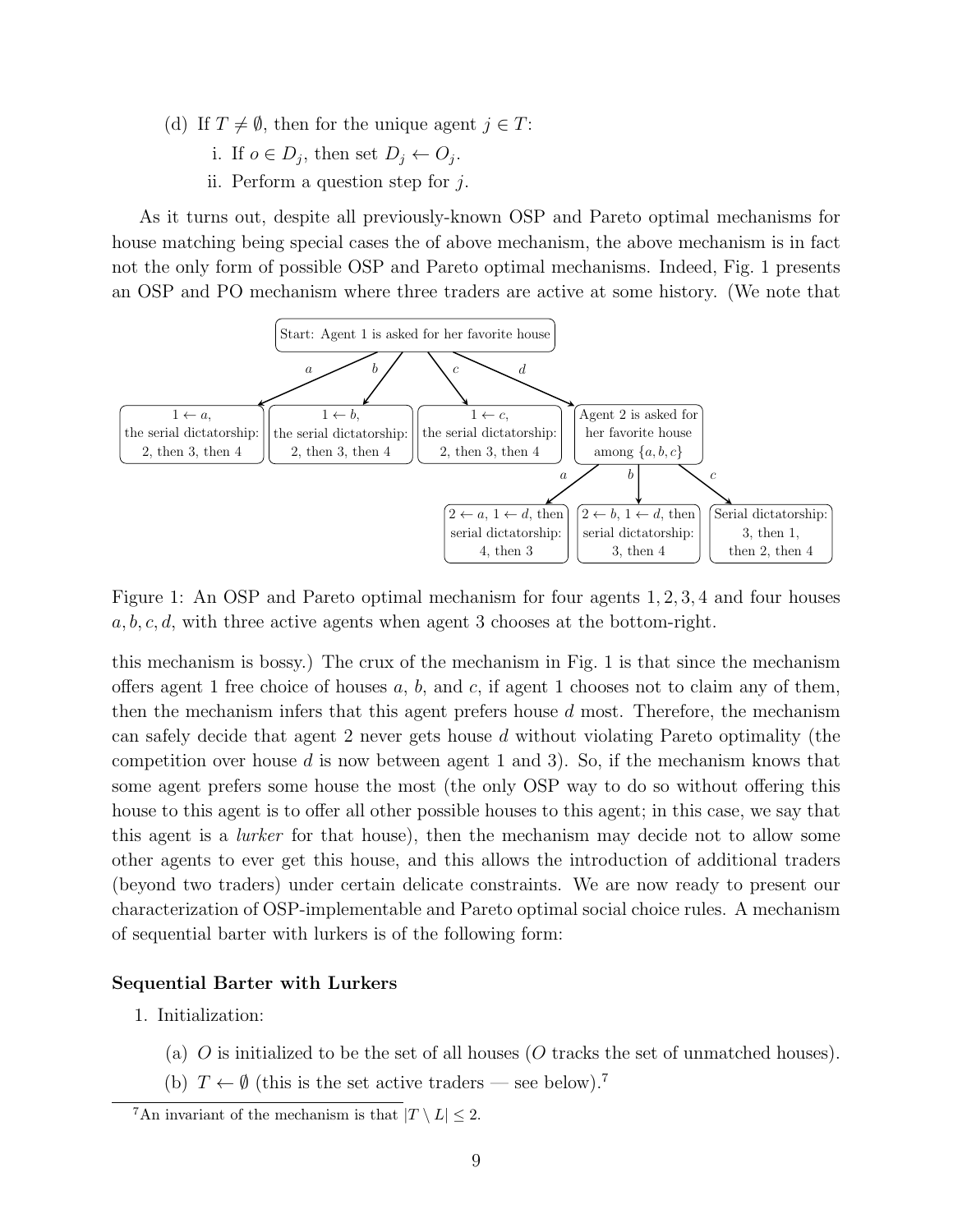- (c)  $L \leftarrow \emptyset$  (this is the set of lurkers, i.e., active traders who lurk houses see below).
- (d)  $G \leftarrow O$  (this is the set of houses that have no lurkers see below).<sup>8</sup>
- 2. Mechanism progress: as long as there are unmatched agents, then run a mechanism round as follows:
	- (a) Perform an endowment step (defined below). Let  $i$  be the agent chosen in this endowment step.
	- (b) Identify lurkers, in preparation for the next round:
		- i. If i is still unmatched after the above endowment step (including all steps directly or indirectly triggered by this question step), then perform a lurker check step (defined below) for i.
		- ii. If  $i \notin T \setminus L$ ,<sup>9</sup> and if  $T \setminus L \neq \emptyset$ , then perform a lurker check step for the unique agent  $j \in T \setminus L^{10}$
- 3. Endowment step:
	- (a) Choose an unmatched agent i (all choices made by the mechanism are functions of preferences already disclosed to the mechanism), subject to the following constraint:
		- If  $|T \setminus L| = 2$ , then  $i \in T$ .
	- (b) If  $i \notin T$ , then update  $T \leftarrow T \cup \{i\}$  and initialize  $D_i$  and  $O_i$  as follows:
		- i. Choose either  $O_i \leftarrow G$  or  $O_i \leftarrow O$ , subject to the following constraint:
			- If  $T \setminus L = \{i, j\}$  for some agent j, then it is not the case that both  $O_i \neq G$ and  $O_i \neq G$ .
			- $(O_i$  is the set of houses that may be possible for  $i$ .<sup>11</sup>)
		- ii. Initialize  $D_i \leftarrow \emptyset$  (this is the set of houses i can claim see below).<sup>12</sup>
	- (c) Choose some  $\emptyset \neq H \subseteq O_i \setminus D_i$  subject to the following constraints: (If it is not possible to choose such nonempty  $H$  subject to these constraints, then stop this endowment step, start a new endowment step, and choose a different agent there.)
		- If  $H \setminus G \neq \emptyset$ , then  $H = O_i \setminus D_i$ .
		- If  $O_t \neq G$  for  $t \in T \setminus (L \cup \{i\})$ , then  $H \cap D_t = \emptyset$ .
	- (d) Update  $D_i \leftarrow D_i \cup H$  and perform a question step (defined below) for i.

<sup>&</sup>lt;sup>8</sup>An invariant of the mechanism is that  $G = O$  iff  $L = \emptyset$ .

 $9S$ o *i* became a lurker or matched or during this endowment step.

<sup>&</sup>lt;sup>10</sup>In this case, the lurker check step cannot result in new matches because j is the only agent in  $T \setminus L$ .

<sup>&</sup>lt;sup>11</sup>An invariant of the mechanism is that for every  $j \in T \setminus L$ , either  $O_j = G$  or  $O_j = O$ , and if these options differ (i.e., if  $L \neq \emptyset$ ), then the latter is possible for at most one agent  $j \in T \setminus L$ .

<sup>&</sup>lt;sup>12</sup>An invariant of the mechanism is that  $D_j \subseteq O_j$  for every  $j \in T$ .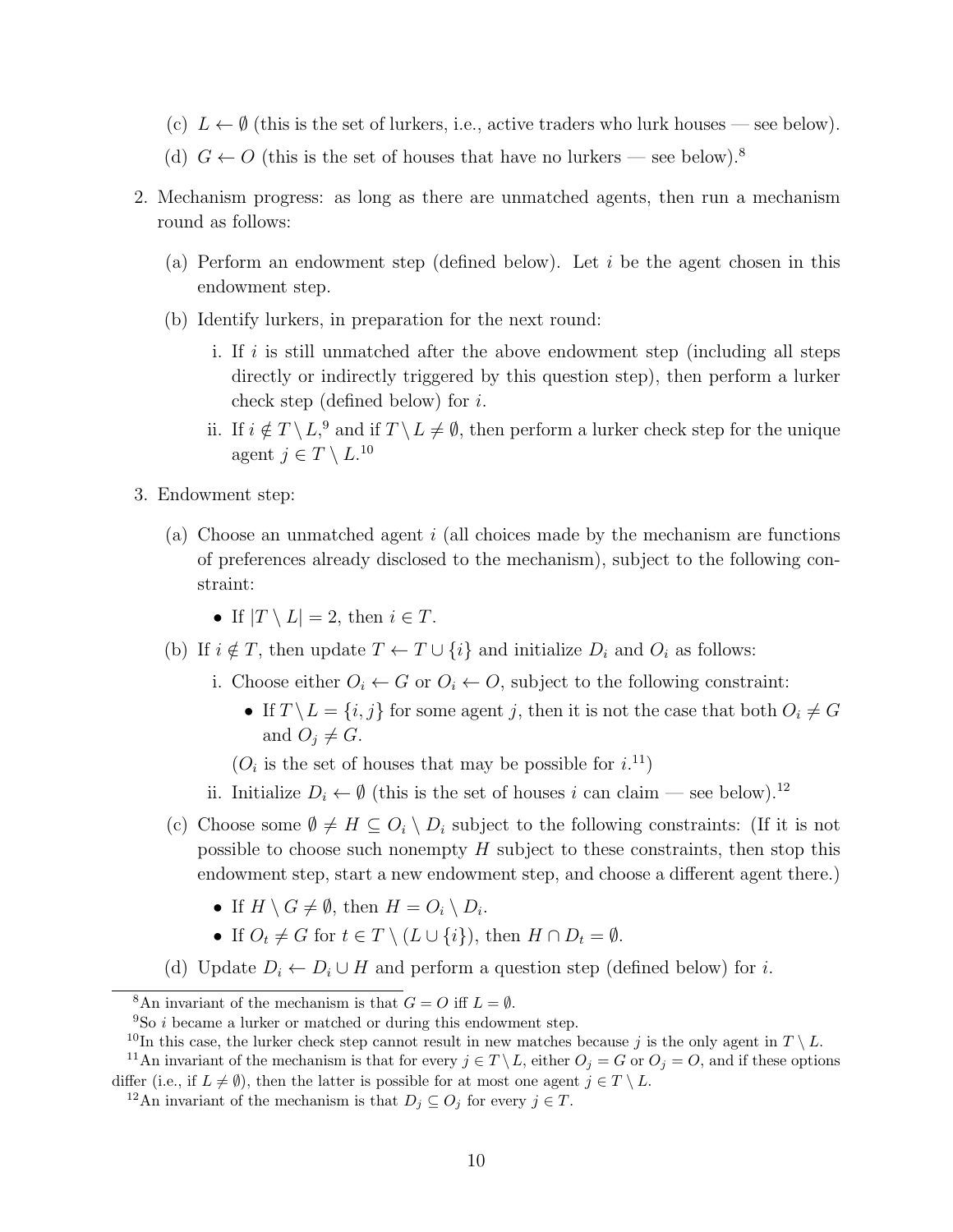- 4. Question step for an agent i:
	- (a) Ask *i* whether the house she prefers most among  $O_i$  is in  $D_i$ . If so, then perform a matching step (defined below) for i and that house.
- 5. Matching step for an agent i and a house  $\alpha$ :
	- (a) Match  $i$  and  $o$ .
	- (b) Update  $T \leftarrow T \setminus \{i\}$  and  $O \leftarrow O \setminus \{o\}$ , and  $O_i \leftarrow O_i \setminus \{o\}$  for every  $j \in T$ .
	- (c) If  $i \in L$ , then update  $L \leftarrow L \setminus \{i\}.$
	- (d) If  $o \in G$ , then update  $G \leftarrow G \setminus \{o\}.$
	- (e) i discloses her full preferences to the mechanism (and leaves the game).
	- (f) For every agent  $j \in T$ :<sup>13</sup>
		- i. If  $o \in D_j$ , then set  $D_j \leftarrow O_j$ .
		- ii. Perform a question step for  $j$ .
- 6. Lurker check step for an agent  $i$ :
	- (a) If  $O_i = G$  and  $O_i \setminus D_i = \{o\}$  for some house  $o$ , then<sup>14</sup> i becomes a *lurker* for  $o$ :
		- i. Update  $L \leftarrow L \cup \{i\}$  and  $G \leftarrow G \setminus \{o\}$ .
		- ii. If  $|L \setminus T| = 2$  then let j be the unique agent  $j \in T \setminus (L \cup \{i\})$  and choose to either keep  $O_j$  as is or to update update  $O_j \leftarrow O_j \setminus \{o\}$ , subject to the following constraints:
			- After updating, it must be that  $O_j = O$  or  $O_j = G$ .
			- After updating, it must be that  $D_j \subseteq O_j$ .
		- iii. If  $O_i$  was updated, then perform a question step for j.

Theorem 2 A Pareto-optimal social choice function in a house-matching problem is OSPimplementable if and only if it is implementable via sequential barter with lurkers.

The proof of Theorem 2 follows from Lemmas 3.1 through 3.12.

Lemma 3.1 Any social choice function implemented via sequential barter with lurkers is Pareto-optimal. Moreover, such a social choice function can be OSP-implemented.

**Proof** Pareto optimality follows from the fact that whenever a set of houses leave the game, then one of them is most-preferred by its matched agent among all not-previously-matched houses, another is most-preferred by its matched agent among all not-previously-matched houses except for the first, etc.

<sup>&</sup>lt;sup>13</sup>The outcome of the mechanism does not depend on the order of traversal of  $T \cup L$ . This insight is what ensures that the mechanism is OSP.

<sup>&</sup>lt;sup>14</sup>Note that in this case, *i* prefers *o* most among  $O_i$ .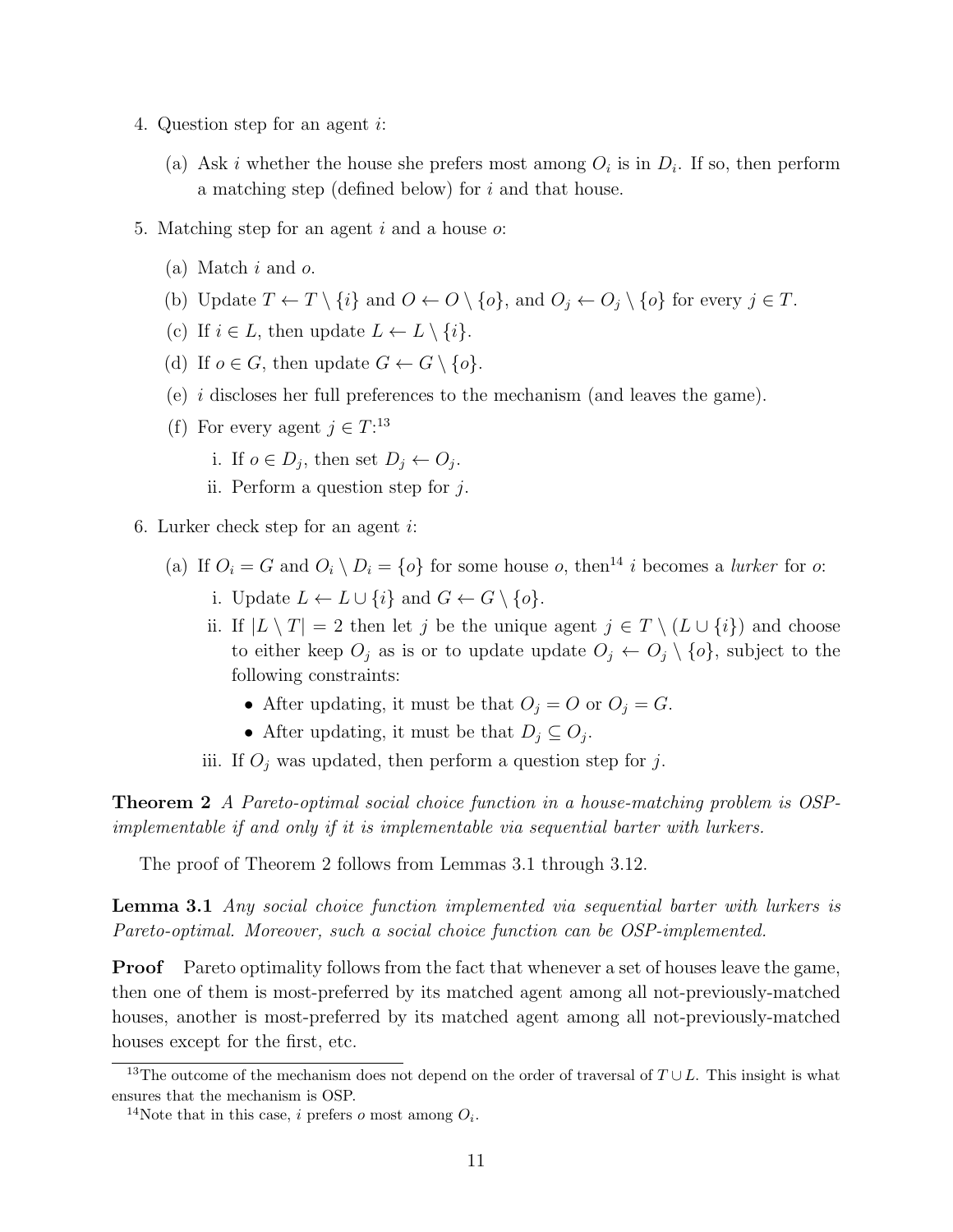The OSP implementation follows the above very closely. Ashlagi and Gonczarowski (2016) have already used in their examples that asking an agent whether he most prefers some given house, and if the agent's answer is "yes", assigning to her that house (and otherwise continuing), is OSP as long as the agent is assured they will always get "at least" that house. The only thing that has to be checked is that the above "rules" (promising agents i to be able to claim their top choice from  $D_i$  after  $O_i$  is reduced, and to claim any house from  $O_i$  if a house from  $D_i$  becomes matched) can indeed be met simultaneously (see Footnote 13) for all agents. This holds because of the reduction of  $O_j$  for all nonlurkers j but at most one whenever an agent becomes a lurker, and by the restrictions on the choice of  $H$ .

Theorem 1 shows that any OSP implementable rule is implementable via an obviously incentive compatible gradual revelation mechanism. So, to show the converse direction, it is sufficient to show that any Pareto optimal rule that is implementable via an obviously incentive compatible gradual revelation mechanism corresponds to sequential barter with lurkers. For the reminder of the proof, let  $M$  be an obviously incentive compatible gradual revelation mechanism that implements a Pareto optimal rule. Since  $\mathcal R$  is finite, all histories in M are finite.

**Definition 3.1** Let h be a history of M and  $i \in N$  an agent.

- 1.  $O_i(h)$  is the set of houses that are assigned to i in any terminal history with h as a subhistory.
- 2.  $D_i(h)$  is the set of houses o that agent i can assure at some subhistory  $h' \subset h$ , so we have  $P(h') = i$  and  $o \in Y_{h'}^{*}$ .<sup>15</sup>
- 3.  $D_i^{\lt}(h)$  is the set of houses o that agent i can assure at some strict subhistory  $h' \subsetneq h$ , so we have  $P(h') = i$  and  $o \in Y_{h'}^*$ .
- 4. Agent i moves at h if  $P(h) = i$ . Agent i moves before h if  $P(h') = i$  holds for a strict subhistory  $h'$  of  $h$ .
- 5. Agent i is matched to house o at h if  $O_i(h) = \{o\}.$
- 6. A preference  $R_i$  that ranks house o at the top is denoted  $R_i$ : o, similarly  $R_i$ : o, o' denotes a preference that ranks o above o' which it ranks in turn above all other houses. The definition is extended to lists of any length. The preference  $R_i : o, \ldots, o^*$  ranks of at the top and  $o^*$  at the bottom. Once again, this notation is extended to lists of any length.

<sup>&</sup>lt;sup>15</sup>By abuse of notation, in this section we define  $Y_h^*$  to be the set of *houses o* (rather than outcomes) such that there exists some  $a \in A(h)$  s.t.  $P(h)$  is matched with o in all outcomes in  $Y(h, a)$ . Due to the nature of preferences in the matching domain, this (simpler) projection of the general definition of  $Y_h^*$  suffices for the analysis of this section and helps simplify presentation.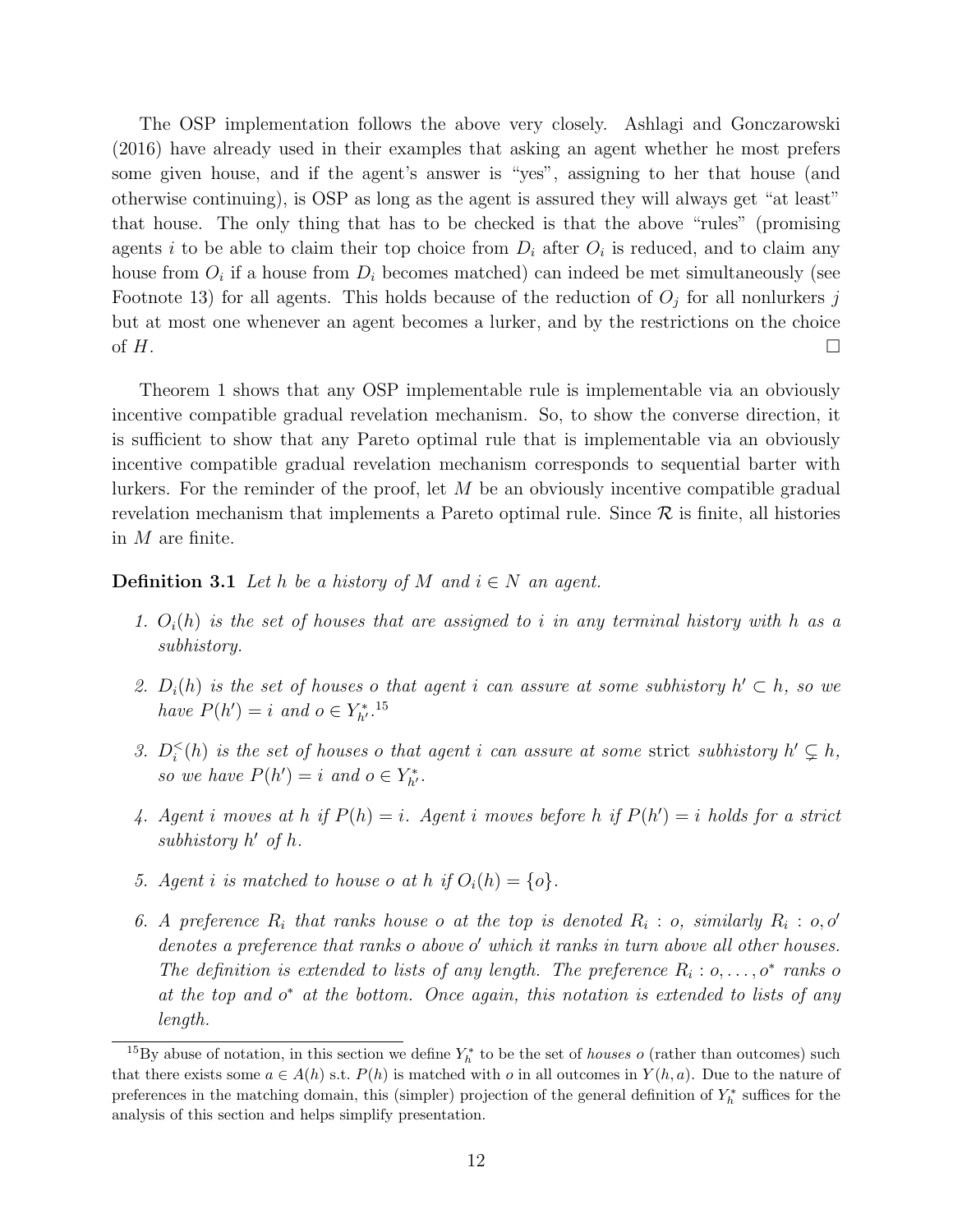**Remark 1** Note that  $O_i(h)$  is (weakly) decreasing in h, while  $D_i(h)$  and  $D_i^<(h)$  are both (weakly) increasing in h. Note also that  $D_i^<(h)$  is always a subset of  $D_i(h)$ , and that i equals  $P(h)$  if  $D_i(h)$  and  $D_i^<(h)$  differ.

**Lemma 3.2** Fix a history h of M and let  $i = P(h)$ .

- 1. There exists at most one action  $a \in A_h^*$  denote it by  $\tilde{a}$ .
- 2. The truthtelling strategy at h is such that
	- For every  $o \in Y_h^*$ :  $\bigcup_{a \in A(h): O_i(h, a) = \{o\}} \mathcal{R}_i(h, a) = \{R_i \in \mathcal{R}_i(h) \mid o = \max_{R_i} O_i(h)\},$ •  $\mathcal{R}_i(h, \tilde{a}) = \mathcal{R}_i(h) \setminus \left( \bigcup_{a \in A(h) \setminus \{\tilde{a}\}} \mathcal{R}_i(h, a) \right).$

**Proof of Lemma 3.2** We start with a preliminary observation, which states a sufficient condition for  $A_h^*$  to be a singleton.

(\*) Fix h, i such that  $P(h) = i$ . If for all  $o, o' \in O_i(h) \setminus D_i(h)$  with  $o \neq o'$  there exists some  $R_i \in \mathcal{R}_i(h)$  and with  $R_i : o, o'$ , then  $A_h^*$  is a singleton.

Suppose not, that is suppose there exist two different actions a and a' in  $A_h^*$ . Since M is a gradual revelation mechanism,  $\mathcal{R}_i(h, a) \neq \emptyset$ . Say that  $R_i \in \mathcal{R}_i(h, a)$  and let  $o =$  $\max_{R_i} O_i(h)$ . Since  $a \in A_h^*$ , there exist preferences  $R_{-i}$  for all agents other than i such that  $(h, a) \in Path(M(\mathbf{T}(R)))$  and  $M(\mathbf{T}(R))(i) = \tilde{o}$  for some  $\tilde{o} \neq o$ . Note that  $o \notin D_i(h)$ , for otherwise agent i with preferences  $R_i$  is better off to deviate from  $\mathbf{T}_i(R_i)$  given that all other agents follow  $\mathbf{T}_{-i}(R_{-i})$ , a contradiction to the strategy proofness of M. By the same reasons there exists a  $R'_i \in \mathcal{R}_i(h, a')$  with  $o' = \max_{R'_i} O_i(h) \notin D_i(h)$ . If  $o = o'$ , then Lemma 2.1 which requires  $o' \notin O_i(h, a)$  is contradicted. If  $o \neq o'$  then there is no obviously strategy proof strategy for  $R_i''$ :  $o, o'$ , which, by assumption, is in  $\mathcal{R}_i(h)$ . To see this, observe that for any strategy choosing a at h agent i may be matched house in  $O_i(h, a) \setminus \{o\}$ , while for some strategy choosing  $a'$  at h agent i may (for some  $R_{-i}$ ) be matched with  $o'$ . Since  $o'$  is strictly  $R''_i$ -preferred to any house in  $O_i(h, a) \setminus \{o\}$  an obviously strategy proof strategy for  $R''_i$  must prescribe an action other than  $a$  at  $h$ . However  $i$  is not matched to  $o$  for any such strategy, while he may be matched with *o* for some strategy that chooses a at h for some  $R_{-i}$ . There is, in sum no obviously incentive compatible strategy for  $i$  with preferences  $R_i$ .

We now fix an agent  $i$  and prove both parts of the lemma by full induction over histories h with  $P(h) = i$ . We first note that the condition in Observation  $(*)$  is satisfied at every minimal history  $h^*$  with  $P(h^*) = i$ , as  $\mathcal{R}_i(h^*)$  equals the set of all possible preferences  $\mathcal{R}_i$ . (Therefore, Part 1 holds at  $h^*$ .) We next show that Part 2 holds at a history h if Part 1 does. Finally, we argue that the condition in Observation  $(*)$  holds at h if Parts 1 and 2 hold for all strict subhistories  $h' \subsetneq h$  with  $P(h') = i$ .

To see that Part 2 holds at h with  $P(h) = i$  whenever Part 1 does, note that  $\mathcal{R}_i(h, a)$ is non-empty for all  $a \in A(h)$  as M is a gradual revelation mechanism. If Part 1 holds at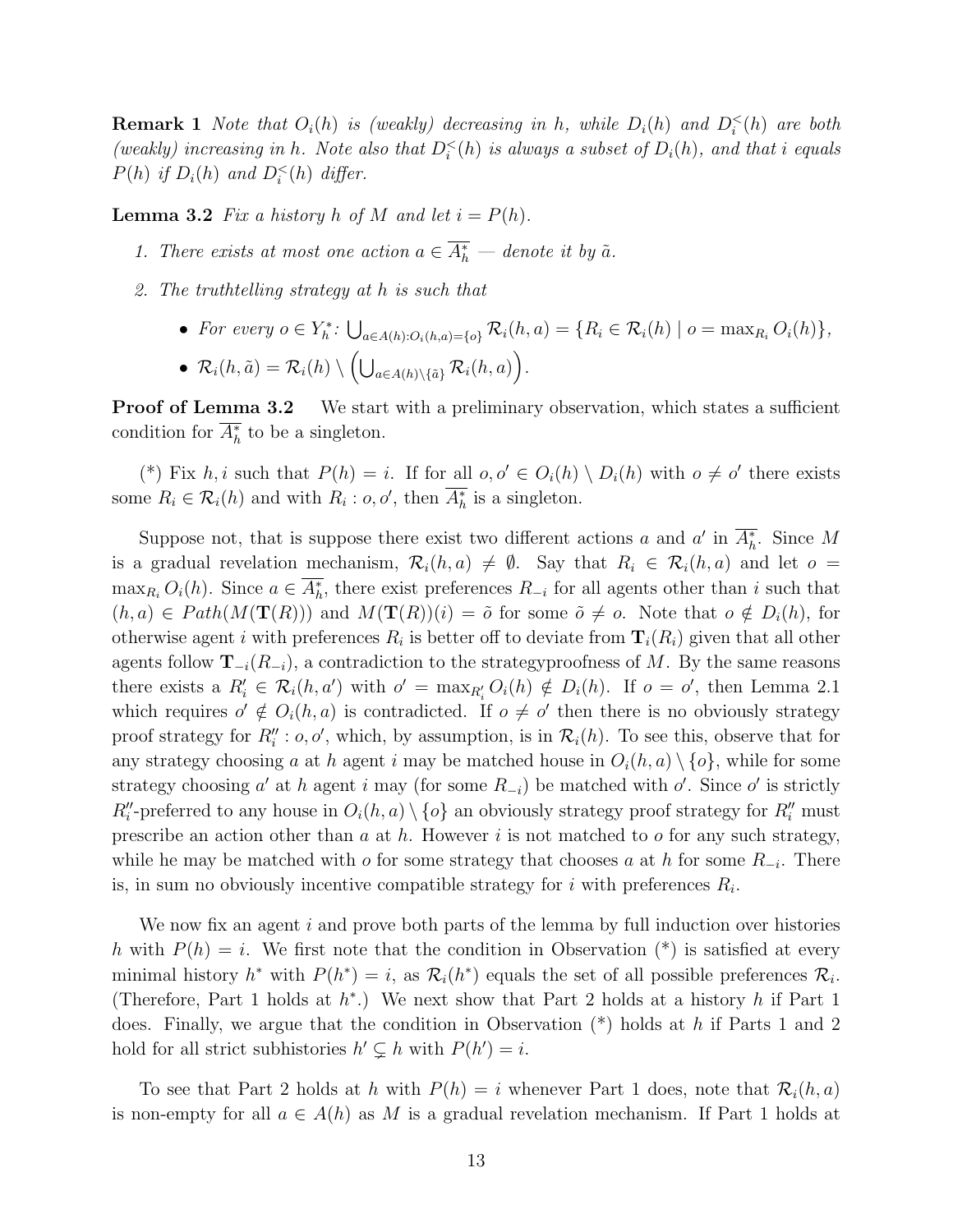h, we have by definition that  $\mathcal{R}_i(h, \tilde{a}) = \mathcal{R}_i(h) \setminus \left( \bigcup_{a \in A(h) \setminus \{\tilde{a}\}} \mathcal{R}_i(h, a) \right)$ . Fix  $o \in Y_h^*$ . To see that every  $R_i \in \mathcal{R}_i(h)$  with  $o = \max_{R_i} O_i(h)$  chooses an action a with  $O_i(h, a) = \{o\},$ note that i obtains  $o$  (for sure) if choosing such an action  $a$  at  $h$  (and such an action exists, since  $o \in Y_h^*$ , whereas for any a' with  $O_i(h, a') \neq \{o\}$ , agent i either certainly or under some scenario obtains a house o' other than o (which is strictly  $R_i$ -worse than o). To see that an action a with  $O_i(h, a) = \{o\}$  is chosen only by  $R_i \in \mathcal{R}_i(h)$  with  $o = \max_{R_i} O_i(h)$ , let a be such an action and let  $R_i$  with  $\max_{R_i} O_i(h) = o'$  for some  $o' \neq o$ . We will show that  $\mathbf{T}_i(R_i)$ cannot prescribe to choose a at h. Indeed, since  $o' \in O_i(h)$ , there must exist some R' with  $h \in Path(M(\mathbf{T}(R')))$  and  $M(\mathbf{T}(R'))(i) = o'$ . Let a' be the choice prescribed by  $\mathbf{T}_i(R'_i)$  at h, and note that  $a' \neq a$  since  $o' \in O_i(h, a')$  but  $o' \notin O_i(h, a)$ . While agent i with preferences  $R_i$  obtains her most preferred feasible house  $o'$  under the best possible scenario if choosing  $a'$  at h, he does not obtain  $o'$  under the worst possible case scenario if he chooses a at h (as he obtains  $o$  when choosing  $a$  at  $h$ ), and therefore she does not choose  $a$ , as required.

To see that Part 1 holds at h with  $P(h) = i$  if Parts 1 and 2 holds for all strict subhistories  $h' \subsetneq h$  with  $P(h') = i$ , we show that the sufficient condition identified in Observation (\*) holds for every such h. The condition is trivially satisfied if  $O_i(h) \setminus D_i(h)$  is a singleton. So suppose there exist two distinct  $o, o' \in O<sub>i</sub>(h) \setminus D<sub>i</sub>(h)$ ; therefore, by Part 1 for the induction hypothesis, agent i chooses  $\tilde{a}$  in all strict subhistories of h. Since  $D_i(h)$  and  $O_i(h)$  respectively are weakly increasing and decreasing, by Part 2 for the induction hypothesis  $\mathcal{R}_i(h)$  contains at least all  $R_i$  that rank  $o \in O_i(h) \setminus D_i(h)$  above all  $D_i(h)$ . So,  $\mathcal{R}_i(h)$  in particular contains (all preferences of the form)  $R_i : o, o'$  and the sufficient condition cited in Observation (\*)  $\Box$ holds.

#### **Definition 3.2** Let h be a history of M and let  $i \in N$ .

- 1. Agent i is active at h if  $D_i(h) \neq \emptyset$  and  $|O_i(h)| > 1$ .
- 2. Agent i can force a house o at h if there exists a strategy of i that from h guarantees that i will be matched with o. (I.e., there exists a preference  $R_i$  such that  $o = M(\mathbf{T}(R))(i)$ holds for all  $R_{-i}$  with  $h \in Path(M(\mathbf{T}(R)))$ .
- 3. Agent i is a dictator at h if he can force at h every house from  $O_i(h)$ . (I.e., if for every profile R s.t.  $h \in Path(\mathbf{T}(R))$ , it is the case that  $M(\mathbf{T}(R))(i)$  depends only on  $R_i$ .)

**Remark 2** Note that we do not assume that  $i = P(h)$  in any of the parts of Definition 3.2.

**Lemma 3.3** Fix a history h of M and an agent i who has moved before or at h.

- 1. If  $o = \max_{R_i} O_i(h) \in D_i(h)$  holds for some  $R_i \in \mathcal{R}_i(h)$ , then i can force o at h.
- 2. If i is not a dictator at h then  $D_i(h) \subsetneq O_i(h)$ .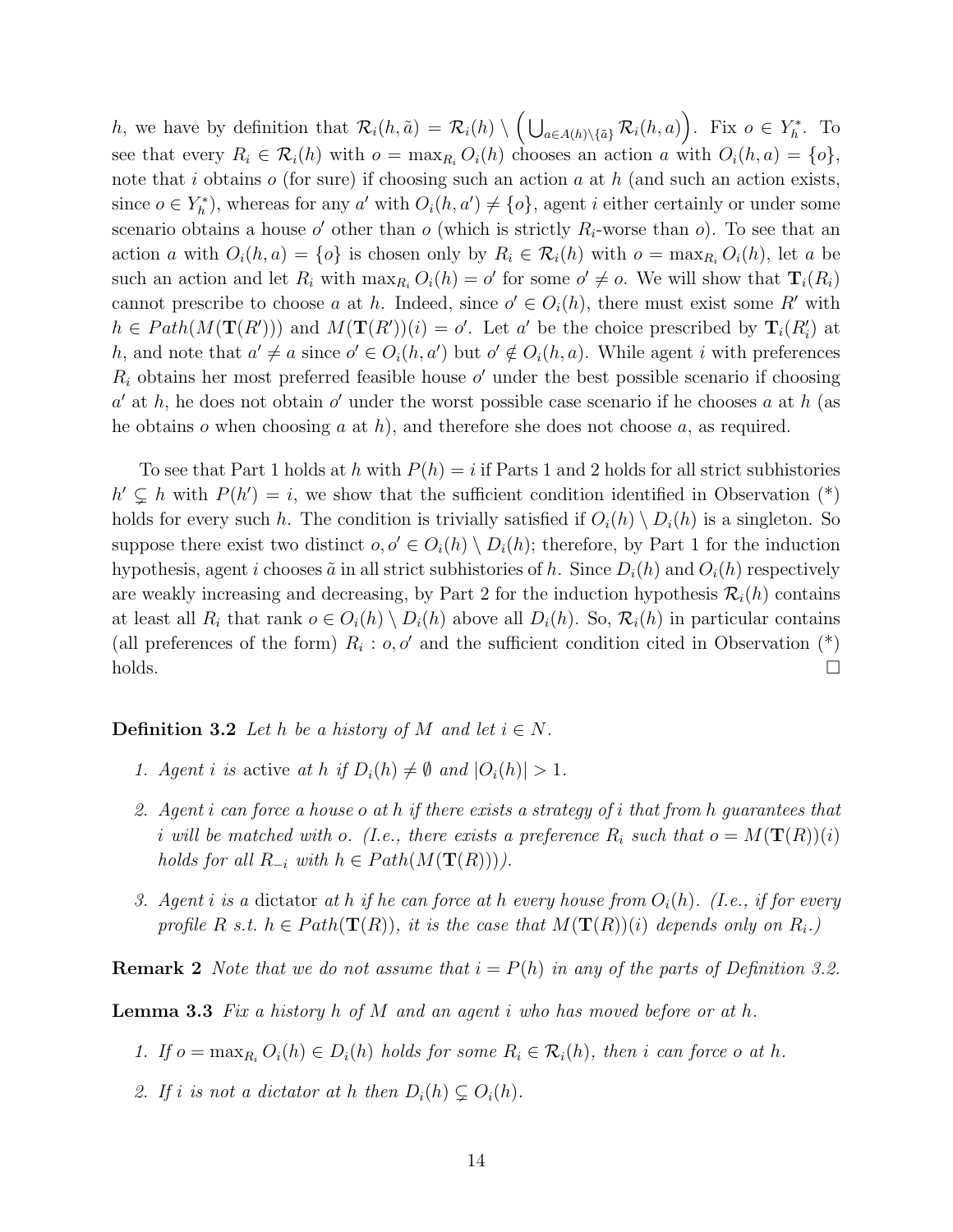3. If  $O_i(h) \subseteq D_i(h)$ , then i is a dictator at h.

#### Proof of Lemma 3.3

- 1. Since  $o \in D_i(h)$  there is a history  $h' \subset h$  with  $P(h') = i$  and  $o \in Y^*_{h'}$ . Since i may deviate to a strategy that chooses an action a at h' with  $O_i(h', a) = \{o\}$ , agent i with preference  $R_i$  must weakly prefer  $M(\mathbf{T}(R))(i)$  to  $o$  for any  $R_{-i}$  such that  $h \in M(\mathbf{T}(R))$ . Therefore, since  $o = \max_{R_i} O_i(h)$  agent i must be able to force o at h.
- 2. Since i is not a dictator at h, there exists a preference  $R_i \in \mathcal{R}_i(h)$  such that i cannot force at h for himself the house o ranked highest among  $O_i(h)$  by  $R_i$ . By Part 1,  $o \notin D_i(h)$ . Since i has moved before or at h, we have that  $D_i(h) \neq \emptyset$ ; let  $d \in D_i(h)$ . Consider the preference  $R_i$ :  $o, d$ . Since  $o \in O_i(h) \setminus D_i(h)$ , by Lemma 3.2 we have that  $R_i \in \mathcal{R}_i(h)$ . Since i cannot force the house  $o$ , there exist preferences  $R_{-i}$  for all agents but i such that  $h \in Path(M(\mathbf{T}(R)))$  and  $M(\mathbf{T}(R))(i) \neq o$ . As in the proof of Part 1, since  $d \in D_i(h)$ , by strategyproofness  $M(\mathbf{T}(R))(i)$  must be weakly  $R_i$ -preferred to d, implying  $M(\mathbf{T}(R))(i) = d$  and therefore  $d \in O_i(h)$ .
- 3. Immediately by Part 1, as  $\max_{R_i} O_i(h) \in D_i(h)$  holds for all  $R_i \in \mathcal{R}_i(h)$

#### **Definition 3.3** Let h be a history of M.

- An agent i who has moved before h, but is not a dictator at h is a lurker for a house o at h if at the maximal strict subhistory  $h' \subsetneq h$  with  $P(h') = i$ , it is the case that  $o \in O_i(h')$  and  $D_i(h') = O_i(h') \setminus \{o\}.$
- $O(h)$  is the union of the sets  $O_i(h)$  for all agents i that are not yet matched at h.
- $G(h)$  is the set of houses in  $O(h)$  that have no lurkers at h.

**Lemma 3.4** Fix a history h in M and an agent i who is not yet matched at h. If agent i is not a lurker for some house o at h, then there exists  $o' \neq o$  s.t.  $R_i \in \mathcal{R}_i(h)$  for every  $R_i : o'$ .

**Proof of Lemma 3.4** Assume that i not a lurker for o. If  $D_i(h) = \emptyset$ , then since  $|O_i(h)| > 1$  (since i is not yet matched), there exists  $o' \in O_i(h) \setminus \{o\}$ , and by definition for every  $R_i : o'$ , it is the case that  $R_i \in \mathcal{R}_i = \mathcal{R}_i(h)$ , where the equality is by Lemma 3.2 since  $D_i(h) = \emptyset$ . If i is a dictator at h, then since  $|O_i(h)| > 1$ , there is more than one possible top choice for the preferences of i among  $O_i(h)$ . Assume therefore that  $D_i(h) \neq \emptyset$ and that i is not a dictator at h, and let  $h' \subsetneq h$  be the maximal strict subhistory of h with  $P(h') = i$ . Since i is not a dictator at h, she is not a dictator at h', and so by Lemma 3.3(2),  $D_i(h') \subsetneq O_i(h')$ . Since i is not a lurker for o, we have that there exists  $o' \in O_i(h') \setminus D_i(h')$ s.t.  $o' \neq o$ . By Lemma 3.2, we have that  $R_i \in \mathcal{R}_i(h', \tilde{a}) = \mathcal{R}_i(h)$  for every  $R_i : o'$ . (Note that  $(h', \tilde{a})$  is indeed a subhistory of h since i is not-yet-matched at h.)

 $\Box$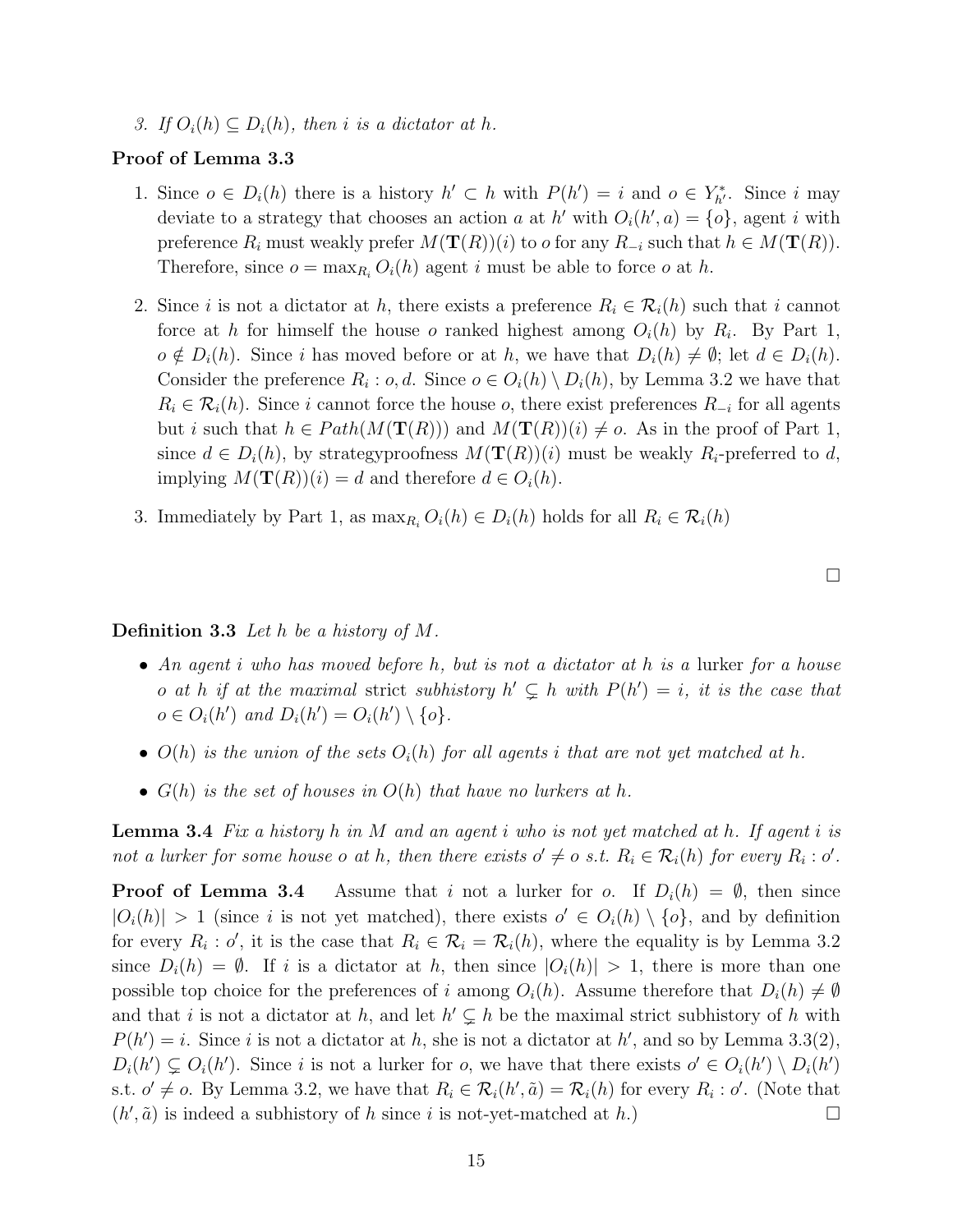**Lemma 3.5** Fix a history h of M. If agent i is not-yet-matched at h, then  $G(h) \subseteq$  $O_i(h) \cup D_i^<(h)$ . If i is a lurker at h then  $G(h) \subseteq D_i^<(h)$ .

**Proof of Lemma 3.5** It is enough to show that all houses in  $O(h) \setminus (O_i(h) \cup D_i^<(h))$ have lurkers at h. Assume for contradiction that some  $o \in O(h) \setminus (O_i(h) \cup D_i^{\lt}(h))$  has no lurker at h. By Lemma 3.4, for every not-yet-matched agent  $j \neq i$ , there exists  $o_j \neq o$  with  $R_j: o_j, \ldots, o \in \mathcal{R}_j(h)$ . Since  $o \notin D_i^{\lt}(h)$ , Lemma 3.2 implies that  $h \in Path(M(\mathbf{T}(R)))$  for  $R_i$ : o and arbitrary  $R_k \in \mathcal{R}_k(h)$  for all agents k already matched. Since  $o \notin O_i(h)$  and since all other agents either are matched (not to o, since  $o \in O(h)$ ) or prefer according to R all other houses over  $o$ , we therefore have that  $o$  is either unmatched or matched to an agent preferring all houses over  $o - a$  contradiction to Pareto optimality (since  $R_i$  ranks o highest).

Now, if i lurks some house  $o$  at  $h$ , then  $O_i(h) = \{o\} \cup D_i^<(h)$  and  $o \notin G(h)$ . Combining this with the preceding paragraph, we obtain  $G(h) \subseteq D_i^<(h)$  as desired.

**Lemma 3.6** Let h be a history of M, let  $o_i \in D_i(h)$  have a lurker and  $o \in G(h)$ . Let i be an active agent at h. Then either  $o \in D<sub>i</sub>(h)$  or i can force o at h.

**Proof of Lemma 3.6** Since  $o_l \in D_i(h)$ , some  $l \neq i$  lurks o at h. It suffices to show that i can force any  $o \in G(h) \setminus D_i(h)$ . Since  $o \in G(h) \setminus D_i(h)$ , by Lemma 3.5 we have that  $o \in O_i(h)$ . Since  $o \notin D_i(h)$  and  $o_i \in D_i(h)$ , we have that  $o \neq o_i$ . Lemma 3.5 and  $o \in G(h)$  imply  $o \in D_l(h)$ . Since  $o \in O_i(h) \setminus D_i(h)$ , we have that  $R_i : o, o_l \in \mathcal{R}_i(h)$ . We will show that  $M(\mathbf{T}(R))(i) = o$  holds for every  $R_{-i}$  s.t.  $h \in Path(M(\mathbf{T}(R))$ . Since l is a lurker for  $o_l$  at h, we have that  $o_l = \max_{R_l} O_l(h)$ . By Lemma 3.2, also  $R'_l : o_l, o \in \mathcal{R}_i(h)$ . Since  $o_l \in D_i(h)$  and  $o \in D_l(h)$ , i and l respectively must  $R_i$ -prefer and  $R'_i$ -prefer their matches under  $M(\mathbf{T}(R_l', R_{-l}))$  to  $o_l$  and  $o$ . Since M is Pareto optimal,  $M(\mathbf{T}(R_l', R_{-l}))(i) = o$  and  $M(\mathbf{T}(R_l', R_{-l}))(l) = o_l$ . Since M is strategy proof,  $M(\mathbf{T}(R))(l) = o$  must also hold. Since  $M(\mathbf{T}(R))(i)R_i o_l$  and  $M(\mathbf{T}(R))(i) \neq o_l$  we have that  $M(\mathbf{T}(R))(i) = o$ , as required.

**Lemma 3.7** Let h be a history of M, and let i be an active nonlurker at h. If for every  $o \in G(h)$ , either  $o \in D_i(h)$  or i can force o for himself at h, then i is a dictator at h.

**Proof of Lemma 3.7** Assume that i is not a dictator at  $h$ . Therefore, there exists  $o_l \in O_i(h) \setminus D_i(h)$  that i cannot force at h. By assumption,  $o_l \notin G(h)$ , and so  $o_l$  has a lurker, say l, at h. Since i is not a lurker,  $l \neq i$ .

If  $P(h) \neq i$  let  $h' = h$ . Otherwise, let  $h' = (h, \tilde{a})$  (which is well defined, given that  $\tilde{a} \in A_h^*$ , since *i* is not a dictator). By gradual revelation  $P(h') \neq i$ , say  $P(h') = k$ . By Lemma 3.2,  $Y_{h'}^* \neq \emptyset$ , so there exists  $o^* \in Y_{h'}^*$ . We reason by cases.

Case 1: If  $o^* \in G(h)$ , then by assumption, either  $o^* \in D_i(h)$  or i can force  $o^*$  at h. If  $o^* \in D_i(h)$ , Lemma 3.3(2) implies that  $o^* \in O_i(h)$ . Since l is a lurker at h and  $o^* \in G(h)$ , by Lemma 3.6, we have that  $o^* \in D_l(h)$ . Consider  $R_l : o_l, o^*$  and either  $R_i : o_l, o^*$  if  $o^* \in D_i(h)$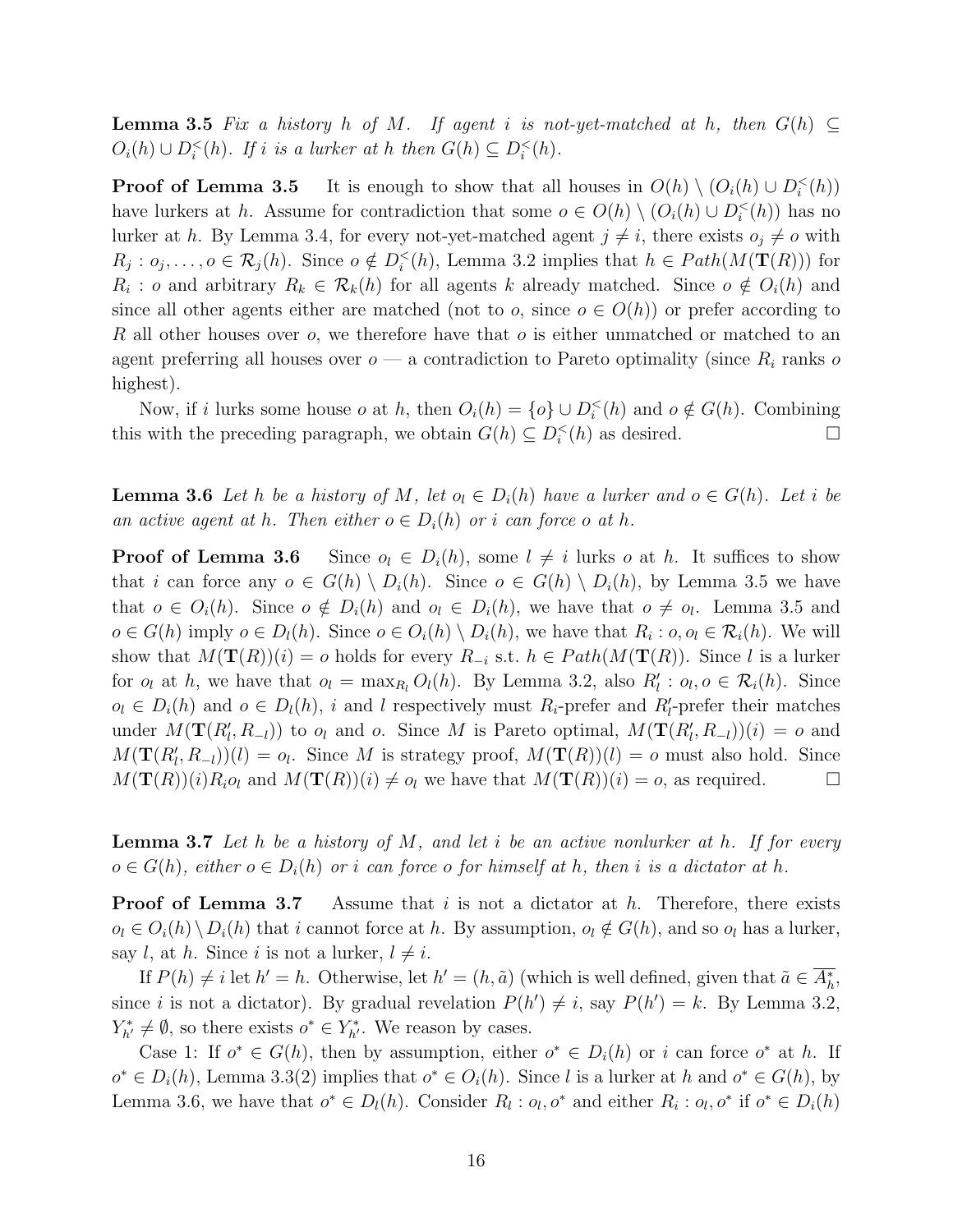or  $R_i$  that forces  $o^*$  from h if i can force  $o^*$  at h. Note that  $R_l \in \mathcal{R}_l(h')$  and  $R_i \in \mathcal{R}_i(h')$  in either case. By strategyproofness, i and l together get  $o_l$  and  $o^*$  under  $M(\mathbf{T}(R))$  for every  $R_{-i,l}$  s.t.  $h' \in Path(M(\mathbf{T}(R)))$ , and so k cannot force  $o^*$  at  $h'$  — a contradiction.

Case 2: If  $o^* = o_l$ , then let  $o' \in G(h)$  and replace  $o^*$  in the above argument from Case 1 with o' to show that there exist  $R_l \in \mathcal{R}_l(h')$  and  $R_i \in \mathcal{R}_i(h')$  s.t. for every  $R_{-i,l}$  with  $h' \in Path(M(\mathbf{T}(R)))$ , it is the case that i and l are matched with  $o'$  and  $o_l$ , implying once again that k cannot force  $o_l = o^*$  at  $h'$  — a contradiction.

Case 3: Finally, if  $o^* \notin G(h)$  and  $o^* \neq o_l$ , then  $o^*$  has a lurker, say  $l^*$ , at h. Let  $o' \in G(h)$ . Note that  $o^*$ ,  $o_l$ ,  $o'$  are all distinct. By the argument of Case 2, there exist  $R_l \in \mathcal{R}_l(h')$  and  $R_i \in \mathcal{R}_i(h')$  s.t. for every  $R_{-i,l}$  with  $h' \in Path(M(\mathbf{T}(R)))$ , it is the case that i and l are matched with  $o'$  and  $o_l$ . Since  $l*$  is a lurker at h and  $o' \in G(h)$ , by Lemma 3.6, we have that  $o' \in D_l(h)$ . Therefore,  $R_{l^*}: o^*, o' \in \mathcal{R}_i(h')$  and by strategyproofness, for every  $R_{-i,l,k}$  with  $h' \in Path(M(\mathbf{T}(R))),$  l<sup>\*</sup> is matched with either  $o^*$  or  $o'$ , but since i and l are matched with  $o'$  and  $o_l$ , in fact  $l^*$  is matched with  $o^*$ , implying once again that k cannot force  $o^*$  at  $h'$ a contradiction.

The next Lemma combines the two preceding ones to show that any agent i who has a lurked house  $o_l$  in his set  $D_i(h)$  is a dictator at h.

**Lemma 3.8** Let h be a history of M. If  $o_i \in D_i(h)$  has a lurker and if i is not a lurker, then i is a dictator at h.

**Proof of Lemma 3.8** Assume that i is not a dictator at h. By Lemma 3.6, for every  $o \in G(h)$  either  $o \in D_i(h)$  or i can force o at h. Since  $o_i \in D_i(h)$  and since i is not a dictator at h, agent i is an active non-lurker at h, and by Lemma 3.7 i is a dictator — a contradiction.  $\Box$ 

**Lemma 3.9** Let h be a history of M. Let  $i_1, \ldots, i_L$  be all lurkers at h, ordered by the subhistory of h at which they turn into lurkers (i.e.,  $i_1$  became a lurker at a subhistory of the history at which i<sub>2</sub> became a lurker, etc.). For every  $j \in \{1, ..., L\}$ , let  $o_j$  be the house lurked by j.

- 1.  $o_1, \ldots, o_L$  are distinct.
- 2. For every  $j \in \{1, \ldots, L\}$ , it is the case that  $O_{i_j}(h) = O(h) \setminus \{o_1, \ldots, o_{j-1}\}.$

**Proof** We prove the claim by induction. Say that  $i_1, \ldots, i_{i-1}$  are the lurkers at a history h, ordered by the subhistory at which they became lurkers, say that they respectively lurk  $o_1, \ldots, o_{j-1}$ , and say that  $i_j$  becomes a lurker for a house  $o_j$  at h. (So  $i_j = P(h)$ , agent  $i_j$  is not a lurker at h, but is a lurker at  $(h, \tilde{a})$ .) Since  $i_j$  becomes a lurker for  $o_j$  at h, he is not a dictator at h.

Since  $G(h) \subseteq O_i(h)$ , we have that if  $o_i$  already has a lurker at h, then  $G(h) \subseteq D_i(h)$ , and so by Lemma 3.7,  $i_j$  is a dictator at  $h$  — a contradiction. Therefore,  $o_j$  is distinct from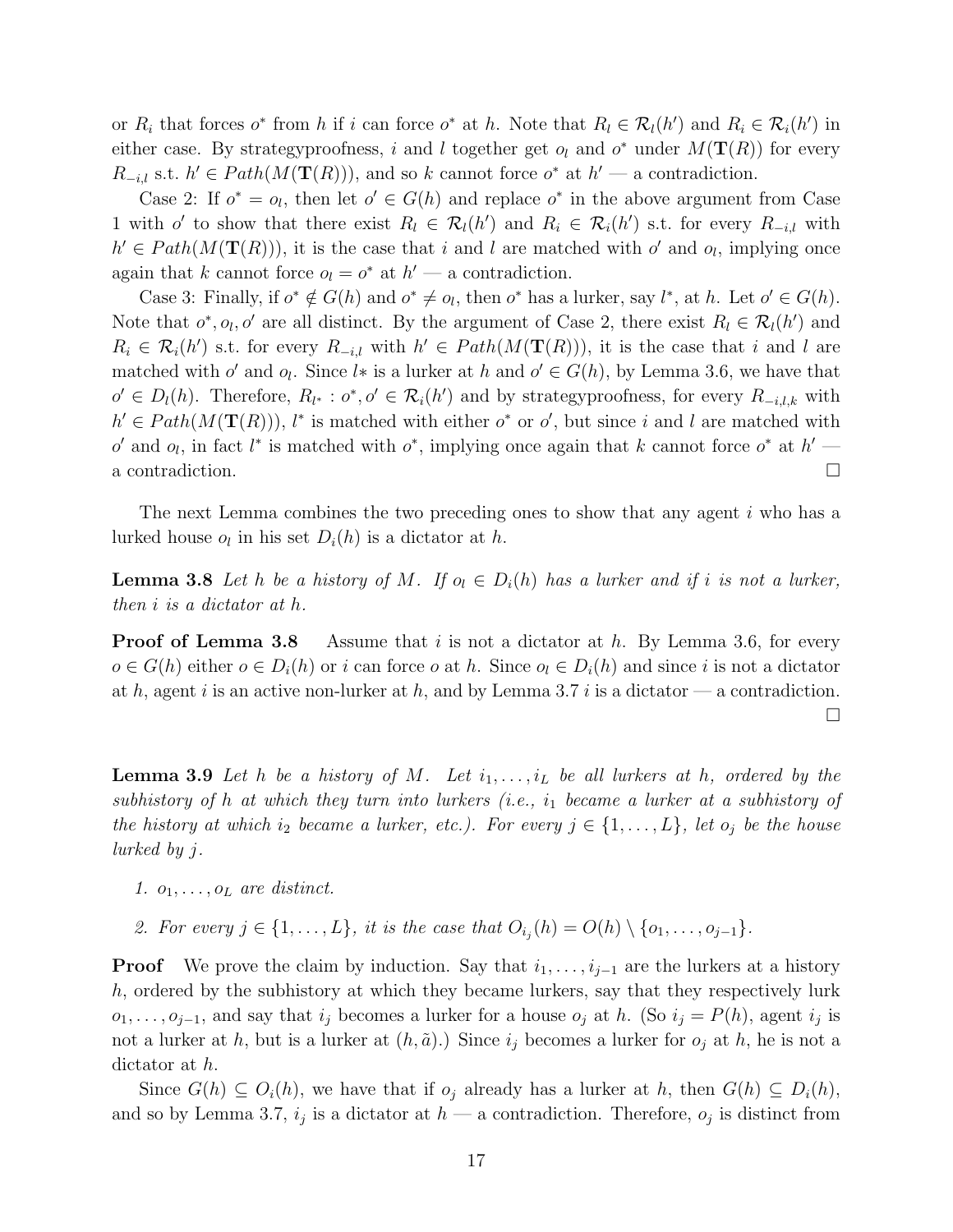$o_1, \ldots, o_{j-1}$ . Since i not a dictator, then by Lemma 3.8,  $D_i(h)$  contains no lurked agents. Since  $O_i(h) = \{o_j\} \cup D_i(h)$ , we therefore have that  $O_i(h)$  contains no lurked agents. Note also that since i is not a dictator, we have By Lemmas 3.3(2) and 3.5 that  $G(h) \subseteq O<sub>i</sub>(h)$ . Therefore,  $O_i(h) = G(h) = O(h) \setminus \{o_1, \ldots, o_{j-1}\}\$ , as required. (And by monotonicity of  $D_i$ and  $O_i$ , the set  $O_i$  does not change in subsequent histories as long as i is a lurker.)  $\Box$ 

**Lemma 3.10** Let h be a history of M with lurked houses. Let h' be a maximal superhistory of h of the form  $(h, \tilde{a}, \tilde{a}, \ldots, \tilde{a})$ , and let  $t = P(h')$ . If  $o \in O_k(h)$  for some nonlurker k and some house o that is lurked at h, then  $k = t$ . Moreover  $D_t(h') = O(h)$ .

**Proof of Lemma 3.10** Assume that there exists a nonlurker k with  $o_l \in O_k(h) \setminus G(h)$ . Let l be the lurker of  $o_l$  at h; by assumption,  $l \neq k$ . Assume for contradiction that  $k \neq t$ . Since  $o_l \in O_k(h)$ , then  $M(\mathbf{T}(R))(k) = o_l$  for some R with  $h \in Path(M(\mathbf{T}(R)))$ .

If  $h' \notin Path(M(\mathbf{T}(R)))$  then some agent i chooses an action  $a \neq \tilde{a}$  before the maximal history h' is reached. Since any such agent is not a dictator, she can by Lemma 3.8 only choose a house o' that is not lurked at h. Since o' is not lurked at h, we have that  $o' \in D_l(h)$ and l must be matched with a house she weakly  $R_l$ -prefers to  $o'$ . This holds in particular if  $R_l: o_l, o'$  (since l lurks  $o_l$ , we have that  $R_l \in \mathcal{R}_l(h)$ ), meaning that l must be matched with  $o_l$  if she declares  $R_l$  and i chooses a. By strategyproofness, and since l lurks  $o_l$ , we have that l must also be matched with  $o_l$  for any  $R_l \in \mathcal{R}_l(h)$  if i chooses a. So the non-lurker k cannot be matched with  $o_l$  in this case. So we must have  $h' \in Path(M(\mathbf{T}(R)))$ .

Since h' is not terminal, let a be the unique action s.t.  $(h', a) \in Path(M(\mathbf{T}(R)))$ . Since  $a \neq \tilde{a}$ , agent t becomes matched to some house o at  $(h', a)$ . If  $o = o_l$ , we are done. If  $o \in D_l(h)$  then  $l \neq k$  must, by the arguments given above, be matched with  $o_l$ . If not, then  $o$  must have an older (i.e., preceding in the order of Lemma 3.9) lurker than  $l$ . By strategyproofness, this older lurker, say  $l'$ , is matched with some  $o' \in D_{l'}(h)$ . If  $o' = o_l$ , then we are done. If  $o' \in D_l(h)$  then we are done as  $l \neq k$  must by the arguments given above be matched with  $o_l$ . To avoid both scenarios, l' must be matched with a house with a lurker older than  $l$ , but younger than  $l'$ . Since there are only finitely many lurkers, we cannot go on indefinitely and  $o_l$  must be matched to one of the lurkers (either l or an older one) — a contradiction.

We now show that  $D_t(h') = O(h)$ . Let  $o_l$  be the house lurked by l, the oldest lurker at h (i.e.,  $l = i_1$  and  $o_l = o_1$  in the notation of Lemma 3.9). Since l is a lurker, there is a profile of preference R with  $h \in Path(M(\mathbf{T}(R)))$  and  $M(\mathbf{T}(R))(l) \neq o_l$ . Since by Lemma 3.9, we have that  $o_l \notin O_{l'}(h)$  for every lurker l' other than l and since as shown above t is the only nonlurker with  $o_l \in O_t(h)$ , by the above argument it must be that  $A(h')$  contains an action a with which t can force  $o_l$ , so  $o_l \in D_t(h')$ . Assume now that there exists a house  $o' \in O(h) \setminus D_t(h')$ . Since l is the oldest lurker in h and since  $o' \neq o_l$ , we have that  $o' \in D_l(h)$ . Since t is a dictator at h', we have that  $o' \notin O_t(h')$ . We note that  $R_t : o', o_l \in \mathcal{R}_t(h')$  and  $R_l: o_l, o' \in \mathcal{R}_l(h')$ . For every  $R_{-t,l}$  such that  $h' \in Path(M(\mathbf{T}(R)))$ , by strategyproofness, t is matched with  $o_l$  while l is matched with  $o'$  — a contradiction to Pareto optimality.  $\Box$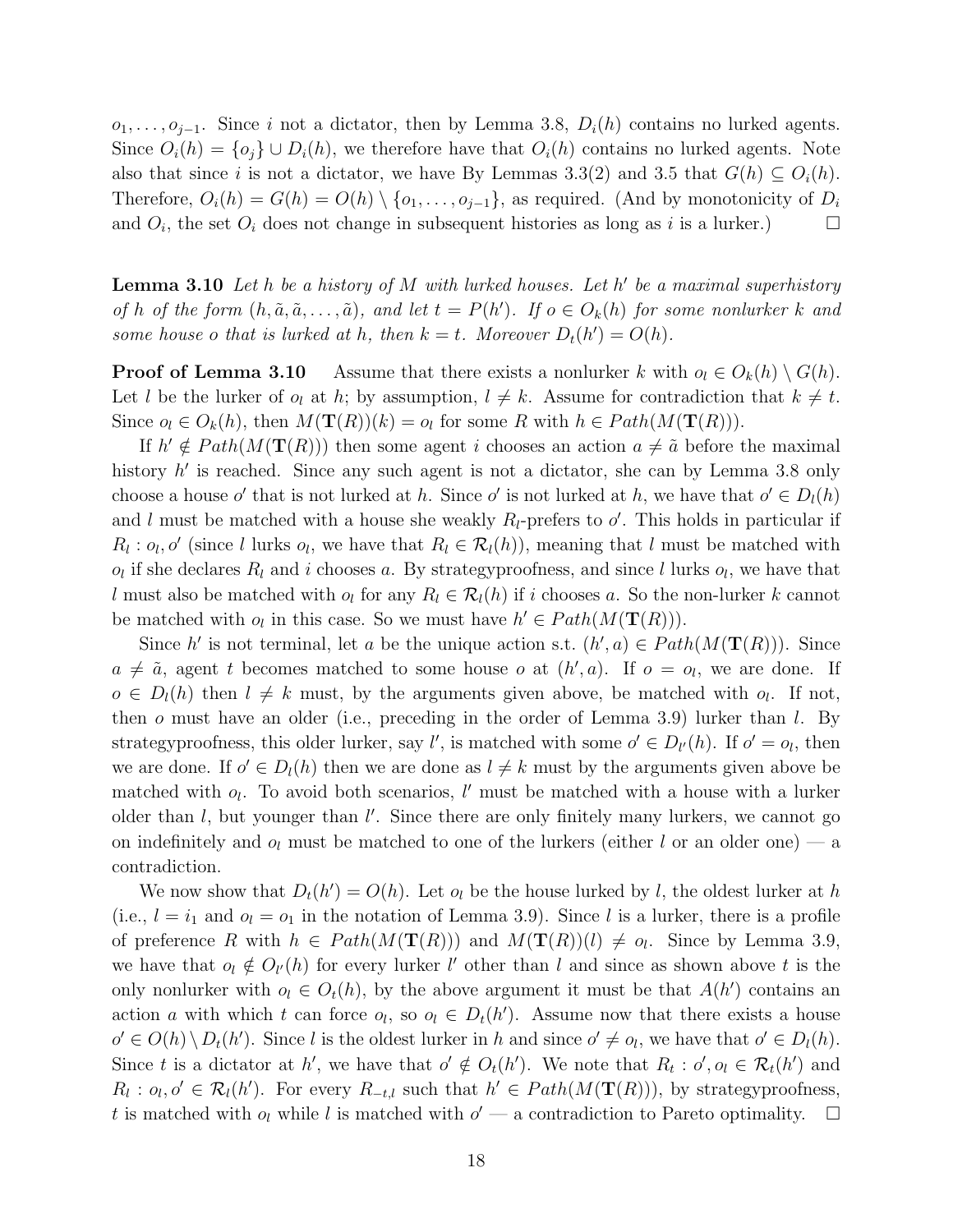**Lemma 3.11** Let h be a history of M s.t. two distinct players i, j are active nonlurkers at h, and  $k = P(h) \notin \{i, j\}$  has  $D_k^<(h) = \emptyset$ . Then, either i or j is a dictator at h.

**Proof of Lemma 3.11** Assume that all agents at h are either active or have not yet moved at h. (If not, then remove from M all players that have moved before h but are no longer active at  $h$ , along with their houses, keeping all else equal, to obtain a new incentive compatible gradual revelation mechanism for the smaller set of agents and houses.)

Assume for contradiction that neither i nor j is a dictator at h. Therefore, by Lemmas 3.3(2), 3.7 and 3.8,  $D_i(h) \subsetneq G(h) \subseteq O_i(h)$  and  $D_i(h) \subsetneq G(h) \subseteq O_i(h)$ . Furthermore, by Lemma 3.10 at most one of the two agents can be matched with any lurked houses, so we have either  $G(h) = O<sub>i</sub>(h)$  have or  $G(h) = O<sub>i</sub>(h)$  (or both). By Lemma 3.2, and since the choice of k at h is nontrivial, there exists  $o \in Y_h^* = D_k(h)$ . We reason by cases.

Case 1:  $D_i(h) \cup D_j(h) = G(h)$ . Assume w.l.o.g. that  $O_i(h) = G(h)$ . We will obtain a contradiction by showing that j can force any  $o_1 \in G(h) \setminus D_i(h)$  at h (and therefore, by Lemma 3.7, is a dictator). Since  $o_1 \in G(h) \backslash D_i(h)$ , we have that  $o_1 \in D_i(h)$ . Let  $R_i \in \mathcal{R}_i(h)$ . By Lemma 3.2,  $R_i$  ranks  $o_2$  highest among  $O_i(h) = G(h)$  for some  $o_2 \in G(h) \setminus D_i(h)$ . Therefore,  $o_2 \in D_j(h)$ . We first show that against  $R_j : o_1, o_2$ , agent i can force  $o_2$  by playing  $R'_i: o_2, o_1$ . Indeed, by strategyproofness, in this case each agent gets either  $o_1$  or  $o_2$ , and by Pareto optimality, agent i gets  $o_2$ . By strategyproofness for agent i, we therefore have that  $\mathbf{T}_i(R_i)$  guarantees  $o_2$  for agent i against  $\mathbf{T}_i(R_i)$ . We now claim that against  $\mathbf{T}_i(R_i)$ , agent j can force  $o_1$  for himself by stating  $R_j$  (for  $R_j$  as defined above). Similarly to above, we have that each agent gets either  $o_1$  or  $o_2$ , and as we have shown in this case that i gets  $o_2$ , we have that j gets  $o_1$ . As we have shown that for every  $\mathbf{T}_i(R_i)$  that reaches h, agent j can force  $o_1$  for himself against  $\mathbf{T}_i(R_i)$  (using possibly different strategies for different such  $R_i$ , by strategy proofness we therefore have that agent j has a *single* strategy that forces  $o_1$ against every such  $\mathbf{T}_i(R_i)$ ; in other words, this strategy forces  $o_1$  for agent j from  $h - a$ contradiction.

Assume henceforth, therefore, that  $D_i(h) \cup D_j(h) \subsetneq G(h)$ . By Lemma 3.5, we have that  $O_k(h) \supseteq G(h)$ . Assume for now that  $o \in G(h)$ .

Case 2: There exist  $o_1 \in D_i(h) \setminus D_j(h)$ ,  $o_2 \in D_j(h) \setminus D_i(h)$ , and  $o \in Y_h^* \subseteq G(h) \setminus D_j(h)$  $(D_i(h) \cup D_i(h))$ . Since M is obviously strategy proof, by an argument of Li (2015), it is obviously strategy proof on any restricted domain. We restrict the domain of preferences where agents i, j, k always rank  $o_1$ ,  $o_2$ , o above all other houses and each other agent  $\ell$  has a fixed preference  $R_\ell \in \mathcal{R}_\ell(h)$  that has  $o_1, o_2, o$  at the bottom (this is possible since no agent lurks  $o_1$ ,  $o_2$ , or  $o$ ). Obtain a new mechanism by pruning all choices that are never taken. Since all agents other than i, j, and k have the same — known — preference in the restricted domain, none of these agents has any choice to make. After condensing all nodes that proved no choice we obtain a new (not necessarily gradual revelation) obviously strategy proof and Pareto optimal mechanism M in which only i, j, and k move. The history h in the new tree that corresponds to h in the original tree is such that  $D_i(\hat{h}) = \{o_1\}, D_j(\hat{h}) = \{o_2\}$ , and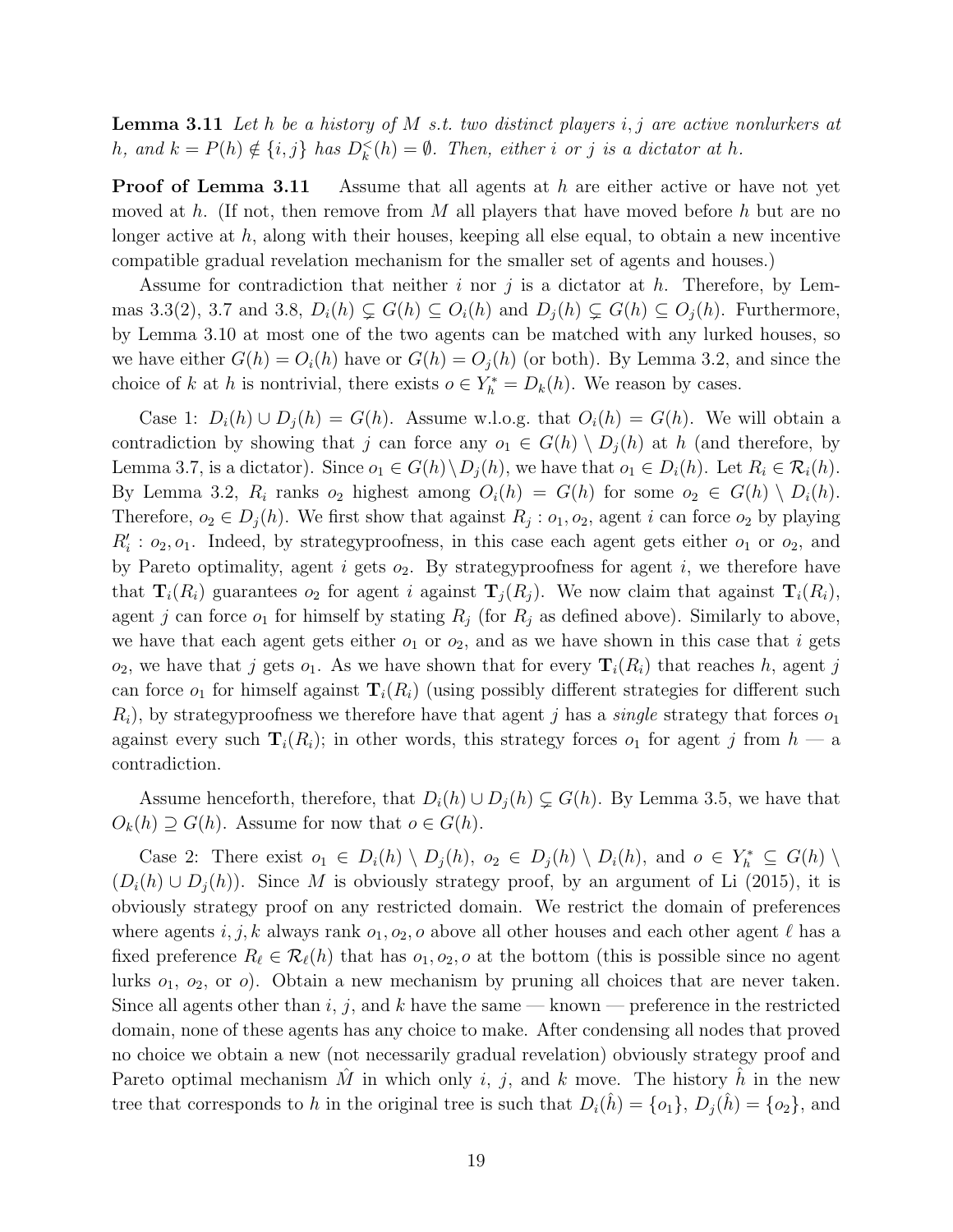$D_k(\hat{h}) = \{o\}$  and  $O_i(\hat{h}) = O_i(\hat{h}) = O_k(\hat{h}) = \{o_1, o_2, o\}.$ 

Fix R with  $R_i$ :  $o_2, o_1, R_j$ :  $o_1, o_2$  and  $\hat{h} \in Path(\hat{M}(\mathbf{T}(R)))$ . Since  $D_i(\hat{h}) = \{o_1\},\$  $D_i(\hat{h}) = \{o_2\}$ , and since  $\hat{M}$  is strategyproof and Pareto optimal,  $\hat{M}(\mathbf{T}(R))(i) = o_1$  and  $\hat{M}(\mathbf{T}(R))(j) = o_2$ . This implies in particular that k cannot force  $o_1$  at  $\hat{h}$ . Fix R' with  $R'_i: o, o_2, o_1$  and  $R'_j: o, o_2, o_1$  and  $R'_k: o_1$ . We have  $M(\mathbf{T}(R'))(k) = o_1$  since  $\hat{M}$  is Pareto optimal. Since k cannot force  $o_1 \in O_k(\hat{h})$ , but may prefer  $o_1$  most, we have that k is not a dictator at  $\hat{h}$  and has by Lemma 3.2 a unique action  $\tilde{a} \in A(\hat{h})$  that does not determine his match.

Assume that  $i = P(\hat{h}, \tilde{a})$  (the analysis for the cases  $P(\hat{h}, \tilde{a}) \in \{j, k\}$  is analogous). By Lemma 3.2,  $\mathcal{R}_i(\hat{h}, \tilde{a}) = \{R_i \mid \max_{R_i} \{o_1, o_2, o\} \neq o\}$ . Again by Lemma 3.2, we have that agent i must have an action a that forces  $o' \in \{o_2, o\}$  with  $\mathcal{R}_i(\hat{h}, \tilde{a}, a) = \{R_i \mid \max_{R_i} \{o_1, o_2, o\} = o'\}.$ To see that i cannot have a strategy that forces either  $o_2$  or  $o$ , let  $R_k$  :  $o_2$ ,  $o$ ,  $o_1$  and  $R_j$  :  $o$ ,  $o_2$ ,  $o_1$ implying that k and j by strategyproofness are together matched to  $o_2$  and  $o$  — no matter which strategy  $i$  uses.

Case 3: There exists  $o^* \in D_i(h) \cap D_j(h)$ , and  $o \in G(h) \setminus (D_i(h) \cup D_j(h))$ . Consider a profile R with  $R_i: o, o^*$  and  $R_j: o, o^*$ . We note that any such profile reaches h. By strategyproofness, we have that i and j together receive  $o$  and  $o^*$  — a contradiction to the fact that  $k$  can force  $o$  at  $h$ .

Assume henceforth, therefore, that  $o \in D_i(h) \cup D_i(h)$ .

Case 4:  $o \in D_i(h) \cap D_j(h)$ . Recall that there exists  $o' \in G(h) \setminus (D_i(h) \cup D_j(h))$ . Consider a profile R with  $R_i : o', o$  and  $R_j : o', o$ . We note that any such profile reaches h. By strategyproofness, we have that i and j together receive  $o'$  and  $o$  — a contradiction to the fact that  $k$  can force  $o$  at  $h$ .

Case 5:  $o \in D_i(h) \backslash D_j(h)$  and there exists  $o_2 \in D_i(h) \backslash D_i(h)$ . (The case  $o \in D_i(h) \backslash D_i(h)$ ) and there exists  $o_1 \in D_i(h) \setminus D_i(h)$  is analyzed analogously.)

Consider a profile R with  $R_i$ :  $o_2$ ,  $o$  and  $R_j$ :  $o$ ,  $o_2$ . We note any such profile reaches h. By strategy proofness, we have that i and j together receive  $o_2$  and  $o - a$  contradiction to the fact that  $k$  can force  $o$  at  $h$ .

Case 6:  $o \in D_i(h) \setminus D_j(h)$  and,  $D_i(h) \supseteq D_j(h) \cup Y_h^*$ , and there exists  $o_2 \in D_j(h) \setminus Y_h^*$ . (The case  $o \in D_j(h) \setminus D_i(h), D_j(h) \supseteq D_i(h) \cup Y_h^*$  and there exists  $o_1 \in D_i(h) \setminus Y_h^*$  is analyzed analogously.) We will show that i can force any  $o' \in G(h) \setminus D_i(h)$  via some strategy from h, therefore, by Lemma 3.7, obtaining a contradiction to the assumption that  $i$  is not a dictator at h.

Assume therefore, for contradiction, that there exists a strategy profile  $R_{-i}$  that reaches h s.t. for no  $R_i \in \mathcal{R}_i(h)$  does i get  $o'$ . Let i play the following strategy: always pass (i.e.,  $\tilde{a}$ ) unless he can ensure  $o'$  via an action  $a$  with  $Y(a) = \{o'\}$ . By assumption, at some history along the path dictated by  $R_{-i}$  and this strategy, it would no longer hold that  $o' \in O_i$ . We claim that as long as j and k have not specifically played an action other than pass (i.e.,  $\tilde{a}$ ), this cannot be. Indeed, as long as none of  $i, j, k$  indicate that it is not the case that they all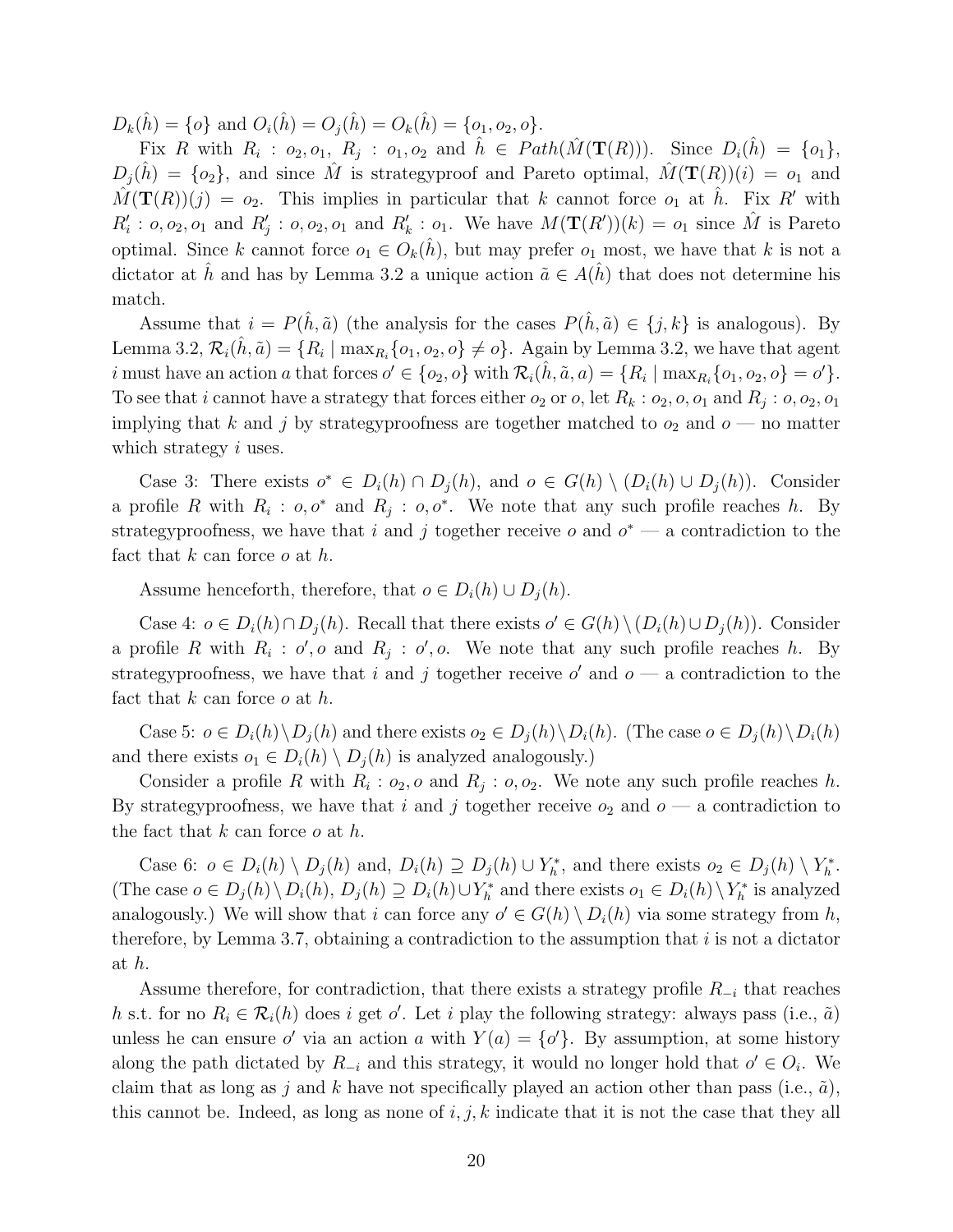prefer  $o, o', o_2$  the most, then it is possible that they do prefer these houses the most. Under such preferences, agents i and k get "at least" o and agent j gets "at least"  $o_2$ ; therefore, they will all together get these three items. If at any history  $h'$  along the way, one of  $i, j$ plays an action that ensures for her some item  $o'' \in D_i(h')$ , then since *i*'s strategy up until that point is consistent with playing as if he likes  $o'$  most and  $o''$  second, then by continuing to play according to these preferences, agent  $i$  ensures  $o'$  by strategyproofness. It therefore suffices to show that at no history  $h'$  along this path can j or k play an action that ensures an item  $o'' \notin D_i(h')$ . Indeed, otherwise let  $h'$  be such a minimal history and w.l.o.g.  $j = P(h')$ . By Lemmas 3.6 and 3.7, we can assume w.l.o.g. that  $o'' \in G(h')$ . We obtain a contradiction as in Case 5: since the play so far of i and k is consistent with the preferences that rank  $o''$  most (since  $o'' \notin D_i(h')$  and by minimality of  $h'$  also  $o'' \notin D_k(h')$  since  $D_k(h') \subseteq D_i(h')$ ) and rank  $o \in D_i(h) \cap D_k(h) \subseteq D_i(h') \cap D_k(h')$  second, then by strategy proofness they will together get  $o''$  and  $o$ , and so j cannot ensure  $o''$  for himself at  $h'$ .

Finally, we consider the case in which  $o \notin G(h)$ . Recall that  $D_k^<(h) = \emptyset$ . By definition, there is a lurker  $\ell \neq k$  for *o* at h, and so by Lemma 3.6, k can force any house  $o_1 \in G(h)$  =  $O_i(h)$  from h, and so by the analysis of either Case 4 or Case 5 we are done.

**Lemma 3.12** Let h be a history of M with lurked houses and let t be as in Lemma 3.10. If  $k = P(h) \neq t$  is a nonlurker (by Lemma 3.11, no other active nonlurkers exist except t and k) and t is not a dictator at h, then  $Y_h^* \cap D_t(h) = \emptyset$ .

Proof of Lemma 3.12  $0 \in D_t(h)$ . We will show that  $o' \notin Y_h^*$ . Let l be the oldest lurker at h, and let  $o_l$  be her lurked house (i.e.,  $l = i_1$  and  $o_l = o_1$  in the notation of Lemma 3.9). Since t is not a dictator at h, we have by Lemma 3.8 that  $o_l \notin D_t(h)$ , and so  $o_l \neq o'$ . Since l is the oldest lurker at h, we have that  $o' \in O(h) \setminus \{o_l\} = D_l(h)$ . By Lemmas 3.10 and 3.3(2),  $o_l \in O_t(h)$ . Let  $R_l : o_l, o'$  and  $R_t : o_l, o'$ . Since  $o' \in D_t(h) \cap D_l(h)$ while  $o_l \in (O_l(h) \setminus D_l(h)) \cap (O_l(h) \setminus D_t(h))$ , we have by strategy proofness that when playing  $R_l$  and  $R_t$  (which reach h) from h, l and t get  $o_l$  and  $o'$  for themselves, and so k cannot force o' at h and so  $o' \notin Y_h^*$ , as required.

The characterization is a direct consequence of the above lemmas: since if an agent  $i$ is a dictator at some history  $h$ , then we can have him "divulge" his entire preferences at that point, and thus he becomes inactive, and therefore there always exists a mechanism implementing the same social choice function where no "already-active" dictators are still active while others make nondictatorial moves (or become active).

As long as two active agents  $i, j$  are nonlurkers, then no one else can join the game and i and j slowly accumulate houses into  $D_i$  and  $D_j$ , respectively. If one of them, say i, becomes a lurker, then her lurked house becomes impossible for all agents except one, which we denote by t (for terminator), and from that point no agent can accumulate houses that are in  $D_t$ . Since i became a lurker, another player k can join the game, and if one of k and j becomes a lurker, then another can join the game, etc. At some point, the terminator  $t$  will be a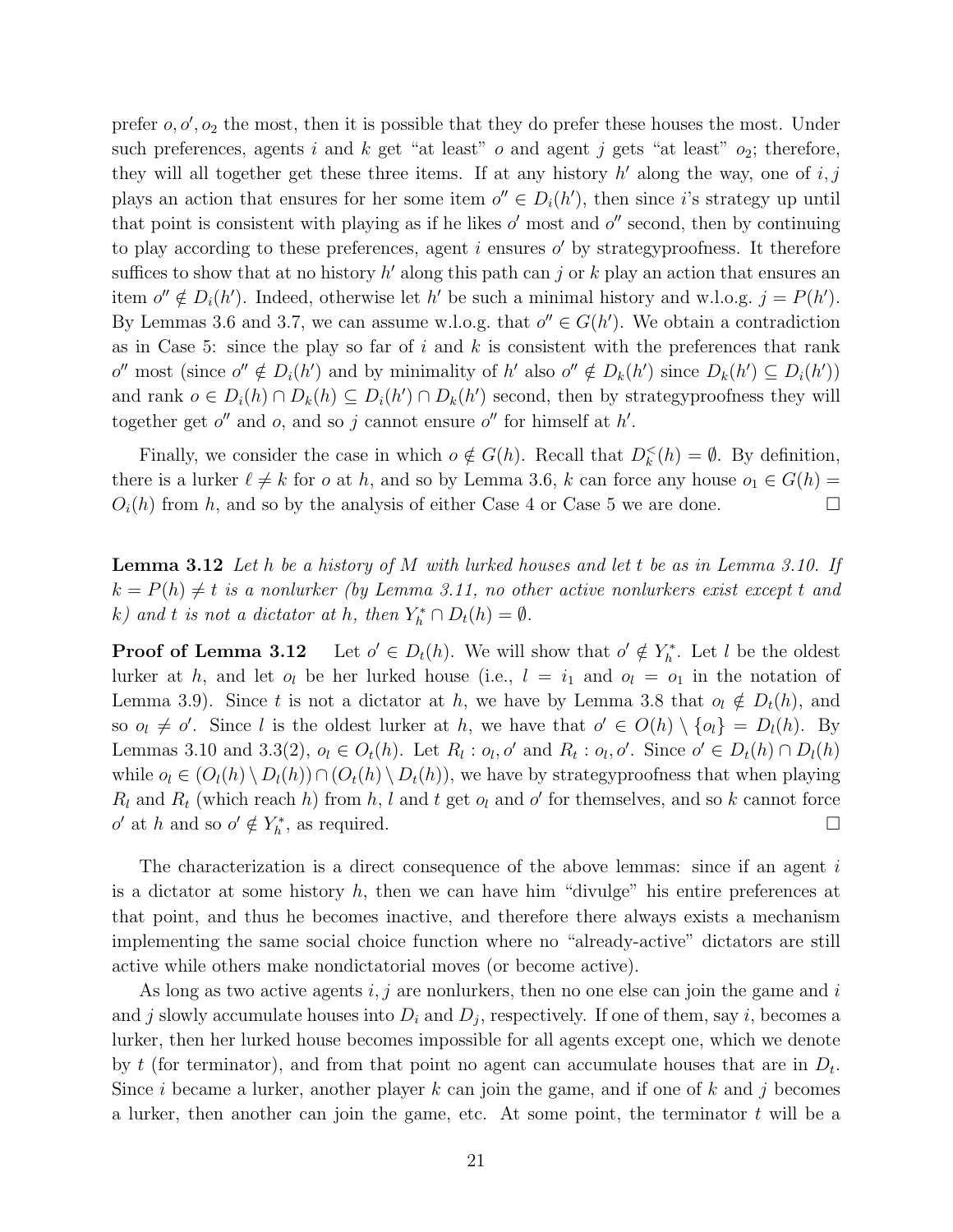dictator, and after her choice, all lurkers by strategyproofness will become matched via a dictatorship from the "oldest" lurker i (who has the largest list of possible houses) to the "youngest" lurker (who has the smallest list of possible houses), and no lurkers remain. If no one forced a house from the option list  $D_\ell$  of the nonlurker that did not claim a house, then he continues (along with  $D_{\ell}$ ) to the next round.

#### 3.1 Matching with Outside Options

When agents may prefer being unmatched over being matched to certain houses (and possibly also more agents exist than houses), the OSP-implementable and Pareto optimal social choice functions are similar in spirit, but considerably more detailed to describe, due to the following phenomenon: Recall that at any point when an agent becomes a lurker, the sets of possible houses  $O_i$  of some other agents i are reduced. In this case, such agents i may be asked by the mechanism whether they prefer being unmatched over being matched with any house in (the reduced)  $O_i$  (note that for this reason, the set  $O_i$  has to be tracked and updated for all agents and not only for active agent  $i \in T$ ). If such an agent indeed prefers being unmatched, then she can divulge her full preferences, and based on these preferences, the mechanism may now reduce  $O_i$  for some other agent, etc. (thus, in a sense, dynamically choosing the "terminator" agent  $t$  defined in the proof above), or even award some lurkers their lurked houses. The analysis for this case is similar, yet more cluttered, and we omit it.

## 4 Combinatorial Auctions with Additive Bidders

In a combinatorial auction with additive bidders, there are  $m \geq 0$  goods and  $n > 1$  agents, called bidders. Each bidder has a nonnegative integer valuation for each of the goods, and the valuation of a bidder for a subset of the goods is simply the sum of that bidder's valuations for the goods in the subset. In such a setting, an outcome is the allocation of each good to some bidder and a specification of how much to charge each bidder, and the utility of each bidder from an outcome is his valuation of the subset of the goods that is awarded to him, minus the payment he is charged (bidders prefer higher utility over lower utility<sup>16</sup>). We will be interested in social choice functions with the following properties:

- Welfare maximizing: each good is awarded to a bidder who values it most.
- Losers pay nothing: bidders who are awarded no good pay 0.
- OSP-implementable.

<sup>&</sup>lt;sup>16</sup>We note that the valuations of a bidder for all items are fully determined by the preferences of that bidder over outcomes. Indeed, a bidder values a good  $a$  by value  $v$  iff he is indifferent between getting nothing and being charged nothing, and getting a and being charged v.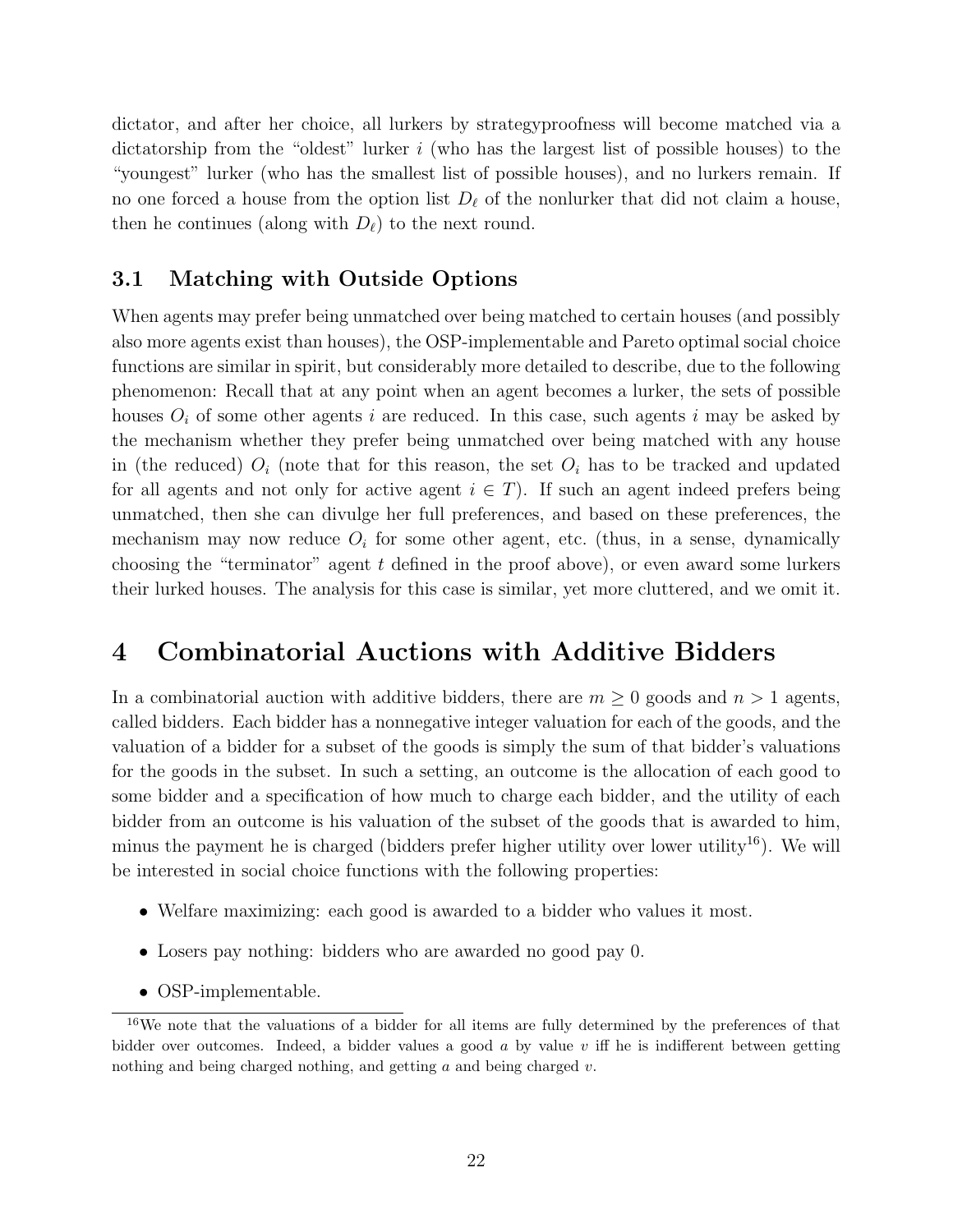Li (2015) shows that if  $m = 1$ , then an ascending-price implementation of a second-price auction satisfies the above properties. We will now show that this is as far as these properties can be stretched in combinatorial auctions, i.e., that for  $m > 1$ , no social choice function satisfies the above properties. In particular, even VCG with the Clarke pivot rule (Vickrey, 1961; Clarke, 1971; Groves, 1973), even when implemented as two ascending auctions, either simultaneously or consecutively, does not satisfy the above properties. (Due to discreteness of the valuation space, it is well known that there are other incentive compatible social choice functions beside VCG with the Clarke pivot rule that maximize welfare and in which losers pay nothing.) Furthermore, any setting with richer type sets (as long as they include additive valuations) has no social choice function that satisfies the above properties. It is enough to show this for  $m = 2$  and  $n = 2$ , as this is a special case of any case with more goods and/or more bidders.

#### **Theorem 3** For  $m = 2$  and  $n = 2$ , no social choice function satisfies the above properties.

**Proof** Assume the contrary. Call the goods a and b and the bidders 1 and 2. We denote by  $(v(a), v(b))$  the preferences induced by a valuation of  $v(a)$  for good a and  $v(b)$  for good b.

We first consider the possible outcomes when the preferences of each bidder belong to the set  $\{(20, 2), (8, 8), (6, 6)\}.$  (For ease of presentation, we make no attempt to choose particularly low valuations or to tighten the analysis of utilities below.)

If both bidders have the same preferences  $(v(a), v(b))$ , then we claim that the utility of each bidder is at most 2. (Under VCG with the Clarke pivot rule, the utility of each bidder would be 0.) Since in this case any allocation is welfare-maximizing, we reason by cases.

- If bidder 1 is awarded both goods and bidder 2 is awarded no good, then bidder 2 is charged nothing. Assume for contradiction that bidder 1 is charged less than  $v(a)$  +  $v(b) - 2$ . Then, bidder i with preferences  $(v(a) - 1, v(b) - 1)$  (with the preferences of bidder 2 unchanged), who would get no good if declaring his true preferences (and thus have utility 0), would rather misrepresent himself as  $(v(a), v(b))$  and get both goods (and have strictly positive utility), in contradiction to strategyproofness. So, the utility of bidder 1 is at most  $v(a) + v(b) - (v(a) + v(b) - 2) = 2$ . The case in which bidder 2 is awarded both goods and bidder 1 is awarded no good is analyzed analogously.
- If bidder 1 is awarded a and bidder 2 is awarded b, then assume for contradiction that bidder 1 is charged less than  $v(a)-1$ . In this case, bidder 1 with preferences  $(v(a)-1, 0)$ (with the preferences of bidder 2 unchanged), who would get no good if declaring his true preferences (and thus have utility 0), would rather misrepresent himself as  $(v(a), v(b))$  and get good a (and have strictly positive utility), in contradiction to strategyproofness. So, the utility of bidder 1 is at most  $v(a)-(v(a)-1)=1$ . Similarly, bidder 2 is charged at least  $v(b) - 1$  and so has utility at most 1. The case in which bidder 2 is awarded  $\alpha$  and bidder 1 is awarded  $\beta$  is is analyzed analogously.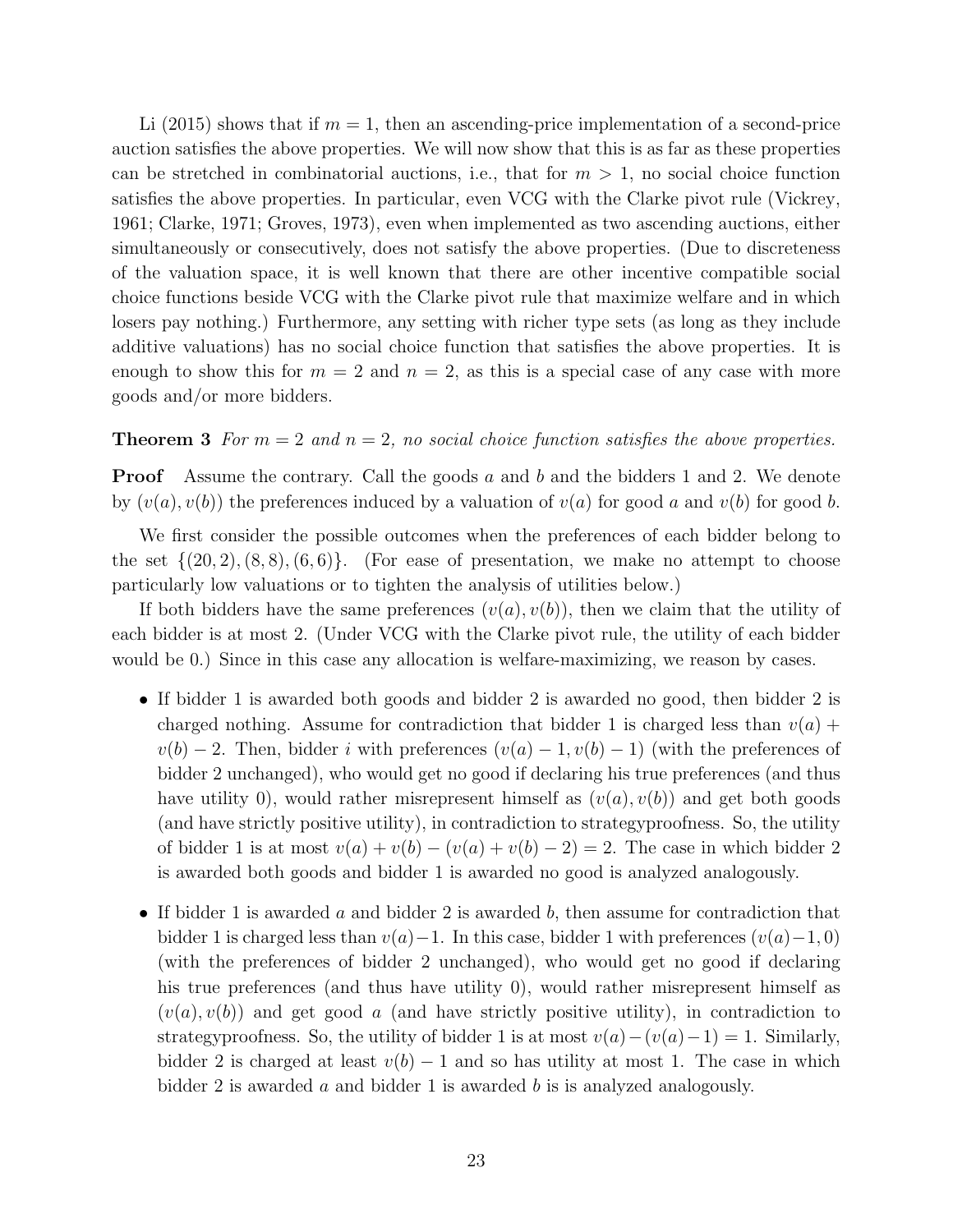If bidder 1 has preferences (20, 2) and bidder 2 has preferences (8, 8), then bidder 1 gets good a and bidder 2 gets good b. In this case, bidder 1 is charged at most 9. Indeed, to see this note that if bidder 1 had preferences  $(9, 2)$  (with the preferences of bidder 2 unchanged), then he would also get good  $a$ , but by strategyproofness would be charged at most 9 as otherwise his utility would be negative and he would have rather misrepresented his preferences to be  $(0, 0)$  for a utility of 0. Therefore, since bidder 1 with preferences  $(20, 2)$ has no incentive to misrepresent his preferences as  $(9, 2)$ , he is charged at most 9 as well. Similarly, bidder 2 is charged at most 3. (Under VCG with the Clarke pivot rule, they would be charged 8 and 2, respectively.) Similarly, if bidder 1 has preferences (8, 8) and bidder 2 has preferences  $(20, 2)$ , then bidder 1 is charged at most 3 and bidder 2 is charged at most 9.

If bidder 1 has preferences  $(20, 2)$  and bidder 2 has preferences  $(6, 6)$ , then bidder 1 gets good a and bidder 2 gets good b. In this case, similarly to the above analysis, bidder 1 is charged at most 7 and bidder 2 is charged at most 3. (Under VCG with the Clarke pivot rule, they would be charged 6 and 2, respectively.) Similarly, if bidder 1 has preferences  $(6, 6)$  and bidder 2 has preferences  $(20, 2)$ , then bidder 1 is charged at most 3 and bidder 2 is charged at most 7.

Finally, If bidder 1 has preferences (8, 8) and bidder 2 has preferences (6, 6), then bidder 1 gets both goods and bidder 2 gets no good (and is charged nothing). In this case, bidder 1 is charged at most 14. Indeed, to see this note that if bidder 1 had preferences  $(7, 7)$ (with the preferences of bidder 2 unchanged), then he would also get both goods, but by strategyproofness would be charged at most 14 as otherwise his utility would be negative and he would have rather misrepresented his preferences to be  $(0,0)$  for a utility of 0. Therefore, since bidder 1 with preferences  $(8, 8)$  has no incentive to misrepresent his preferences as  $(7, 7)$ , he is charged at most 14 as well. (Under VCG with the Clarke pivot rule, bidder 1 would be charged 12.) Similarly, if bidder 1 has preferences  $(6, 6)$  and bidder 2 has preferences  $(8, 8)$ , then bidder 1 is charged nothing and bidder 2 is charged at most 14.

To see that the given social choice function cannot be implemented by a strategyproof mechanism, suppose it could, and let  $\tilde{M}$  be an obviously incentive compatible gradual revelation mechanism that implements it. We now prune  $M$  by restricting the preferences of both bidders to only be in the set  $\{(20, 2), (8, 8), (6, 6)\}\)$ , to obtain an obviously incentive compatible gradual revelation mechanism M for the restricted preference domain.

Assume without loss of generality that  $P(\emptyset) = 1$ . Since the choice of bidder 1 at  $\emptyset$  is real (i.e., more than one action exists), then since bidder 1 has only three possible preferences, some action  $\alpha$  is chosen by a single preference of bidder 1, and so reveals his preferences (any other preference for bidder 1 chooses an action different from  $a$ ). We reach a contradiction by reason by cases.

If action a is chosen by the preferences  $(20, 2)$ , then the minimal utility bidder 1 can get by reporting truthfully is at most 2 (when bidder 2 has preferences (20, 2) as well). Nonetheless, the maximal utility bidder 1 can get by deviating by misreporting his preferences as  $(8, 8)$ is at least  $22 - 14 = 8 > 2$  (when bidder 2 has preferences  $(6, 6)$ ). This contradicts obvious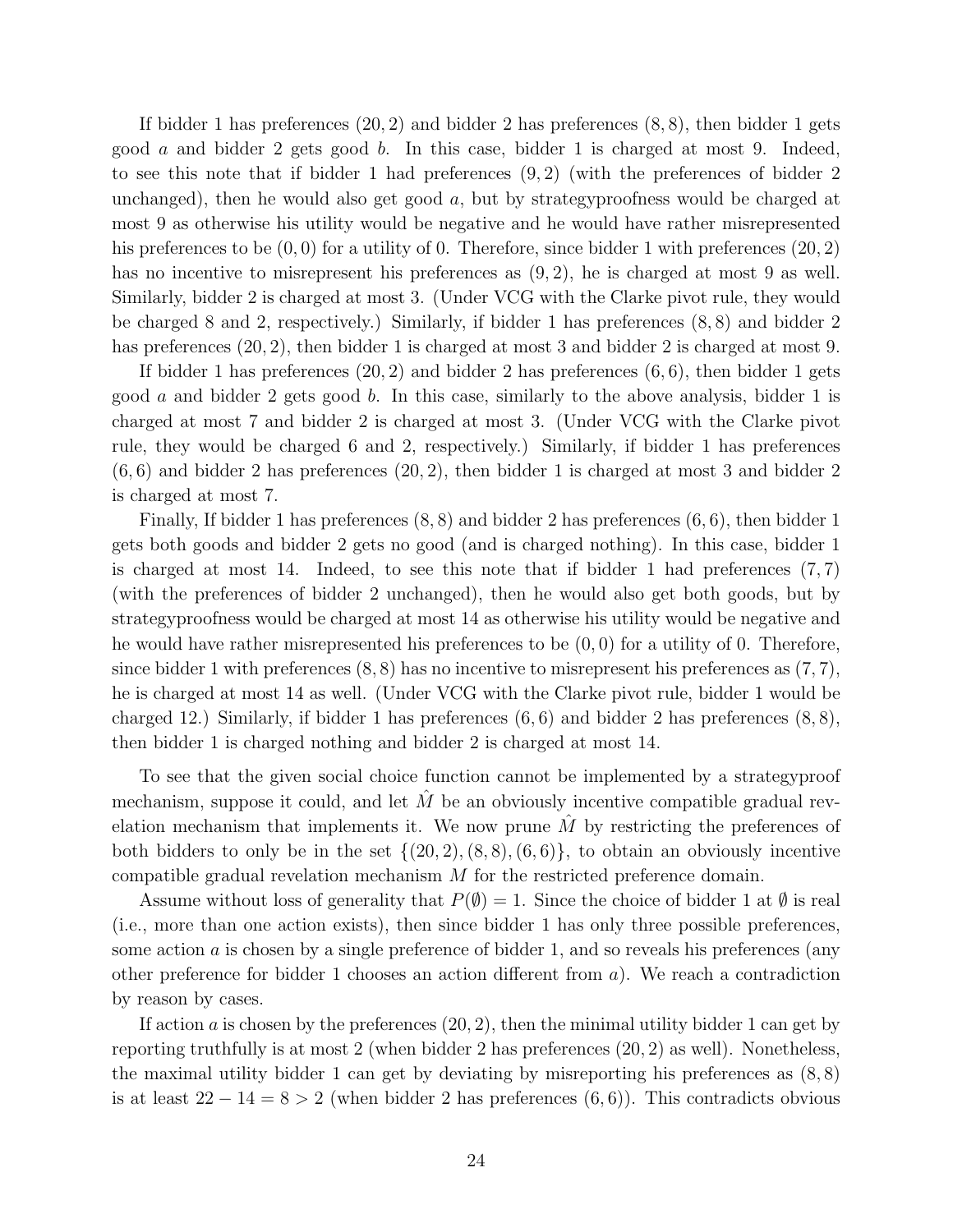strategyproofness.

If action a is chosen by the preferences  $(8, 8)$ , then the minimal utility bidder 1 can get by reporting truthfully is at most 2 (when bidder 2 has preferences (8, 8) as well). Nonetheless, the maximal utility bidder 1 can get by deviating by misreporting his preferences as  $(6, 6)$ is at least  $8 - 3 = 5 > 2$  (when bidder 2 has preferences  $(20, 2)$ ). This contradicts obvious strategyproofness.

Finally, if action  $a$  is chosen by the preferences  $(6, 6)$ , then the minimal utility bidder 1 can get by reporting truthfully is at most 2 (when bidder 2 has preferences  $(6, 6)$  as well). Nonetheless, the maximal utility bidder 1 can get by deviating by misreporting his preferences as  $(8, 8)$  is at least  $6 - 3 = 3 > 2$  (when bidder 2 has preferences  $(20, 2)$ ). This contradicts obvious strategyproofness.

## 5 Voting

Majority voting is not obviously strategyproof even when there are just two options. In fact, exactly one supermajority rule is obviously strategyproof: The rule for which  $y^*$  is chosen if and only if all agents prefer  $y^*$  over  $y'$  is obviously strategyproof. In the sequential implementation of any other supermajority rule, the first agent  $P(\emptyset)$  does not have an action that determines one of the two choices. So for whichever choice she picks, the worst-case scenario is that all other agents vote against her. On the other hand, the best-case scenario for the option she did not choose is that all other agents will vote for her preferred option.

There are, however, some nondictatorial obviously strategyproof unanimous voting mechanisms: Any proto-dictatorship with only two options is obviously strategyproof. Note that M is a proto-dictatorship for  $Y: = \{y, z\}$  if at each nonterminal history h (precisely) one of the following hold:

- $Y_h^* = \{y\}$  and  $A_h^* = \{\tilde{a}\}\$  with  $Y(\tilde{a}) = \{y, z\}.$
- $Y_h^* = \{z\}$  and  $A_h^* = \{a\}$  with  $Y(\tilde{a}) = \{y, z\}$ , or
- $Y_h^* = \{y, z\} \text{ (and } A_h^* = \emptyset),$

and if  $P(h') \neq P(h)$  for any two distinct nonterminal histories h, h' s.t. h is a subhistory of  $h'$ .

**Theorem 4** Let  $Y = \{y, z\}$ . Then M is obviously strategyproof and onto if and only if it is a proto-dictatorship.

**Proof** Fix any social choice function  $scf$  that is implementable via an obviously strategyproof mechanism. By Theorem 1,  $\mathcal{E}f$  must be implementable by an obviously incentive compatible gradual revelation mechanism M. Let  $h, i$  be such that h is a minimal history with  $P(h) = i$ . Since M is a gradual revelation mechanism, i must have at least two choices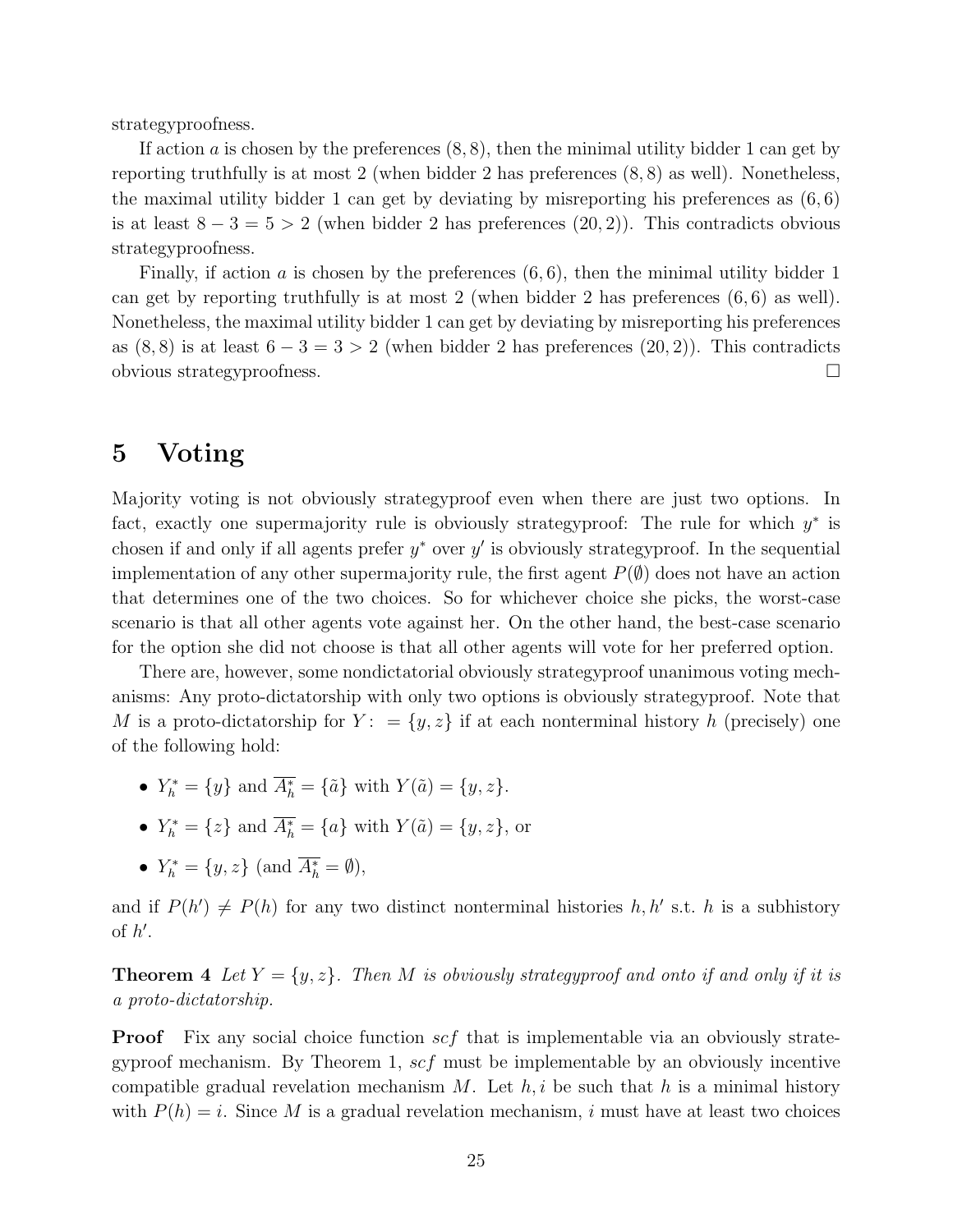at h (i.e.,  $|A(h)| \geq 2$ ). Since there are only two possible preferences for i and since M is a gradual revelation mechanism, there are at most  $2 = |\mathcal{R}_i|$  choices for i at h. In sum, we have  $|A(h)| = 2$ . Moreover, there exists no h' with  $h \subsetneq h'$  and  $P(h') = i$ , since i already fully reveals his preference at h. By Lemma 2.1,  $Y_h^* \neq \emptyset$ . So, h must be covered by one of the three above cases.

To see that any proto-dictatorship is obviously strategyproof, it is enough to analyze histories h in which  $Y_h^* = \{y\}$  and  $A_h^* = \{\tilde{a}\}\$  with  $Y(\tilde{a}) = \{y, z\}$  (histories h with  $Y_h^* = \{z\}$ are analyzed analogously, and in histories h with  $Y_h^* = \{y, z\}$ , the choosing agent is a dictator). In this case,  $P(h)$  ensures that the outcome is y if y is his preferred option. If z is his preferred option, then choosing  $\tilde{a}$  is obviously strategyproof: the best outcome under the deviation to ensuring y is identical to the worst outcome given  $\tilde{a}$ .

### 6 Single Peaked Preferences

In the domain of single peaked preferences, the possible outcomes (also called policies) are  $Y = \mathbb{Z}$ , and each agent (also called voter) has single peaked preferences, i.e., prefers some  $y \in \mathbb{Z}$  the most, and for every  $y'' > y' \ge y$  or  $y'' < y' \le y$ , strictly prefers  $y'$  over  $y''$ . A unanimous social choice rule is one that, if the ideal points of all agents coincide, chooses the joint ideal point. (Unanimity is a strictly weaker assumption than Pareto optimality.)

With single peaked preferences, it is well known that there is a range of strategyproof and unanimous social choice functions. Most prominently, median voting, which maps any profile of preferences to a median of the set of all ideal points is strategyproof and unanimous (and even Pareto optimal). However, median voting is not obviously strategy proof when there are at least 3 voters. To see this, suppose some gradual direct revelation mechanism did implement median voting. Say the most preferred choices of the first agent, i.e.,  $P(\emptyset)$ , in this mechanism is y, and let  $y' \in Y \setminus \{y\}$ . Say that truthtelling prescribes for this agent to choose some action  $a \in A(\emptyset)$ . If all other voters say their ideal point is y', then regardless of the preferences of the first agent, the median of all announced preferences, i.e.,  $y'$ , is implemented. If the the first agent deviates to some action  $a' \neq a$  and if all voters according to the best possible case scenario — say their ideal point is  $y$ , then the median of all announced preferences, i.e.,  $y$ , is implemented. In sum, truthtelling is not obviously strategyproof for voter 1.

A different, less popular, unanimous (and even Pareto optimal) and strategyproof social choice function for any single peaked domain is the function  $min$ , which maps any profile of preferences to the minimal ideal point. If the set of possible ideal points is bounded from below by some bound  $y$ , then this function is also OSP-implementable: The obviously strategyproof implementation of *min* follows along the lines of the (obviously strategyproof) implementation of second price auctions via ascending bid auctions. The min mechanism starts with y. For each number  $y \in [y, \infty) \cap \mathbb{Z}$ , sequentially in increasing order, each agent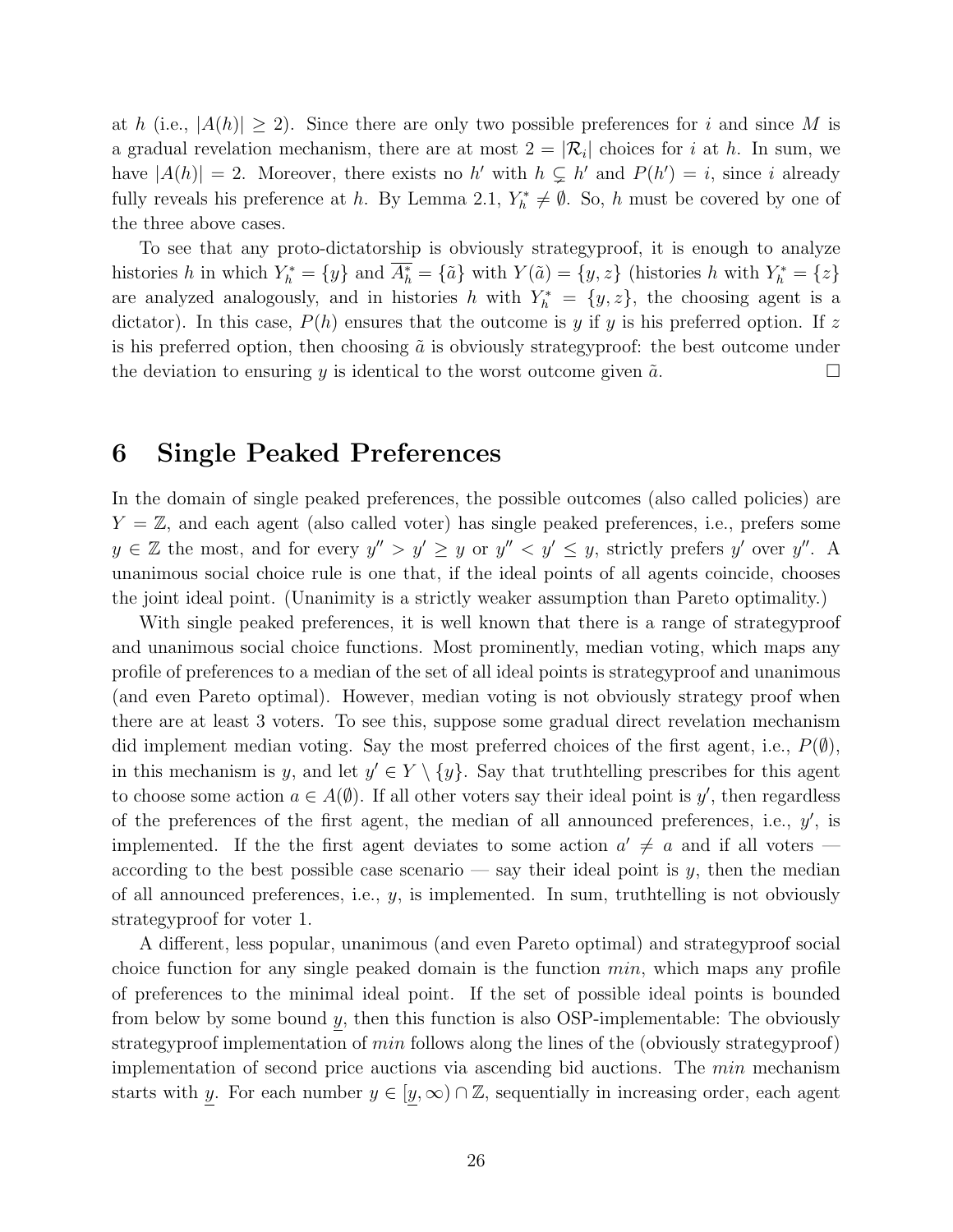is given an option to decide whether to continue or to stop. When one agent stops at some y, the mechanism terminates with the social choice y.

Assume that the ideal point of some agent  $i$  is  $y^*$ . We claim that continuing at any  $y < y^*$  and then stopping at  $y^*$  is obviously strategyproof. Indeed, continuing at any  $y < y^*$ is obviously strategyproof, since the worst-case outcome under the strategy that continues until y<sup>\*</sup> and then stops at y<sup>\*</sup> is in  $[y, y^*] \cap \mathbb{Z}$ , and therefore no worse than y, while the best possible outcome when deviating to stopping at y is y. Stopping at  $y = y^*$  is obviously strategyproof as it implements  $i$ 's top choice. By the same argument, the social choice function max, which maps any profile of preferences to the maximal ideal point is OSPimplementable if the set of possible ideal points is bounded from above by some bound  $\bar{y}$ .

As we show in this section, the set of obviously strategyproof and unanimous mechanisms are, in a precise sense, combinations of  $max$ ,  $min$  and dictatorship, and furthermore, they are all Pareto optimal. Dictatorship with safeguards against extremism are defined for domains of single peaked preferences. There is one agent, say 1, who is called the dictator. All other agents have limited veto rights. Specifically, each agent  $i \neq 1$  can block extreme leftists policies and rightist policies in the rays  $(-\infty, l^i)$  and  $(r^i, \infty)$ , for some  $l_i \leq r_i \in \mathbb{Z} \cup \{-\infty, \infty\}$ . Furthermore, there exists some  $y^m$  with  $l^i \leq y^m \leq r^i$  for all i. Say that  $\underline{y}^i$  and  $\overline{y}^i$  respectively are agent i's preferred policies in the rays  $(-\infty, l^i]$  and  $[r^i, \infty)$ . Then the outcome of the dictatorship with safeguard against extremism is agent 1's most preferred policy in  $\bigcap_{i\neq 1} [\overline{y}^i, \underline{y}^i].$ 

According to this social choice function, agent 1 is free to choose any policy "in the middle": If 1's ideal policy y is in  $[\max_{i\neq 1} l^i, \min_{i\neq 1} r^i]$ , then y is implemented. Note that by assumption,  $y^m \in [\max_{i \neq 1} l^i, \min_{i \neq 1} r^i]$ , and so this choice set is nonempty. If agent 1's ideal policy is further to the left or right, then it may only be chosen if none of a select group of citizens vetoes this choice. As we consider more extreme policies, the group that needs to consent to the implementation of a policy increases. Dictatorships with safeguards against extremism embed standard dictatorships  $(l^{i} = -\infty$  and  $r^{i} = \infty$  for all *i*). They also embed min when the ideal points are bounded from below by some  $y$  (by  $r^i = y$  for all i) as well as *max* when the ideal points are bounded from above by some  $\overline{y}$  (by  $l^i = \overline{y}$  for all i).

Fix a dictatorship with safeguards against extremism  $scf$ . Then  $scf$  is implementable in obviously dominant strategies by the mechanism that first offers the dictator to choose any option in  $\bigcap_{i\neq 1} [\overline{y}^i, \underline{y}^i]$ : = [L<sup>\*</sup>, H<sup>\*</sup>]. If the dictator does not choose an option in this interval, he indicates whether the mechanism is to continue to the left or to the right (according to the direction of the dictator's ideal point). If the mechanism continues to the right, then similarly to the implementation of *min*, the mechanism starts with  $H^*$  and for each number  $y \in [H^*,\infty)$ , sequentially in increasing order, each agent i with either  $i = 1$  (the dictator) or  $r^i \leq y$  is given an option to decide whether to continue or to stop at y. When one agent stops at some  $y$ , the mechanism terminates with the social choice  $y$ . Similarly, if the mechanism continues to the left, then similarly to the implementation of  $max$ , the mechanism starts with  $L^*$  and for each policy  $y \in (-\infty, L^*]$ , the dictator (agent 1) and each agent i with  $l^i \geq y$ may decide to stop the mechanism with the implementation of y.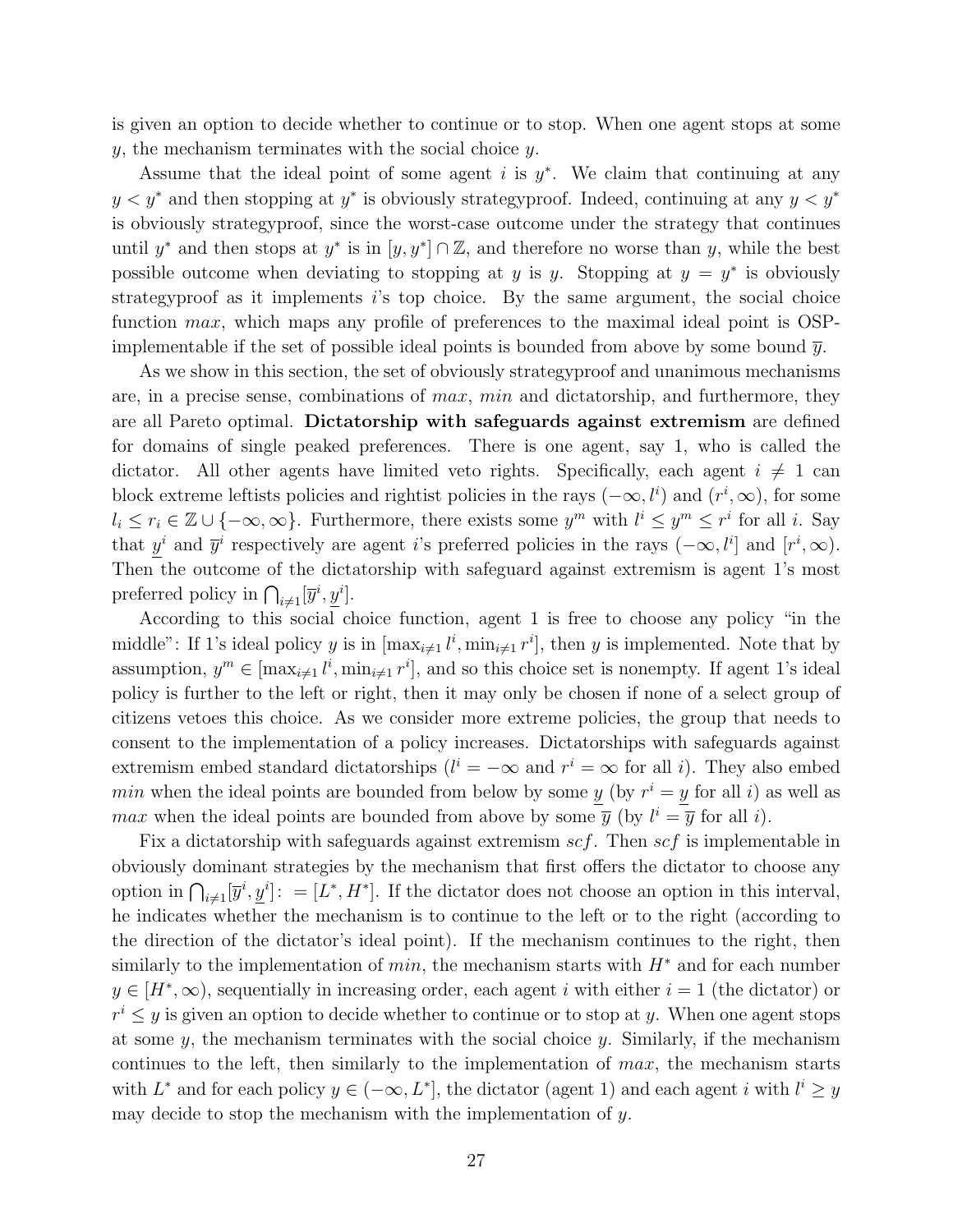To see that the mechanism is Pareto optimal, first consider the case where the dictator chooses a policy y from  $[L^*, H^*]$ . In this case, the dictator strictly prefers y to all other policies and the outcome is Pareto optimal. If the dictator initiates a move to (say) the right, then the mechanism either stops at the ideal policy of some agent, or it stops at a policy that is to the left of the dictator's ideal point and to the right of the ideal point of the agent who chose to stop. In either case, Pareto optimality is satisfied.

**Remark 3** If we only demand for any agent with ideal point  $y \in \mathbb{Z}$ , that for every  $y'' >$  $y' \geq y$  or  $y'' < y' \leq y$ , this agent weakly prefers  $y'$  over  $y''$ , then after someone says "stop" at some value y, to ensure Pareto optimality, the mechanism would start going in the other direction until some agent (who was allowed to say stop w.r.t. y) says stop again, which such a player does not do as long as he is indifferent between the current value and the one that will follow it.

If we require our social choice function to cover finer and finer grids in R, then only the above mechanism is OSP-implementable. However, with our fixed grid, namely  $Y = \mathbb{Z}$ , the set of obviously strategyproof and unanimous mechanisms is slightly larger than the set of dictatorships with safeguards against extremism. We may then combine dictatorships with safeguards against extremism with the proto-dictatorships of Theorem 4. When such a mechanism moves to the right or left, some agents may in addition to stopping or continuing at y call for "arbitration" between y and a directly neighboring option. More specifically, if, e.g., the mechanism goes right to  $y'$ , some specific agent with  $r_i = y' + 1$  may not only force that the outcome is at most  $y' + 1$ , but also to choose to initiate an "arbitration" between y' and  $y' + 1$  via a proto-dictatorship (whose parameters depend on  $y' + 1$ ).<sup>17</sup> In such a case, the obviously strategy proof implementation allows i the choice between forcing  $y' + 1$ , initiating an arbitration, and continuing, immediately after all relevant players were given the option to stop at y' and before any other player is given the option to stop at  $y' + 1$ .

**Theorem 5** If  $Y = \mathbb{Z}$ , a social choice function scf for the domain of single peaked preferences is unanimous and obviously strategyproof implementable if and only if it is a dictatorship with safeguards against extremism. Moreover, in this case scf is also Pareto optimal.

We prove Theorem 5 via Lemmas 6.1 through 6.8.

Lemma 6.1 Any dictatorship with safeguards against extremism is Pareto optimal (and in particular unanimous) and obviously strategyproof implementable.

**Proof** As outlined above.

For Lemmas 6.2 through 6.8, fix an obviously incentive compatible gradual revelation mechanism M that implements a given social choice function, with the following property:

<sup>&</sup>lt;sup>17</sup>Similarly, if the set of ideal points is bounded from (say) above by some  $\overline{y}$ , then one specific agent with  $r_i = \overline{y}$  may choose arbitration between  $\overline{y} - 1$  and  $\overline{y}$ .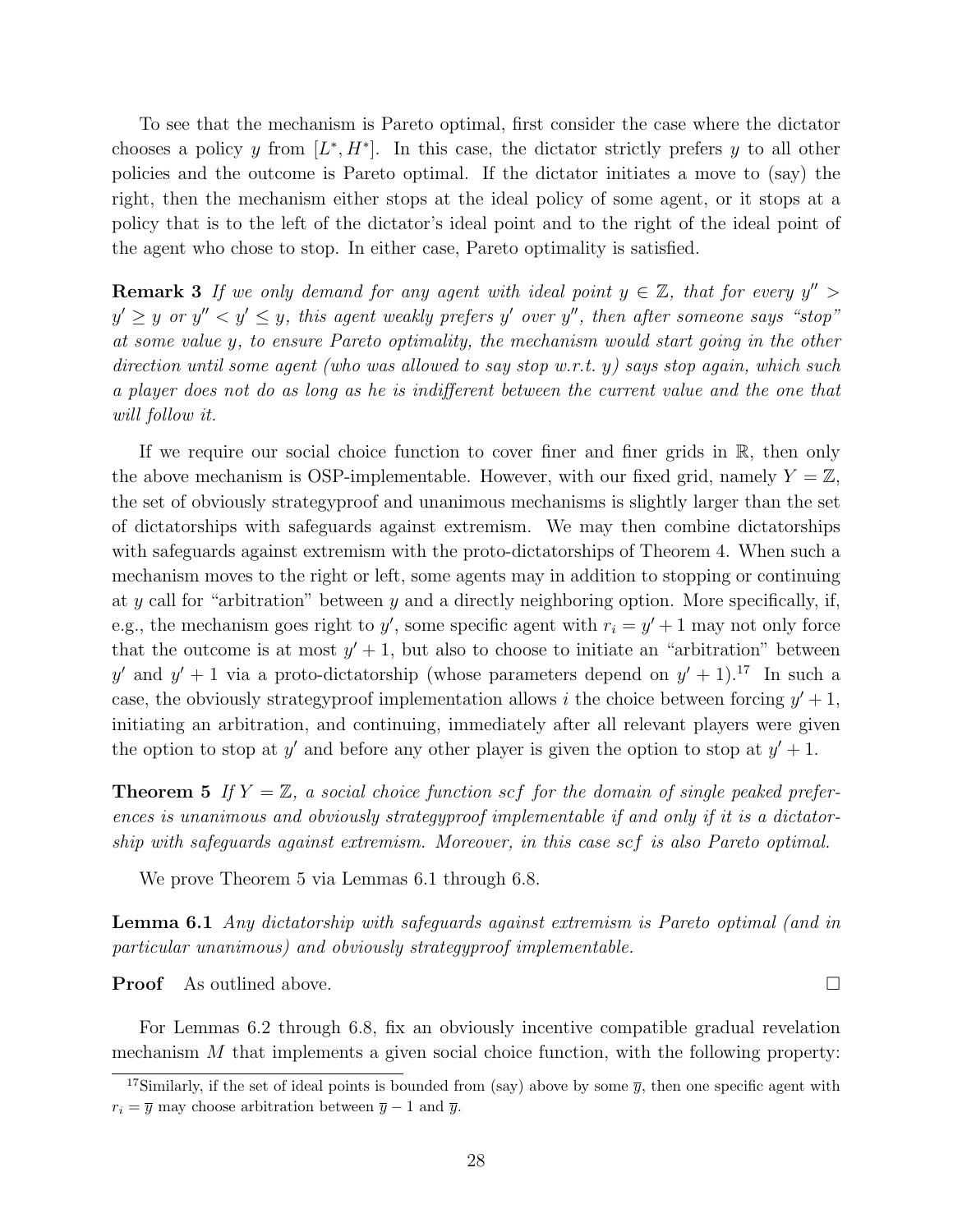For each nonterminal history  $h$  of  $M$ , there does not exist another obviously incentive compatible gradual revelation mechanism  $M'$  that implements the same social choice function as M and such that M and M' coincide except for the subtree at h, and such that  $|A_h^*|$ is at most 1 at  $M$ , but greater than 1 at  $M'$ . Such an  $M$  always exists: start with any obviously incentive compatible gradual revelation mechanism  $M'$  that implements the given social choice function, and then, considering first each nodes  $h$  in the first level in the tree of  $M'$ , if h violates the above condition, replace the subtree at h with another subtree that satisfies the above condition. Next replace all subtrees that violate the above condition at nodes in the second level, then in the third, and so forth. Since each node does not change any more after some finite number of steps (equal to the level of this node), the resulting mechanism is well defined, even though the height of the tree of M (and so the number of steps in the process defining  $M$ ) may be infinite.

Fix an obviously incentive compatible gradual revelation mechanism M that implements a unanimous social choice function. Assume that M satisfies the above property and assume w.l.o.g. that  $P(\emptyset) = 1$ .

**Lemma 6.2** Let h be a nonterminal history in M and let  $i = P(h)$ . Let  $y \in Y$  s.t.  $y \in$  $Y(h, a)$  and  $y+1 \in Y(h, a')$  for two distinct  $a, a' \in A(h)$ . If there exist<sup>18</sup>  $R_i : y, y+1 \in R_i(h)$ and  $R'_i: y+1 \in \mathcal{R}_i(h)$  (or  $R_i: y \in \mathcal{R}_i(h)$  and  $R'_i: y+1, y \in \mathcal{R}_i(h)$ ), then  $\{y, y+1\} \cap Y^*_h \neq \emptyset$ .

**Proof** We prove the lemma for the first case (swapping y and  $y+1$  obtains the proof for the second case). Suppose that  $y, y+1 \notin Y_h^*$ . Assume w.l.o.g. that  $\mathbf{T}_i(R_i)(h) = a$ . By Lemma 2.1 and by definition of  $R_i, R'_i \in \mathcal{R}_i(h)$ , we have that  $y, y+1 \notin Y(h, a) \cap Y(h, a')$ , so  $y \notin Y(h, a')$ and  $y+1 \notin Y(h, a)$ . Since  $y \notin Y_h^*$ , there is some preference profile  $R_{-i}$  for all other agents with  $h \in Path(\mathbf{T}(R))$  and  $M(\mathbf{T}(R)) = y' \neq y$ . Since the second ranked choice under  $R_i$ , namely  $y+1$ , is not in  $Y(h, a)$ , we have  $y' \neq y+1$ . Since  $y+1 \in Y(h, a')$ , there exists a preference profile R' s.t.  $h \in Path(\mathbf{T}(R'))$ ,  $\mathbf{T}_i(R'_i)(h) = a'$  and  $M(\mathbf{T}(R)) = y + 1$ . A contradiction to the obvious strategy proofness arises, since  $y + 1 = M(\mathbf{T}(R'))P_iM(\mathbf{T}(R)) = y'$  $\Box$ 

**Lemma 6.3** Let  $i \in N$  and let h be a minimal nonterminal history in M s.t.  $P(h) = i$ . If  $Y(h) = Y$ , then  $Y_h^* \neq \emptyset$ .

,

**Proof** Suppose  $Y_h^* = \emptyset$ . Since M is a gradual revelation mechanism,  $A(\emptyset)$  must contain at least two choices. So, there exists  $y \in Y$  such that  $y \in Y(h, a), y + 1 \in Y(h, a')$  for  $a \neq a'$ and  $y, y + 1 \notin Y_h^*$  (and recall that  $\mathcal{R}_i(h) = \mathcal{R}_i$ ), a contradiction to Lemma 6.2. So  $Y_h^*$  must be nonempty.  $\Box$ 

**Lemma 6.4** The set  $Y^*_{\emptyset}$  is a nonempty. There exist numbers  $L^* \in \{-\infty\} \cup \mathbb{Z}$  and  $H^* \in$  $\mathbb{Z} \cup \{\infty\}$  s.t.  $L^* \leq H^*$  and  $Y^*_{\emptyset} = [L^*, H^*] \cap \mathbb{Z}$ 

<sup>&</sup>lt;sup>18</sup>Recall that we use, e.g.,  $R_i: y, y+1$  to denote a preference  $R_i$  for agent i that ranks y first and  $y+1$ second.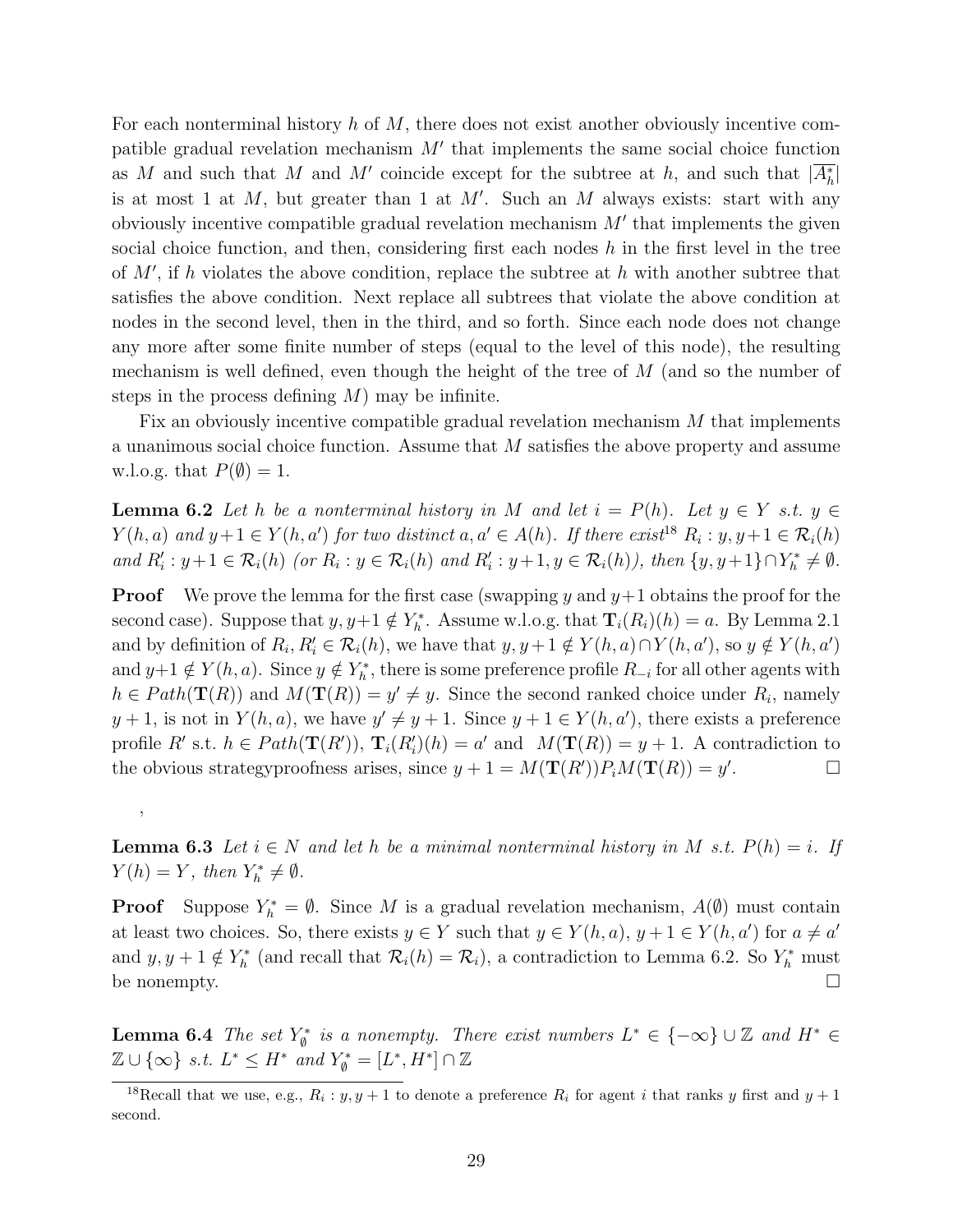**Proof** By Lemma 6.3,  $Y_{\emptyset}^* \neq \emptyset$ . Let  $y^* < y^{\circ}$  be two policies in  $Y_{\emptyset}^*$ . Suppose we had  $y' \in (y^*, y^{\circ}) \cap Y$  but  $y' \notin Y_{\emptyset}^*$ . Since  $y' \notin Y_{\emptyset}^*$ , there exists a preference profile R such that  $R_1$  ranks y' at the top but the outcome of the mechanism is  $M(\mathbf{T}(R)) = \tilde{y} \neq y'$ . Assume without loss of generality that  $\tilde{y} < y'$ .

Define two preference profiles R' and  $R_{-1}''$  such that  $R_i': \tilde{y}$  and  $R_i''': y'$  for all  $i \neq 1$ , and such that  $R'_1$ : y' and  $R'_1$  ranks y° strictly above  $\tilde{y}$ . Starting with the profile R and inductively switching the preference of each agent  $i \neq 1$  from  $R_i$  to  $R'_i$ , the strategy proofness of M implies that  $M(\mathbf{T}(R_1, R_{-1}')) = \tilde{y}$ . Since  $R'_1$  ranks  $y^{\circ}$  strictly above  $\tilde{y}$ , since  $y^{\circ} \in Y^*_{\emptyset}$ , since  $R'_1$  is single peaked, and since M is strategyproof, we have that  $M(\mathbf{T}(R')) \in (\tilde{y}, y^{\circ}]$ .

Assume for contradiction that  $M(\mathbf{T}(R')) > y'$ . Since  $\tilde{y} < y'$ , since  $R'_2 : \tilde{y}$ , and since by strategyproofness for we have (similarly to he above argument for  $R'$ ) that  $M(\mathbf{T}(R_2'', R_{-2}'))$  $\tilde{y}$ , we have that  $M(\mathbf{T}(R''_2, R'_{-2})) \geq M(\mathbf{T}(R'))$  holds by strategyproofness. (Indeed, if we had  $M(\mathbf{T}(R')) > M(\mathbf{T}(R''_2, R'_{-2})) > \tilde{y}$  then agent 2 with preference  $R'_2$  would have an incentive to lie.) Inductively switching the preference of each agent  $i \neq 1$  from  $R'_i$  to  $R''_i$  and applying the preceding argument, we obtain that  $M(\mathbf{T}(R'_1, R''_{-1})) \geq M(\mathbf{T}(R'))$ . Since  $M(\mathbf{T}(R')) > y'$  we obtain a contradiction to unanimity, which requires  $M(\mathbf{T}(R'_1, R''_{-1})) = y'$  as all preferences in  $(R'_1, R'_{-1})$  have the ideal point y'. Therefore,  $M(\mathbf{T}(R')) \leq y'$ .

Therefore,  $M(\mathbf{T}(R_1, R_{-1}')) = \tilde{y} < M(\mathbf{T}(R')) \leq y'$ , and so  $M(\mathbf{T}(R'))P_1M(\mathbf{T}(R_1, R_{-1}'))$ , contradicting the strategyproofness of M. So we must have  $y' \in Y^*_{\emptyset}$ , and therefore  $y' \in Y^*_{\emptyset}$ is a nonempty "interval".

For Lemmas 6.5 through 6.7, let  $Y_{\emptyset}^*$ : =  $[L^*, H^*]$  with  $L^* \leq H^*$ . If  $L^* = -\infty$  and  $H^* = \infty$  then M is a dictatorship and we are done. So assume that either  $L^* > -\infty$  or  $H^* < \infty$  (or both).

**Lemma 6.5** Let h be a nonterminal history. If  $A_h^* = \{a\}$  for some action a, then for every  $y^* \in Y_h^*$ , either  $y^* \leq Y(a)$  or  $y^* \geq Y(a)$ .

**Proof** Let  $i = P(h)$ . Assume for contradiction that  $X = \{y \in Y(h, a) \mid y < y^*\}$  and  $Z = \{ y \in Y(h, a) \mid y > y^* \}$  are both nonempty for some  $y^* \in Y_h^*$ . Let

$$
Y_X = \{ R_i \in \mathcal{R}_i(h) \mid \mathbf{T}_i(R_i)(h) = a \& \text{ the peak of } R_i \text{ is } \leq y^* \}
$$
  

$$
Y_Z = \{ R_i \in \mathcal{R}_i(h) \mid \mathbf{T}_i(R_i)(h) = a \& \text{ the peak of } R_i \text{ is } > y^* \}
$$

We claim that for every  $R_i \in Y_X$ , for every  $R_{-i}$  s.t.  $h \in Path(\mathbf{T}(R))$ , it is the case that  $M(\mathbf{T}(R)) \in X \cup \{y^*\}.$  Indeed, if  $M(\mathbf{T}(R)) \in Z$ , then we would have a contradiction to strategyproofness because at h agent i can ensure that the outcome is  $y^*$ , which he prefers over  $M(\mathbf{T}(R)) > y^*$ . Similarly, for every  $R_i \in Y_Z$ , for every  $R_{-i}$  s.t.  $h \in Path(\mathbf{T}(R))$ , it is the case that  $M(\mathbf{T}(R)) \in Z \cup \{y^*\}$ . Since X and Z are nonempty,  $Y_X$  and  $Y_Z$  are nonempty as well. (Otherwise we would have a contradiction to the fact that  $Y(a)$  contains the disjoint union of X and Y, and possibly also  $y^*$ .)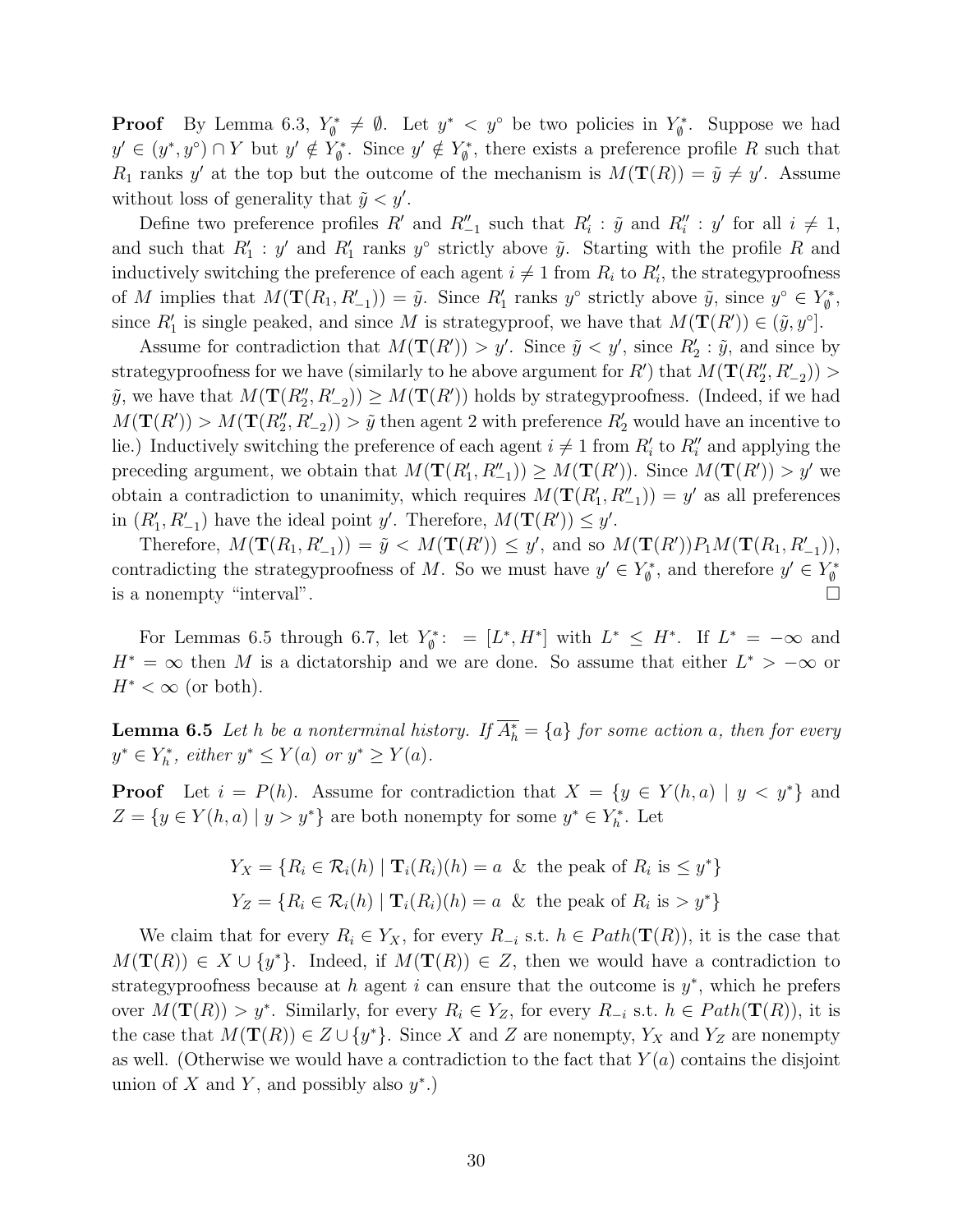Define two new two new distinct actions l and r. Let  $\mathcal{R}_i(l) = Y_X$  and let l lead to a copy of the subtree that a leads to, where all choices outside  $\mathcal{R}_i(l)$  have been pruned. Similarly Let  $\mathcal{R}_i(r) = Y_Z$  and let r lead to a copy of the subtree that a leads to, where all choices outside  $\mathcal{R}_i(r)$  have been pruned. Define a new tree by replacing  $a \in A(h)$  with the two new actions l and r. If this new mechanism M is obviously incentive compatible (under the above-defined truthtelling strategy), then it implements the same social choice function as the original mechanism, and so our assumption that if  $|A_h^*| = 1$  then no modification can result in  $|\overline{A_h^*}| > 1$  is violated. (Note that indeed we have in  $\hat{M}$  that  $l, r \in \overline{A_h^*}$  and so  $|\overline{A_h^*}| = 2$ , since by gradual revelation any preference  $R_i$  that chooses a in the original mechanism does not ensure the final outcome, and so also every preference  $R_i$  that chooses l or r in M does not ensure the final outcome.)

To see that the new mechanism  $\tilde{M}$  is indeed obviously incentive compatible (under the above-defined truthtelling strategy), note that for every history  $h'$  that is not a subhistory of h, the conditions for obvious strategyproofness do not change, while for every history  $h'$ that is a strict subhistory of h, when a player makes a choice, he faces a pruned version of the subtree he faced in the original mechanism, and therefore obvious strategyproofness is maintained. It remains to show that obvious strategy proofness is not violated for  $i$  at  $h$ . Indeed, obvious strategyproofness when playing any action in  $A_h^*$  is maintained since i would — under the original mechanism and under  $\hat{M}$  — for any deviation at best get his best choice from  $Y(h)$ , which has not changed. Similarly, obvious strategy proofness when playing l or r is maintained w.r.t. deviating to forcing some outcome, because the worst outcome when playing l or r in  $\hat{M}$  is no worse than the worst outcome when playing a in the original mechanism, and deviation was not incentivized there. Finally, obvious strategyproofness when playing l is maintained w.r.t. deviating to playing r, since the best outcome that a type that chooses l (and by definition has peak  $\leq y^*$ ) can get by playing r is no better than  $y^*$  (since all possible outcomes when playing r are in  $Z \cup \{y^*\}$  and therefore are  $\geq y^*$ ), however the worst outcome such a type gets when playing  $l$  is  $\leq y^*$ . Similarly, obvious strategyproofness when playing r is maintained w.r.t. deviating to playing l as well.

**Lemma 6.6** Following are all actions in  $A_{\emptyset}^*$ .

- 1. If  $H^* < \infty$ , then  $A^*_{\emptyset}$  contains an action r with  $\mathcal{R}_i(r) = \{R_i : \text{ ideal point of } R_i > H^*\}$ and  $Y(r) = [H^*, \infty) \cap \mathbb{Z}$ .
- 2. If  $-\infty < L^*$ , then  $A_{\emptyset}^*$  contains an action l with  $\mathcal{R}_i(l) = \{R_i : \text{ ideal point of } R_i < L^*\}$ and  $Y(l) = (-\infty, L^*] \cap \mathbb{Z}$ .

**Proof** Assume that  $H^* < \infty$  (the proof when  $H^* = \infty$  and  $L^* > -\infty$  is analogous to the proof when  $H^* < \infty$  and  $L^* = -\infty$ ). Assume for contradiction that there exist two different actions  $a, a' \in A(\emptyset)$  such that  $Y(a) \cap [H^* + 1, \infty) \neq \emptyset \neq Y(a') \cap [H^* + 1, \infty)$ . So there must exist some  $y > H^*$  such that  $y \in Y(a)$  and  $y + 1 \in Y(a')$ , a contradiction to Lemma 6.2. Therefore there is at most one action  $r \in A(\emptyset)$  such that  $Y(r) \cap [H^* + 1, \infty) \neq \emptyset$ . By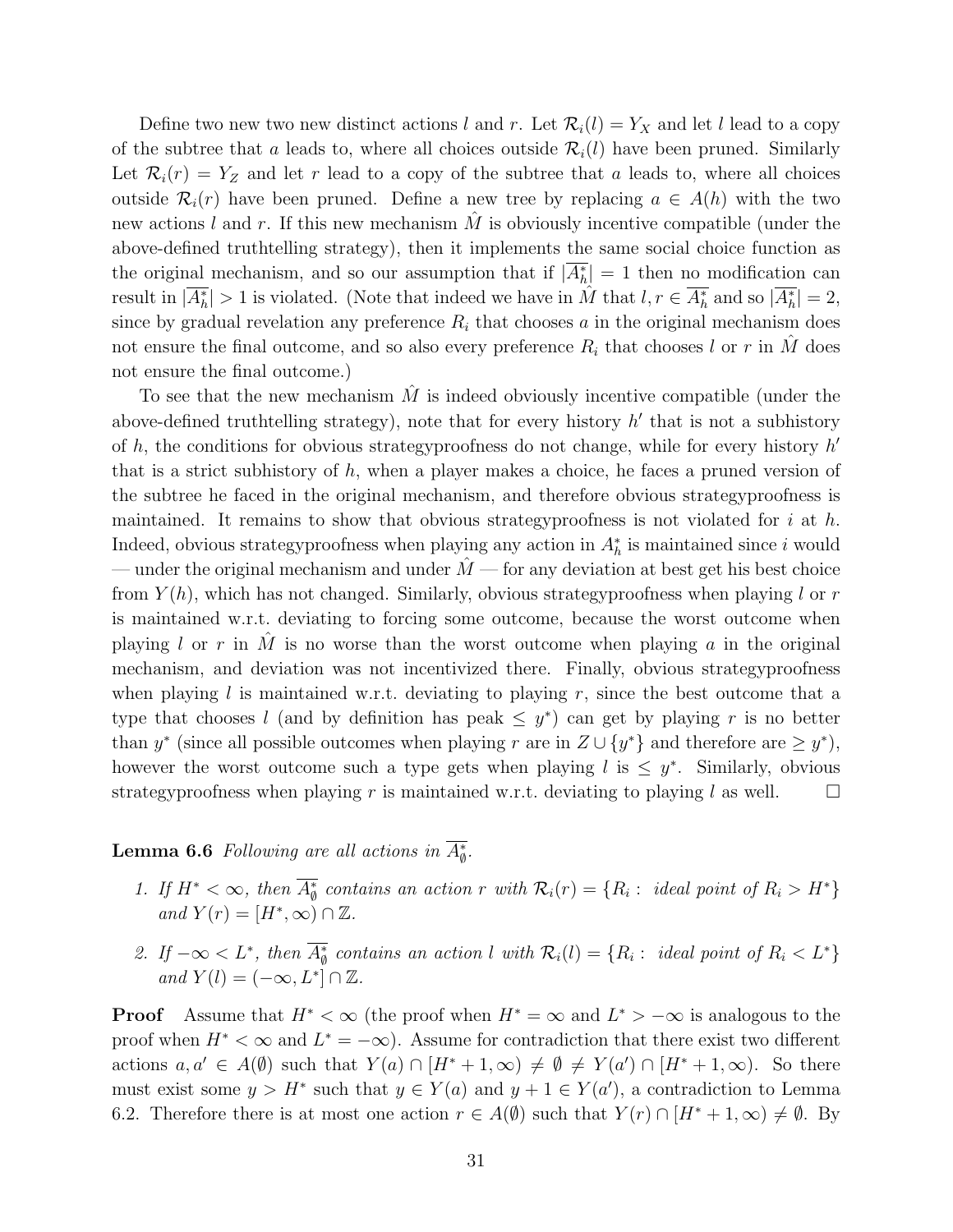unanimity,  $\bigcup_{a \in A(0)} Y(a) = Y$ , and so for each  $y \in [H^* + 1, \infty)$  there must exist an action a such that  $y \in Y(a)$ . By the preceding two statements, there exists a unique action  $r \in A(\emptyset)$ s.t.  $Y(r) \cap [H^* + 1, \infty) \neq \emptyset$ , and furthermore,  $Y(r) \supseteq [H^* + 1, \infty) \cap \mathbb{Z}$ .

Assume for contradiction that  $H^* \notin Y(r)$ . Consider the preference profile  $R_1$  that ranks  $H^*+1$  first, and ranks  $H^*$  second. By unanimity,  $\mathbf{T}_1(R_1)(\emptyset) = r$  (as no other action has  $H^*+1$ as a possible outcome), however, since  $H^* + 1 \notin Y^*_{\emptyset}$ , we have that there exists a preference profile  $R_{-i}$  s.t.  $h \in Path(\mathbf{T}(R))$  and s.t.  $M(\mathbf{T}(R)) \neq H^* + 1$ . Therefore, since  $H^* \in Y_h^*$ , we obtain a contradiction to obvious strategyproofness. Therefore,  $Y(r) \supseteq [H^*, \infty) \cap \mathbb{Z}$ .

Mutatis mutandis if  $L^* > -\infty$ . there exists a unique action  $l \in A(\emptyset)$  s.t.  $Y(l) \cap$  $(-\infty, L^* - 1] \neq \emptyset$ , and furthermore,  $Y(l) \supseteq (-\infty, L^*] \cap \mathbb{Z}$ . We note that we have not yet determined whether or not  $l = r$ .

To complete the proof, we reason by cases. Assume first that either  $L^* = -\infty$  or  $r \neq l$ . Therefore, if  $L^* > -\infty$ , then  $Y(r) \cap (-\infty, L^* - 1] = \emptyset$ , and so  $Y(r) \subseteq [L^*, \infty) \cap \mathbb{Z}$ . As regardless of whether or not  $L^* > -\infty$ , we have in the current case that  $Y(r) \subseteq [L^*, \infty) \cap \mathbb{Z}$ , to complete the proof for this case, it is enough to show that  $Y(r) \cap [L^*, H^* - 1] = \emptyset$ . Assume for contradiction that there exists  $y \in Y(r) \cap [L^*, H^* - 1]$ . Therefore, there exists a preference profile R s.t.  $\mathbf{T}_1(R_1)(\emptyset) = r$  and  $M(\mathbf{T}(R)) = y$ . Since the mechanism is a gradual revelation mechanism, there exists  $y' \in Y(r) \setminus \{y\}$  and a preference profile  $R'_{-1}$ s.t.  $M(\mathbf{T}(R_1, R_{-1}')) = y'$ . By strategyproofness and since  $y \in Y^*_{\emptyset}$ , we have that  $y'R_1y$ . If  $yR_1y'$  as well, then the peak  $y''$  of  $R_1$  is between y and y'; by strategyproofness, therefore  $y'' \in Y(r) \setminus Y^*_{\emptyset}$  and so  $y'' > H^*$ . If  $y'P_1y$ , then by strategyproofness,  $y' \notin Y^*_{\emptyset}$ ; therefore, as  $y' \in Y(r)$ , we have that  $y' > H^*$ . Either way, there exists  $y'' > H^*$  that  $R_1$  ranks strictly above y. Since  $H^* > y$ , we therefore obtain a contradiction to strategy proofness, as  $H^* \in Y^*_{\emptyset}$ is preferred by  $R_1$  over  $M(\mathbf{T}(R)) = y$ .

It remains to consider the case in which  $L^*$  >  $-\infty$  (recall also that  $H^*$  <  $\infty$ ) and  $r = l$ , but such a setting is impossible, as it contradicts Lemma 6.5.

**Lemma 6.7** Let h' and  $h = (h, a')$  be two consecutive histories of M, and let  $F \in \mathbb{Z}$  s.t.  $\max Y_{h'}^* = F$  and s.t. for every  $i \in N$ , it is the case that  $\mathcal{R}_i(h)$  contains (not necessarily exclusively) all preferences with peak > F. If  $Y(h) = [F, \infty) \cap \mathbb{Z}$ , then (precisely) one of the following holds:

\n- 1. 
$$
Y_h^* = \{F\}
$$
 and  $\overline{A_h^*} = \{a\}$  with  $Y(a) = [F, \infty) \cap \mathbb{Z}$ ,
\n- 2.  $Y_h^* = \{F, F + 1\}$  and  $\overline{A_h^*} = \{a\}$  with  $Y(a) = [F + 1, \infty) \cap \mathbb{Z}$ , or
\n- 3.  $Y_h^* = \{F + 1\}$  and  $\overline{A_h^*} = \{a, b\}$  with  $Y(b) = \{F, F + 1\}$  and  $Y(a) = [F + 1, \infty) \cap \mathbb{Z}$ .
\n

**Proof** We first claim that no action a at h has  $Y(a) \subseteq [F + 2, \infty)$  (in particular,  $Y_h^* \cap$  $[F + 2, \infty) = \emptyset$ . Indeed, since the preferences of  $P(h')$  might be s.t. the peak is  $F + 1$  and the second-best option is F (which  $P(h')$  can ensure at  $h'$ ), we would have a contradiction to strategyproofness if  $P(h)$  could ensures that the outcome is no less than  $F + 2$ . By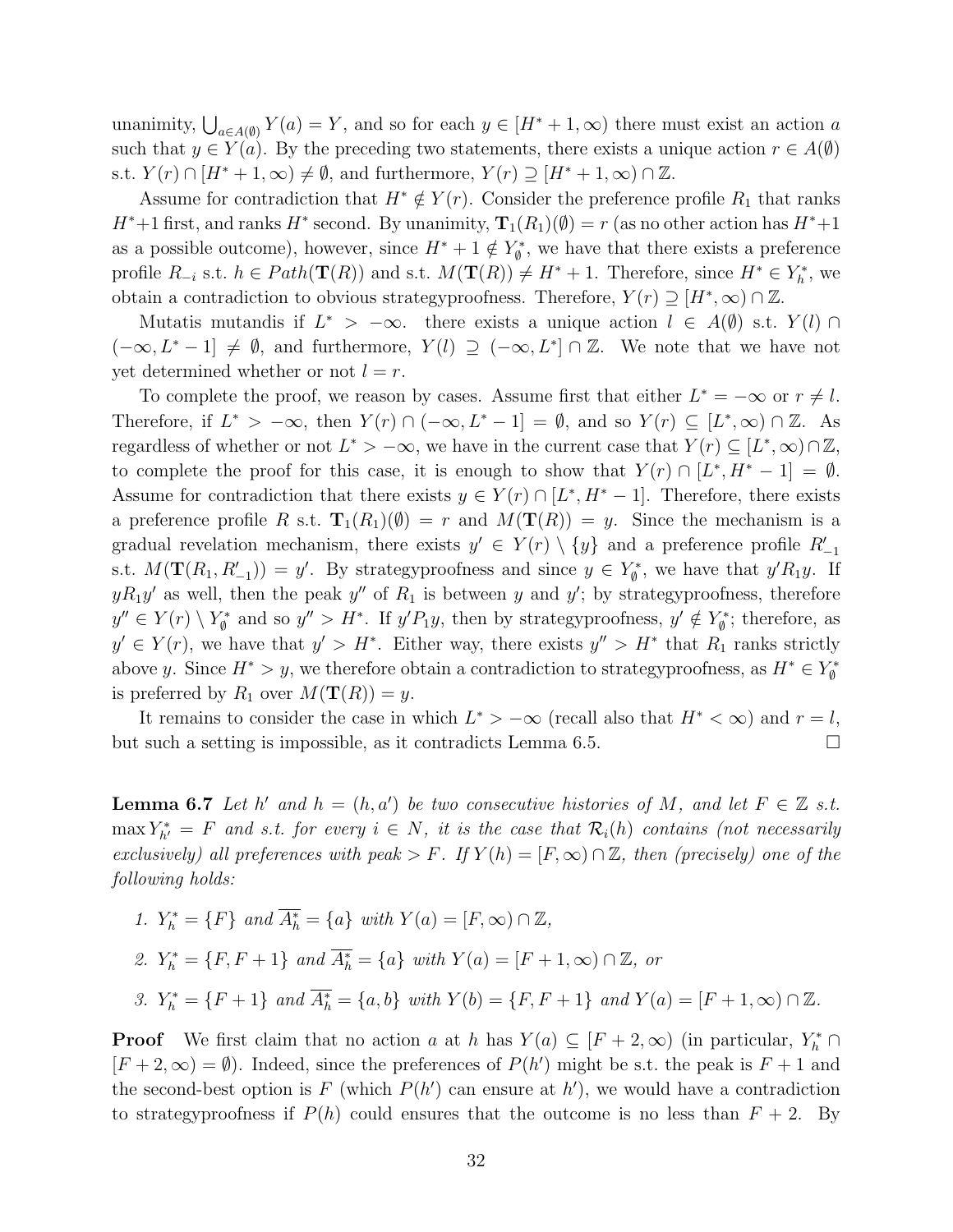Lemma 6.2 and since  $Y(h)$  contains all integer from some point, we have that since there is more than one action at h, then  $Y_h^* \neq \emptyset$ . Therefore,  $\emptyset \neq Y_h^* \subseteq \{F, F+1\}$ . We reason by cases.

If  $Y_h^* = \{F\}$ , then by Lemma 6.2, we have that precisely one action a exists with  $Y(a) \cap [F+1,\infty) \neq \emptyset$ . Therefore,  $A_h^* = \{a\}$ , and furthermore  $Y(a) = [F,\infty) \cap \mathbb{Z}$  or  $Y(a) = [F + 1, \infty) \cap \mathbb{Z}$ , and it remains for this case to show that  $F \in Y(a)$ . Assume for contradiction that  $F \notin Y(a)$ . Consider the preference profile  $R_i$  that ranks  $F + 1$  first, and ranks F second. By unanimity,  $\mathbf{T}_i(R_i)(\emptyset) = a$  (as no other action has  $F + 1$  as a possible outcome), however, since  $F + 1 \notin Y_h^*$ , we have that there exists a preference profile  $R_{-i}$ s.t.  $h \in Path(\mathbf{T}(R))$  and s.t.  $M(\mathbf{T}(R)) \neq F + 1$ . Therefore, since  $F \in Y_h^*$ , we obtain a contradiction to obvious strategyproofness. Therefore,  $Y(a) = [F, \infty) \cap \mathbb{Z}$ , as required.

We are left with the cases in which  $Y_h^*$  is either  $\{F, F + 1\}$  or  $\{F + 1\}$ . By Lemma 6.2, we have that an action a exists with  $Y(a) \supseteq [F + 2, \infty) \cap \mathbb{Z}$ , and that  $Y(b) \cap [F + 2, \infty) = \emptyset$ for any other action b. Since we have shown that no action can ensure an outcome of at least  $F + 2$ . We claim that  $F + 1 \in Y(a)$ . Indeed, since the preferences of  $P(h)$  might be s.t. the peak is  $F + 2$  and second is  $F + 1$ , then by unanimity  $P(h)$  should choose  $Y(a)$  under such preferences, however since he cannot ensure  $F+2$ , and since he can force  $F+1$  be deviation, if  $F+1 \notin Y(a)$  we would have a contradiction to strategyproofness. So,  $Y(a) \supseteq [F+1,\infty) \cap \mathbb{Z}$ .

Assume first that  $Y_h^* = \{F, F+1\}$ . Assume for contradiction that  $F \in Y(a)$ . Therefore, there exists  $R_i \in \mathcal{R}_i(h)$  s.t. there exists  $R_{-i}$  s.t.  $h \in Path(\mathbf{T}(R))$  and  $M(\mathbf{R}(T)) = F$ . Since  $P(h)$  can force  $F+1$  at h, by strategyproofness we therefore have that  $R_i$  has ideal point  $\leq F$ . Therefore, since  $F \in Y_h^*$  and by strategyproofness,  $R_i$  forces the outcome from h to be F, and so by gradual revelation does not choose  $a \in A_h^*$  — a contradiction. Therefore,  $F \notin Y(a)$ , and so  $Y(a) = [F + 1, \infty) \cap \mathbb{Z}$ . Since as any action  $b \neq a$  at h has  $Y(b) \cap [F + 2, \infty) = \emptyset$ , it has  $Y(b) \subseteq \{F, F+1\} = Y_h^*$ , and so by gradual revelation and strategyproofness,  $b \in A_h^*$ . Therefore,  $A_h^* = \{a\}$ , as required.

Finally, assume that  $Y_h^* = \{F + 1\}$ . Since  $F \in Y_h^*$ , there exists  $b \in A_h^*$  s.t.  $F \in Y(b)$ . Furthermore, and since  $P(h)$  can ensure the outcome to be  $F + 1$  at h, by strategy proofness every  $R_i \in \mathcal{R}_i(h)$  that chooses b at h has peak  $\leq F$ . Therefore, by strategyproofness and since  $F \notin Y_h^*$ , we have by Lemma 2.1 that b is the unique action at h s.t.  $F \in Y(b)$ . Therefore, any action  $c \neq \{a, b\}$  at h has  $Y(c) = F + 1$ , and so  $A_h^* = \{a, b\}$ . If  $a = b$ , then by Lemma 6.5 we obtain a contradiction, and so  $a \neq b$ . Therefore,  $Y(a) = [F + 1, \infty) \cap \mathbb{Z}$ and  $Y(b) = \{F, F + 1\}$ , as required.

Similarly, we obtain the following lemma (a "mirror version" of Lemma 6.7):

**Lemma 6.8** Let h' and  $h = (h, a')$  be two consecutive histories of M, and let  $F \in \mathbb{Z}$  s.t.  $\min Y_{h'}^* = F$  and s.t. for every  $i \in N$ , it is the case that  $\mathcal{R}_i(h)$  contains (not necessarily exclusively) all preferences with peak  $\lt F$ . If  $Y(h) = (-\infty, F] \cap \mathbb{Z}$ , then (precisely) one of the following holds:

1.  $Y_h^* = \{F\}$  and  $A_h^* = \{a\}$  with  $Y(a) = (-\infty, F] \cap \mathbb{Z}$ ,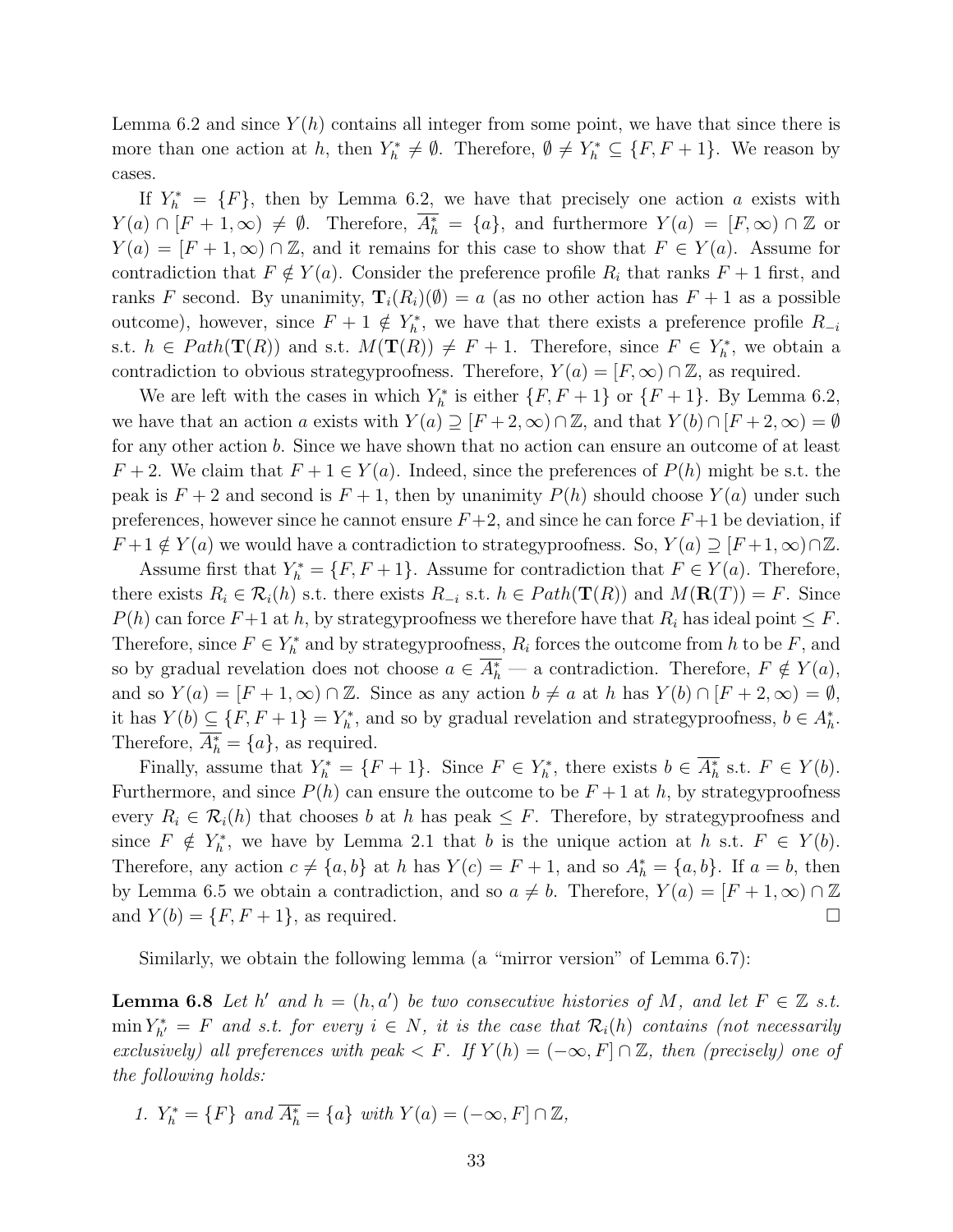2. 
$$
Y_h^* = \{F, F - 1\}
$$
 and  $\overline{A_h^*} = \{a\}$  with  $Y(a) = (-\infty, F - 1] \cap \mathbb{Z}$ , or  
\n3.  $Y_h^* = \{F - 1\}$  and  $\overline{A_h^*} = \{a, b\}$  with  $Y(b) = \{F, F - 1\}$  and  $Y(a) = (-\infty, F - 1] \cap \mathbb{Z}$ ,

The characterization follows from Lemmas 6.6 through 6.8: By Lemma 6.6, if the dictator is not happy with any option he can force, then he chooses  $l$  (left) or right  $(r)$ , according to where his ideal point lies. Assume w.l.o.g. that he chooses to go right. Then initialize  $F = H^*$ , and by Lemma 6.7 (if he chooses to go left, then Lemma 6.8 is used), some other player chooses is given one of the following options.

- 1. Option 1: Force  $F$ , Option 2: continue, where  $F$  (and everything higher) is still "on the table".
- 2. Option 1: Force F, Option 2: force  $F + 1$ , Option 3: continue, where only  $F + 1$  (and everything higher) is on the table.
- 3. Option 1: Force F, Option 2: restrict to  $F, F+1$  ("arbitrate", from here must start an OSP mechanism that chooses between these two options, i.e., a proto-dictatorship), Option 3: continue, where only  $F + 1$  (and everything higher) is on the table.

If this agent chooses to keep  $F$  on the table, then some other player is given the same choice w.r.t.  $F$ , etc. Otherwise,  $F$  is incremented by one and some other player is given the same choice w.r.t. the "new"  $F$ , etc.

For any  $F \geq H^*$ , let  $D_F$  be the set of players that were given the option to force F as outcome. ( $D_{H^*}$  includes the dictator by definition.) We claim that  $D_F$  is nondecreasing in  $F$ . Indeed, for any player who was given the option to force the outcome to be  $F$  but not to force the outcome to be  $F + 1$ , we have a contradiction w.r.t. the preferences that prefer  $F + 1$  the most and F second, as by unanimity he cannot force F, but therefore he may end up with  $F + 2$  or higher. Finally, note that for any given F, only one player can choose to arbitrate between F and  $F + 1$ , and since that player can force  $F + 1$  at that point, by strategyproofness it follows that he was not given the option to force  $F$  before that, and so the history at which he was allowed to choose "arbitrate" was the first history at which he was given any choice.

## Acknowledgments

This collaboration is supported by the ARCHES Prize. Yannai Gonczarowski is supported by the Adams Fellowship Program of the Israel Academy of Sciences and Humanities; his work is supported by ISF grants 230/10 and 1435/14 administered by the Israeli Academy of Sciences, and by Israel-USA Bi-national Science Foundation (BSF) grant number 2014389. We thank Sergiu Hart, Noam Nisan, and Ahuva Mu'alem for useful discussions and comments.